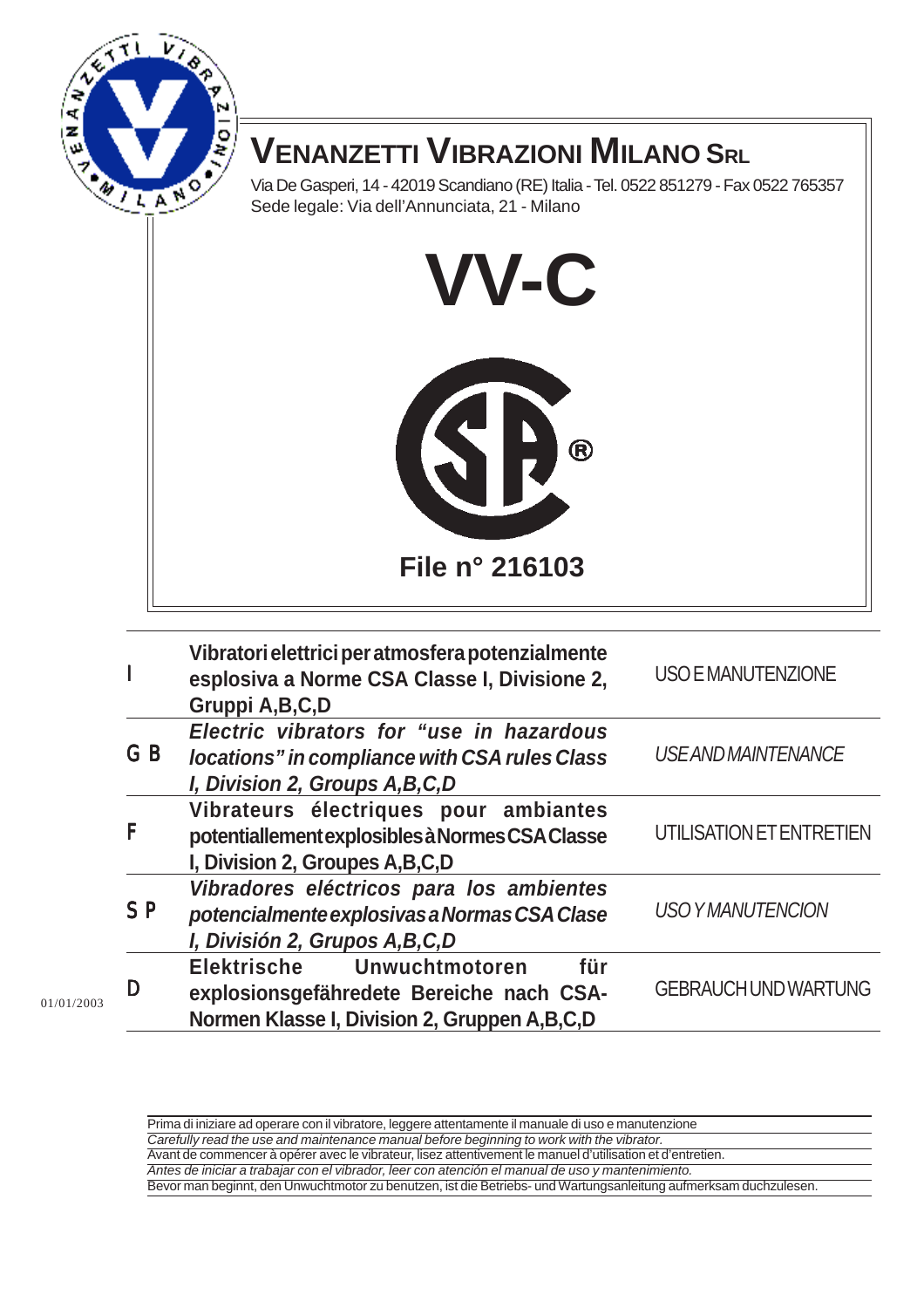



Fig. 1





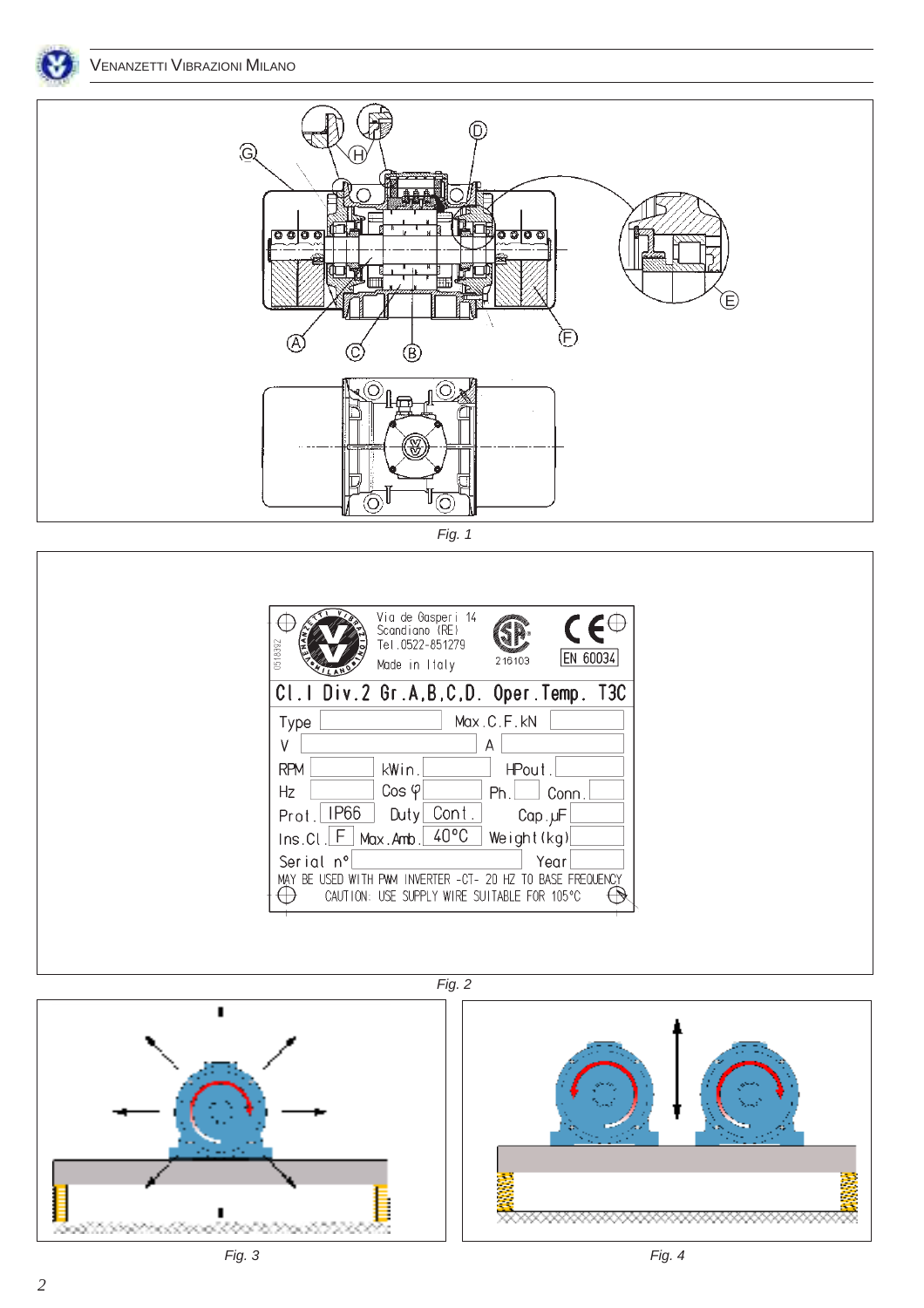

| Λ                                      | Y                    |          | YY                                             | Y                                       |
|----------------------------------------|----------------------|----------|------------------------------------------------|-----------------------------------------|
| U2<br>V <sub>2</sub><br>W <sub>2</sub> | W <sub>2</sub><br>U2 | $\vee$ 2 | $\overline{5}$<br>$\,6\,$<br>$\overline{4}$    | $\overline{4}$<br>$\sqrt{5}$<br>$\,6\,$ |
| V <sub>1</sub>                         | U1<br>V <sub>1</sub> | W1       | $\overline{7}$<br>$\bf 8$<br>$\boldsymbol{9}$  | $\overline{7}$<br>$\,8\,$<br>9          |
| W1<br>U1                               |                      |          | $\overline{2}$<br>$\mathbf{3}$<br>$\mathbf{1}$ | 2<br>3<br>$\mathbf{1}$                  |
|                                        |                      |          |                                                |                                         |
|                                        |                      |          |                                                |                                         |



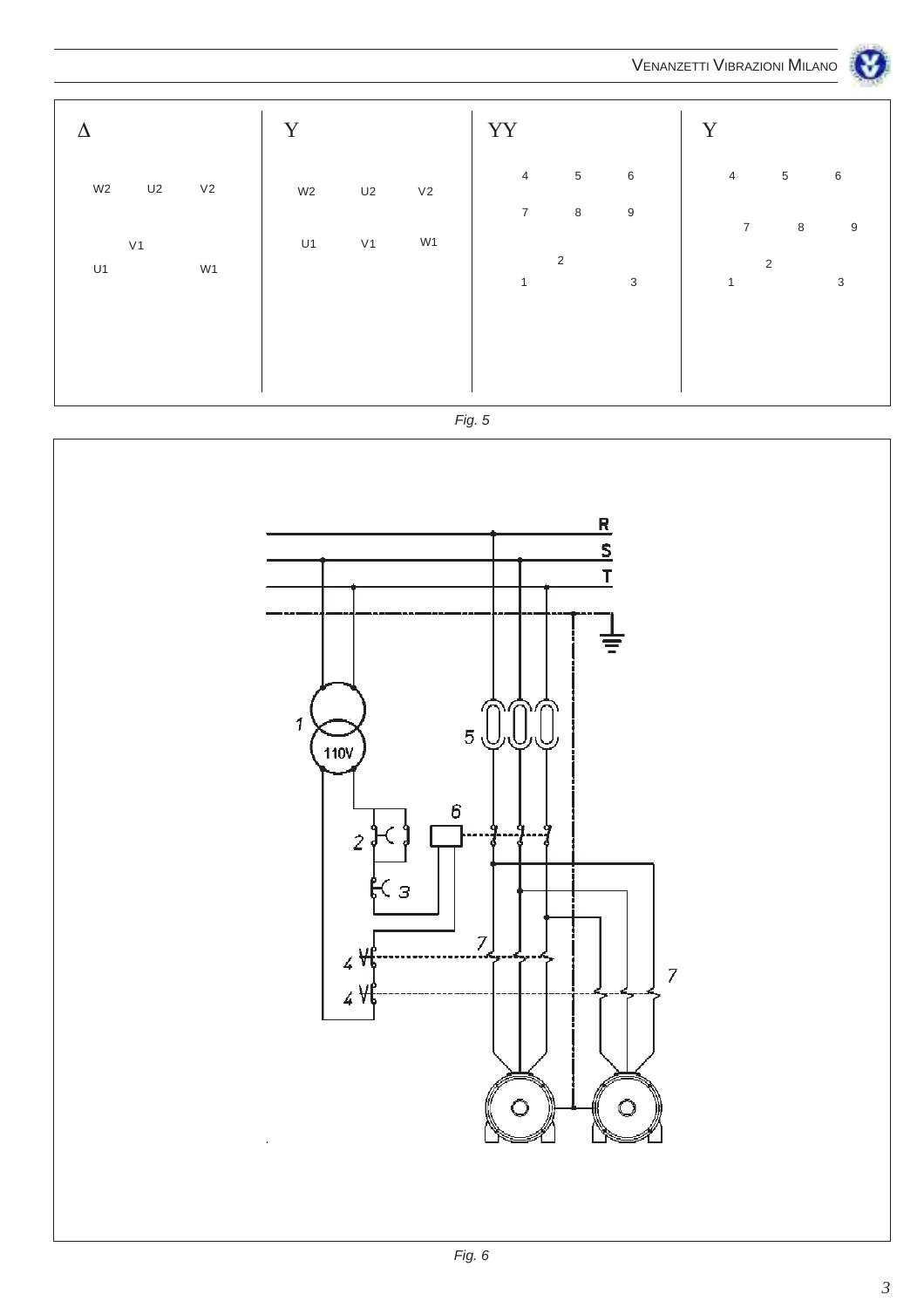



## **2 Poli - Poles - Pôles - Polos - Polig -** 3000RPM 50 Hz / 3600RPM 60 Hz

| CODICE<br>CODE<br>CODE<br><b>CODIGO</b><br>KODE | Tipo<br>Type<br>Type<br>Tipo<br>Typ | Grandezza<br>Size<br>Grandeur<br><b>Dimensiones</b><br>Baugröße |      | Forza centrifuga<br>Centrifugal force<br>Force centrifuge<br>Fuerza centrífuga<br>Fliehkraft<br>Kg |      | Momento statico<br>Static moment<br>Moment statique<br>Momento estático<br><b>Statisches Moment</b><br>Kgmm |      | Peso<br>Weight<br>Poids<br>Peso<br>Gewicht<br>Kg |      | Potenza assorbita<br>Power draw<br>Puissance absorbée<br>Potencia absorbida<br>Leistungsaufnahme<br>W |          | Corrente massima<br>Maximum current<br>Courant maximum<br>Corriente máxima<br>Max. Strom<br>А |
|-------------------------------------------------|-------------------------------------|-----------------------------------------------------------------|------|----------------------------------------------------------------------------------------------------|------|-------------------------------------------------------------------------------------------------------------|------|--------------------------------------------------|------|-------------------------------------------------------------------------------------------------------|----------|-----------------------------------------------------------------------------------------------|
|                                                 |                                     |                                                                 | 50Hz | 60Hz                                                                                               | 50Hz | 60Hz                                                                                                        | 50Hz | 60Hz                                             | 50Hz | 60Hz                                                                                                  | 50Hz400V | 60Hz460V                                                                                      |
| V <sub>2</sub> C <sub>01</sub>                  | VV03N/2-C                           | BA                                                              | 120  | 110                                                                                                | 12   | 7.5                                                                                                         | 5.8  | 5.6                                              | 170  | 170                                                                                                   | 0.33     | 0.29                                                                                          |
| V2C02                                           | <b>VV05N/2-C</b>                    | <b>BA</b>                                                       | 205  | 190                                                                                                | 20   | 13                                                                                                          | 6.3  | 5.9                                              | 170  | 170                                                                                                   | 0.33     | 0.29                                                                                          |
| V2C03                                           | <b>VV10N/2-C</b>                    | CA                                                              | 320  | 310                                                                                                | 32   | 21                                                                                                          | 9.7  | 9.2                                              | 250  | 260                                                                                                   | 0.57     | 0.48                                                                                          |
| V2C04                                           | VV15N/2-C                           | DA                                                              | 520  | 490                                                                                                | 52   | 34                                                                                                          | 14.8 | 13.8                                             | 430  | 470                                                                                                   | 0.76     | 0.71                                                                                          |
| V2C05                                           | <b>VV25N/2-C</b>                    | EA                                                              | 800  | 770                                                                                                | 80   | 53                                                                                                          | 21   | 20                                               | 610  | 650                                                                                                   | 1.00     | 0.95                                                                                          |
| V2C12                                           | VV35N/2-C                           | GA                                                              | 1150 | 1100                                                                                               | 114  | 76                                                                                                          | 24   | 23                                               | 950  | 1100                                                                                                  | 1.6      | 1.6                                                                                           |
| V2C06                                           | VV38N/2-C                           | <b>IB</b>                                                       | 1600 | 1500                                                                                               | 159  | 104                                                                                                         | 43   | 41.5                                             | 1900 | 1900                                                                                                  | 3.2      | 2.8                                                                                           |
| V2C07                                           | <b>VV40N/2-C</b>                    | <b>IB</b>                                                       | 2350 | 2250                                                                                               | 234  | 155                                                                                                         | 53   | 51.5                                             | 2100 | 2100                                                                                                  | 3.4      | 2.9                                                                                           |
| V2C08                                           | <b>VV45N/2-C</b>                    | MA                                                              | 3250 | 3200                                                                                               | 324  | 220                                                                                                         | 105  | 101                                              | 3800 | 3800                                                                                                  | 6.2      | 5.4                                                                                           |
| V2C09                                           | <b>VV55N/2-C</b>                    | MA                                                              | 4000 | 3800                                                                                               | 398  | 262                                                                                                         | 110  | 103                                              | 3800 | 3800                                                                                                  | 6.2      | 5.4                                                                                           |
| V2C13                                           | <b>VV67N/2-C</b>                    | OA                                                              | 6400 | 6450                                                                                               | 636  | 445                                                                                                         | 188  | 181                                              | 5300 | 5300                                                                                                  | 8.8      | 7.7                                                                                           |

Dimensioni in mm - Dimensions in mm - Dimensions en mm - Dimensiónes en mm - Abmessungen in mm

| <b>CODE</b>                    | <b>Type</b>      | Rif. | А     | в   | C   | D   | Е     | ØΕ   | G    | н    |     |       | M   | N     | $\circ$ |
|--------------------------------|------------------|------|-------|-----|-----|-----|-------|------|------|------|-----|-------|-----|-------|---------|
| V2C01                          | VV03N/2-C        | 2    | 62-74 | 106 | 216 | 125 | 30.5  | 9    | 24   | 23   | 93  | 154   | 129 | 64    | 50      |
| V2C02                          | VV05N/2-C        | 2    | 62-74 | 106 | 216 | 125 | 30.5  | 9    | 24   | 23   | 93  | 154   | 129 | 64    | 50      |
| V2C03                          | <b>VV10N/2-C</b> | 2    | 90    | 125 | 243 | 152 | 28.5  | 13   | 28   | 30   | 93  | 178   | 144 | 73    | 54      |
| V2C04                          | <b>VV15N/2-C</b> | 2    | 105   | 140 | 273 | 167 | 32    | 13   | 28.5 | 30   | 111 | 204   | 163 | 80    | 62,5    |
| V2C05                          | <b>VV25N/2-C</b> | 2    | 120   | 170 | 308 | 205 | 38    | 17   | 40   | 33   | 111 | 214.5 | 191 | 91,5  | 63      |
| V <sub>2</sub> C <sub>12</sub> | VV35N/2-C        | 2    | 120   | 170 | 436 | 210 | 60    | 17   | 22   | 47.5 | 111 | 243   | 223 | 115.5 | 118     |
| V2C06                          | VV38N/2-C        | 2    | 140   | 190 | 422 | 230 | 81.5  | 17   | 22   | 45   | 111 | 235   | 224 | 104   | 83,5    |
| V2C07                          | <b>VV40N/2-C</b> | 2    | 140   | 190 | 458 | 230 | 81.5  | 17   | 22   | 45   | 111 | 235   | 224 | 104   | 101,5   |
| V2C08                          | <b>VV45N/2-C</b> | 2    | 155   | 255 | 590 | 310 | 103.5 | 23.5 | 30   | 60   | 155 | 335   | 309 | 160   | 140     |
| V2C09                          | <b>VV55N/2-C</b> | 2    | 155   | 255 | 590 | 310 | 103.5 | 23.5 | 30   | 60   | 155 | 335   | 309 | 160   | 140     |
| V2C13                          | <b>VV67N/2-C</b> | 2    | 200   | 320 | 662 | 390 | 111   | 28   | 32   | 75   | 155 | 381   | 384 | 189   | 151     |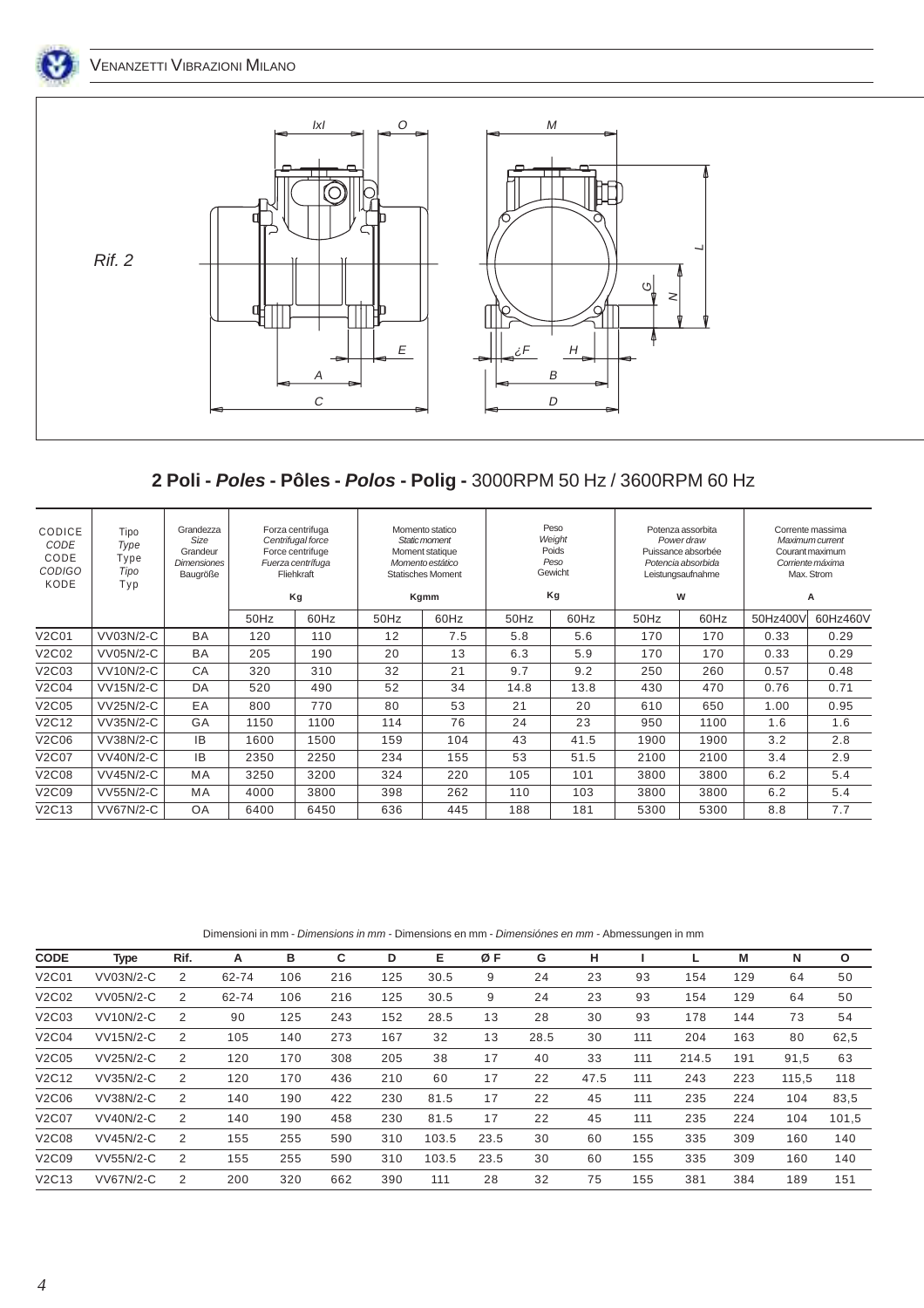

## **4 Poli - Poles - Pôles - Polos - Polig -** 1500RPM 50 Hz / 1800RPM 60 Hz

| Tipo<br>CODICE<br>Grandezza<br>Size<br>CODE<br>Type<br>Grandeur<br>CODE<br>Type<br><b>Dimensiones</b><br><b>CODIGO</b><br>Tipo<br>Baugröße<br>KODE<br>Typ | Forza centrifuga<br>Centrifugal force<br>Force centrifuge<br>Fuerza centrífuga<br>Fliehkraft | Momento statico<br>Static moment<br>Moment statique<br>Momento estático<br><b>Statisches Moment</b> |      | Peso<br>Weight<br>Poids<br>Peso<br>Gewicht |      |      | Potenza assorbita<br>Power draw<br>Puissance absorbée<br>Potencia absorbida<br>Leistungsaufnahme | Corrente massima<br>Maximum current<br>Courant maximum<br>Corriente máxima<br>Max. Strom |          |
|-----------------------------------------------------------------------------------------------------------------------------------------------------------|----------------------------------------------------------------------------------------------|-----------------------------------------------------------------------------------------------------|------|--------------------------------------------|------|------|--------------------------------------------------------------------------------------------------|------------------------------------------------------------------------------------------|----------|
|                                                                                                                                                           | Kg                                                                                           |                                                                                                     | Kgmm |                                            | Kg   |      | W                                                                                                |                                                                                          | A        |
| 50Hz                                                                                                                                                      | 60Hz                                                                                         | 50Hz                                                                                                | 60Hz | 50Hz                                       | 60Hz | 50Hz | 60Hz                                                                                             | 50Hz400V                                                                                 | 60Hz460V |
| <b>V4C00</b><br>VV03B/4-C<br><b>BA</b><br>35                                                                                                              | 42                                                                                           | 14.0                                                                                                | 11.6 | 6                                          | 6    | 80   | 90                                                                                               | 0.20                                                                                     | 0.19     |
| <b>V4C01</b><br>VV05B/4-C<br><b>BA</b><br>80                                                                                                              | 80                                                                                           | 32.0                                                                                                | 22.1 | 6.6                                        | 6.4  | 80   | 90                                                                                               | 0.20                                                                                     | 0.19     |
| V4C02<br><b>VV10B/4-C</b><br>CA<br>220                                                                                                                    | 220                                                                                          | 87.0                                                                                                | 60.8 | 12.5                                       | 11.5 | 160  | 160                                                                                              | 0.38                                                                                     | 0.38     |
| V4C03<br><b>VV20B/4-C</b><br>DA<br>420                                                                                                                    | 420                                                                                          | 167                                                                                                 | 116  | 19                                         | 18   | 280  | 330                                                                                              | 0.57                                                                                     | 0.57     |
| V4C15<br><b>VV21B/4-C</b><br>DA<br>550                                                                                                                    | 600                                                                                          | 222                                                                                                 | 166  | 21                                         | 20   | 280  | 330                                                                                              | 0.56                                                                                     | 0.56     |
| V4C04<br>VV30B/4-C<br>EA<br>750                                                                                                                           | 780                                                                                          | 298                                                                                                 | 215  | 28                                         | 26   | 500  | 620                                                                                              | 0.88                                                                                     | 0.93     |
| V4C05<br>VV35B/4-C<br>GA<br>1100                                                                                                                          | 1000                                                                                         | 437                                                                                                 | 276  | 45.5                                       | 41   | 520  | 640                                                                                              | 0.90                                                                                     | 0.90     |
| V4C06<br>VV38B/4-C<br>HA<br>1400                                                                                                                          | 1400                                                                                         | 556                                                                                                 | 387  | 55                                         | 52   | 850  | 1000                                                                                             | 1.37                                                                                     | 1.43     |
| <b>V4C07</b><br><b>VV40B/4-C</b><br>IA<br>1800                                                                                                            | 1750                                                                                         | 714                                                                                                 | 483  | 61                                         | 57   | 1100 | 1200                                                                                             | 1.91                                                                                     | 1.83     |
| V4C16<br><b>VV41B/4-C</b><br>IA<br>2100                                                                                                                   | 2050                                                                                         | 833                                                                                                 | 566  | 72                                         | 70   | 1300 | 1400                                                                                             | 2.4                                                                                      | 2.2      |
| <b>VV50B/4-C</b><br><b>V4C08</b><br>LA<br>2500                                                                                                            | 2500                                                                                         | 992                                                                                                 | 691  | 85                                         | 79   | 1500 | 1600                                                                                             | 3.0                                                                                      | 2.9      |
| <b>V4C17</b><br><b>VV53B/4-C</b><br>LA<br>3150                                                                                                            | 3150                                                                                         | 1250                                                                                                | 870  | 95                                         | 92   | 1800 | 1900                                                                                             | 3.6                                                                                      | 3.3      |
| V4C09<br><b>VV55B/4-C</b><br>MA<br>3800                                                                                                                   | 3800                                                                                         | 1508                                                                                                | 1050 | 118                                        | 113  | 2100 | 2400                                                                                             | 3.8                                                                                      | 3.7      |
| V4C18<br><b>VV57B/4-C</b><br>MA<br>4400                                                                                                                   | 4300                                                                                         | 1746                                                                                                | 1188 | 125                                        | 120  | 2400 | 2700                                                                                             | 4.6                                                                                      | 4.4      |
| V4C10<br><b>VV60B/4-C</b><br><b>NA</b><br>5000                                                                                                            | 4950                                                                                         | 1984                                                                                                | 1367 | 174                                        | 166  | 3400 | 3200                                                                                             | 5.7                                                                                      | 4.8      |
| V4C11<br><b>VV67B/4-C</b><br><b>OA</b><br>6600                                                                                                            | 6600                                                                                         | 2619                                                                                                | 1823 | 212                                        | 200  | 5700 | 5700                                                                                             | 10.0                                                                                     | 8.6      |

Dimensioni in mm - Dimensions in mm - Dimensions en mm - Dimensiónes en mm - Abmessungen in mm

| <b>CODE</b> | <b>Type</b>      | Rif. | А     | в   | C   | D   | Е     | ØF   | G    | н    |     |       | M   | N     | $\mathbf{o}$ |
|-------------|------------------|------|-------|-----|-----|-----|-------|------|------|------|-----|-------|-----|-------|--------------|
| V4C00       | VV03B/4-C        | 2    | 62-74 | 106 | 216 | 125 | 30.5  | 9    | 24   | 23   | 93  | 154   | 129 | 64    | 50           |
| V4C01       | VV05B/4-C        | 2    | 62-74 | 106 | 216 | 125 | 30.5  | 9    | 24   | 23   | 93  | 154   | 129 | 64    | 50           |
| V4C02       | <b>VV10B/4-C</b> | 2    | 90    | 125 | 295 | 152 | 28.5  | 13   | 28   | 30   | 93  | 178   | 144 | 73    | 80           |
| V4C03       | <b>VV20B/4-C</b> | 2    | 105   | 140 | 340 | 167 | 32    | 13   | 28.5 | 30   | 111 | 204   | 163 | 80    | 96           |
| V4C15       | <b>VV21B/4-C</b> | 2    | 105   | 140 | 391 | 167 | 32    | 13   | 30   | 30   | 111 | 203   | 163 | 82,5  | 116,5        |
| V4C04       | VV30B/4-C        | 2    | 120   | 170 | 376 | 205 | 38    | 17   | 40   | 33   | 111 | 214.5 | 191 | 91,5  | 97           |
| V4C05       | VV35B/4-C        | 2    | 120   | 170 | 436 | 210 | 60    | 17   | 22   | 47.5 | 111 | 243   | 223 | 115,5 | 118          |
| V4C06       | VV38B/4-C        | 2    | 140   | 190 | 438 | 230 | 72    | 17   | 25   | 45   | 111 | 257   | 241 | 124.5 | 103          |
| V4C07       | <b>VV40B/4-C</b> | 2    | 140   | 190 | 486 | 230 | 72    | 17   | 25   | 45   | 111 | 257   | 241 | 124,5 | 127          |
| V4C16       | <b>VV41B/4-C</b> | 2    | 140   | 190 | 557 | 230 | 72    | 17   | 25   | 45   | 111 | 257   | 241 | 124,5 | 162,5        |
| V4C08       | VV50B/4-C        | 2    | 155   | 225 | 522 | 275 | 79.5  | 22   | 28   | 55   | 111 | 283   | 271 | 140   | 129,5        |
| V4C17       | VV53B/4-C        | 2    | 155   | 225 | 600 | 275 | 79.5  | 22   | 28   | 55   | 111 | 283   | 271 | 140   | 168,5        |
| V4C09       | <b>VV55B/4-C</b> | 2    | 155   | 255 | 590 | 310 | 103.5 | 23.5 | 30   | 60   | 155 | 335   | 309 | 160   | 140          |
| V4C18       | <b>VV57B/4-C</b> | 2    | 155   | 255 | 658 | 310 | 103.5 | 23.5 | 30   | 60   | 155 | 335   | 309 | 160   | 174          |
| V4C10       | <b>VV60B/4-C</b> | 2    | 180   | 280 | 638 | 340 | 106   | 26   | 30   | 65   | 155 | 369   | 336 | 173   | 154          |
| V4C11       | <b>VV67B/4-C</b> | 2    | 200   | 320 | 662 | 390 | 111   | 28   | 32   | 75   | 155 | 381   | 384 | 189   | 151          |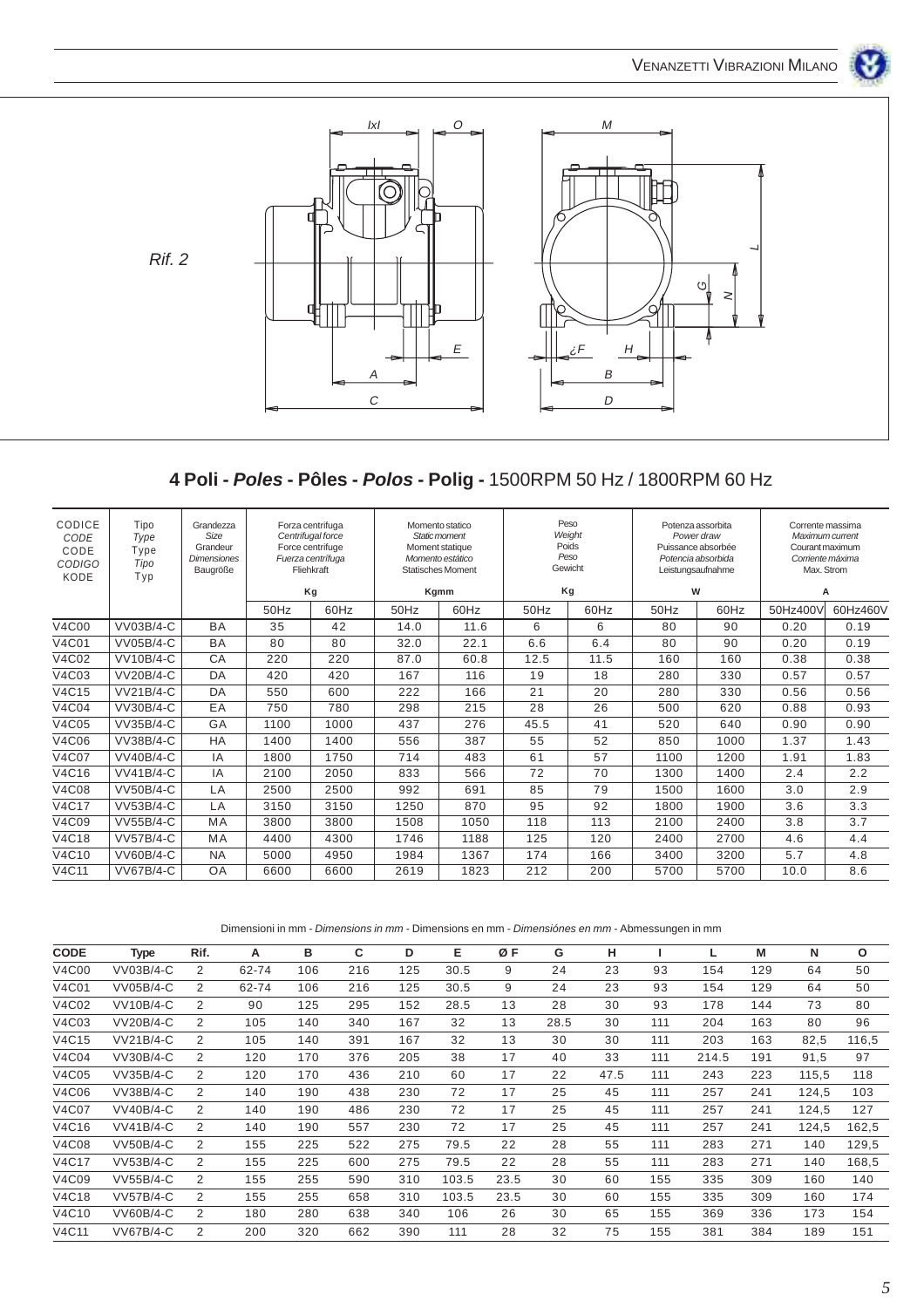



## **6 Poli - Poles - Pôles - Polos - Polig -** 1000RPM 50 Hz / 1200RPM 60 Hz

| CODICE<br>CODE<br>CODE<br><b>CODIGO</b><br>KODE | Tipo<br>Type<br>Type<br>Tipo<br>Typ | Grandezza<br>Size<br>Grandeur<br><b>Dimensiones</b><br>Baugröße |      | Forza centrifuga<br>Centrifugal force<br>Force centrifuge<br>Fuerza centrífuga<br>Fliehkraft |      | Momento statico<br>Static moment<br>Moment statique<br>Momento estático<br><b>Statisches Moment</b> |      | Peso<br>Weight<br>Poids<br>Peso<br>Gewicht |      | Potenza assorbita<br>Power draw<br>Puissance absorbée<br>Potencia absorbida<br>Leistungsaufnahme | Corrente massima<br>Max. Strom | Maximum current<br>Courant maximum<br>Corriente máxima |
|-------------------------------------------------|-------------------------------------|-----------------------------------------------------------------|------|----------------------------------------------------------------------------------------------|------|-----------------------------------------------------------------------------------------------------|------|--------------------------------------------|------|--------------------------------------------------------------------------------------------------|--------------------------------|--------------------------------------------------------|
|                                                 |                                     |                                                                 |      | Kg                                                                                           |      | Kgmm                                                                                                |      | Kg                                         | W    |                                                                                                  |                                | A                                                      |
|                                                 |                                     |                                                                 | 50Hz | 60Hz                                                                                         | 50Hz | 60Hz                                                                                                | 50Hz | 60Hz                                       | 50Hz | 60Hz                                                                                             | 50Hz400V                       | 60Hz460V                                               |
| <b>V6C00</b>                                    | <b>VV20B/6-C</b>                    | DA                                                              | 200  | 288                                                                                          | 179  | 179                                                                                                 | 19   | 19                                         | 180  | 200                                                                                              | 0.48                           | 0.48                                                   |
| <b>V6C01</b>                                    | <b>VV30B/6-C</b>                    | EA                                                              | 300  | 300                                                                                          | 268  | 186                                                                                                 | 23   | 21                                         | 330  | 360                                                                                              | 0.68                           | 0.65                                                   |
| <b>V6C02</b>                                    | VV35B/6-C                           | GA                                                              | 500  | 718                                                                                          | 446  | 446                                                                                                 | 47   | 47                                         | 330  | 360                                                                                              | 0.71                           | 0.65                                                   |
| V6C03                                           | <b>VV38B/6-C</b>                    | <b>HA</b>                                                       | 800  | 900                                                                                          | 714  | 559                                                                                                 | 60   | 55                                         | 640  | 720                                                                                              | 1.30                           | 1.30                                                   |
| <b>V6C04</b>                                    | <b>VV40B/6-C</b>                    | IA                                                              | 1100 | 1150                                                                                         | 982  | 714                                                                                                 | 70   | 61                                         | 710  | 710                                                                                              | 1.60                           | 1.30                                                   |
| <b>V6C17</b>                                    | <b>VV41B/6-C</b>                    | IA                                                              | 1500 | 1500                                                                                         | 1339 | 937                                                                                                 | 81   | 74                                         | 900  | 950                                                                                              | 2.0                            | 1.9                                                    |
| <b>V6C05</b>                                    | <b>VV50B/6-C</b>                    | LA                                                              | 1700 | 1597                                                                                         | 1518 | 992                                                                                                 | 95   | 85                                         | 1000 | 1300                                                                                             | 2.1                            | 2.1                                                    |
| V6C19                                           | <b>VV53B/6-C</b>                    | LA                                                              | 2200 | 2200                                                                                         | 1964 | 1375                                                                                                | 108  | 96                                         | 1400 | 1600                                                                                             | 2.8                            | 2.7                                                    |
| <b>V6C06</b>                                    | <b>VV55B/6-C</b>                    | MA                                                              | 2600 | 2600                                                                                         | 2321 | 1615                                                                                                | 133  | 120                                        | 1800 | 2000                                                                                             | 3.9                            | 3.6                                                    |
| <b>V6C20</b>                                    | <b>VV57B/6-C</b>                    | MA                                                              | 3100 | 3200                                                                                         | 2767 | 2000                                                                                                | 148  | 133                                        | 2100 | 2300                                                                                             | 4.3                            | 4.1                                                    |
| <b>V6C07</b>                                    | VV60B/6-C                           | <b>NA</b>                                                       | 3900 | 3900                                                                                         | 3482 | 2422                                                                                                | 201  | 183                                        | 2400 | 2800                                                                                             | 4.8                            | 4.7                                                    |
| <b>V6C21</b>                                    | <b>VV62B/6-C</b>                    | <b>NA</b>                                                       | 4800 | 4700                                                                                         | 4285 | 2937                                                                                                | 217  | 196                                        | 3100 | 3500                                                                                             | 6.3                            | 5.8                                                    |
| <b>V6C08</b>                                    | <b>VV65B/6-C</b>                    | OA                                                              | 5300 | 5300                                                                                         | 4732 | 3292                                                                                                | 242  | 220                                        | 3600 | 3800                                                                                             | 6.7                            | 6.2                                                    |
| V6C09                                           | <b>VV67B/6-C</b>                    | OA                                                              | 6400 | 6400                                                                                         | 5714 | 3975                                                                                                | 267  | 239                                        | 4100 | 4700                                                                                             | 7.7                            | 7.6                                                    |

Dimensioni in mm - Dimensions in mm - Dimensions en mm - Dimensiónes en mm - Abmessungen in mm

| <b>CODE</b>  | <b>Type</b>      | Rif. | A   | в   | C                      | D   | Е     | ØF   | G    | н    |     |       | M   | N     | $\Omega$                   |
|--------------|------------------|------|-----|-----|------------------------|-----|-------|------|------|------|-----|-------|-----|-------|----------------------------|
| <b>V6C00</b> | VV20B/6-C        | 2    | 105 | 140 | 340                    | 167 | 32    | 13   | 28.5 | 30   | 111 | 204   | 163 | 80    | 96                         |
| <b>V6C01</b> | VV30B/6-C        | 2    | 120 | 170 | 376                    | 205 | 38    | 17   | 40   | 33   | 111 | 214.5 | 191 | 91,5  | 97                         |
| <b>V6C02</b> | VV35B/6-C        | 2    | 120 | 170 | 436                    | 210 | 60    | 17   | 22   | 47.5 | 111 | 243   | 223 | 115,5 | 118                        |
| <b>V6C03</b> | VV38B/6-C        | 2    | 140 | 190 | 486-50 Hz<br>438-60 Hz | 230 | 72    | 17   | 25   | 45   | 111 | 257   | 241 | 124,5 | 127-50 Hz<br>103-60 Hz     |
| <b>V6C04</b> | VV40B/6-C        | 2    | 140 | 190 | 557-50 Hz<br>486-60 Hz | 230 | 72    | 17   | 25   | 45   | 111 | 257   | 241 | 124,5 | 162,5-50 Hz<br>127-60 Hz   |
| <b>V6C17</b> | <b>VV41B/6-C</b> | 2    | 140 | 190 | 557                    | 230 | 72    | 17   | 25   | 45   | 111 | 257   | 241 | 124,5 | 162,5                      |
| <b>V6C05</b> | <b>VV50B/6-C</b> | 2    | 155 | 225 | 600-50 Hz<br>522-60 Hz | 275 | 79.5  | 22   | 28   | 55   | 111 | 283   | 271 | 140   | 168,5-50 Hz<br>129,5-60 Hz |
| <b>V6C19</b> | VV53B/6-C        | 2    | 155 | 225 | 600                    | 275 | 79.5  | 22   | 28   | 55   | 111 | 283   | 271 | 140   | 168,5                      |
| <b>V6C06</b> | VV55B/6-C        | 2    | 155 | 255 | 658                    | 310 | 103.5 | 23.5 | 30   | 60   | 155 | 335   | 309 | 160   | 174                        |
| <b>V6C20</b> | <b>VV57B/6-C</b> | 2    | 155 | 255 | 698                    | 310 | 103.5 | 23.5 | 30   | 60   | 155 | 335   | 309 | 160   | 194                        |
| <b>V6C07</b> | <b>VV60B/6-C</b> | 2    | 180 | 280 | 730                    | 340 | 106   | 26   | 30   | 65   | 155 | 369   | 336 | 173   | 200                        |
| <b>V6C21</b> | VV62B/6-C        | 2    | 180 | 280 | 790                    | 340 | 106   | 26   | 30   | 65   | 155 | 369   | 336 | 173   | 230                        |
| <b>V6C08</b> | VV65B/6-C        | 2    | 200 | 320 | 736                    | 390 | 111   | 28   | 32   | 75   | 155 | 381   | 384 | 189   | 188                        |
| <b>V6C09</b> | <b>VV67B/6-C</b> | 2    | 200 | 320 | 836                    | 390 | 111   | 28   | 32   | 75   | 155 | 381   | 384 | 189   | 238                        |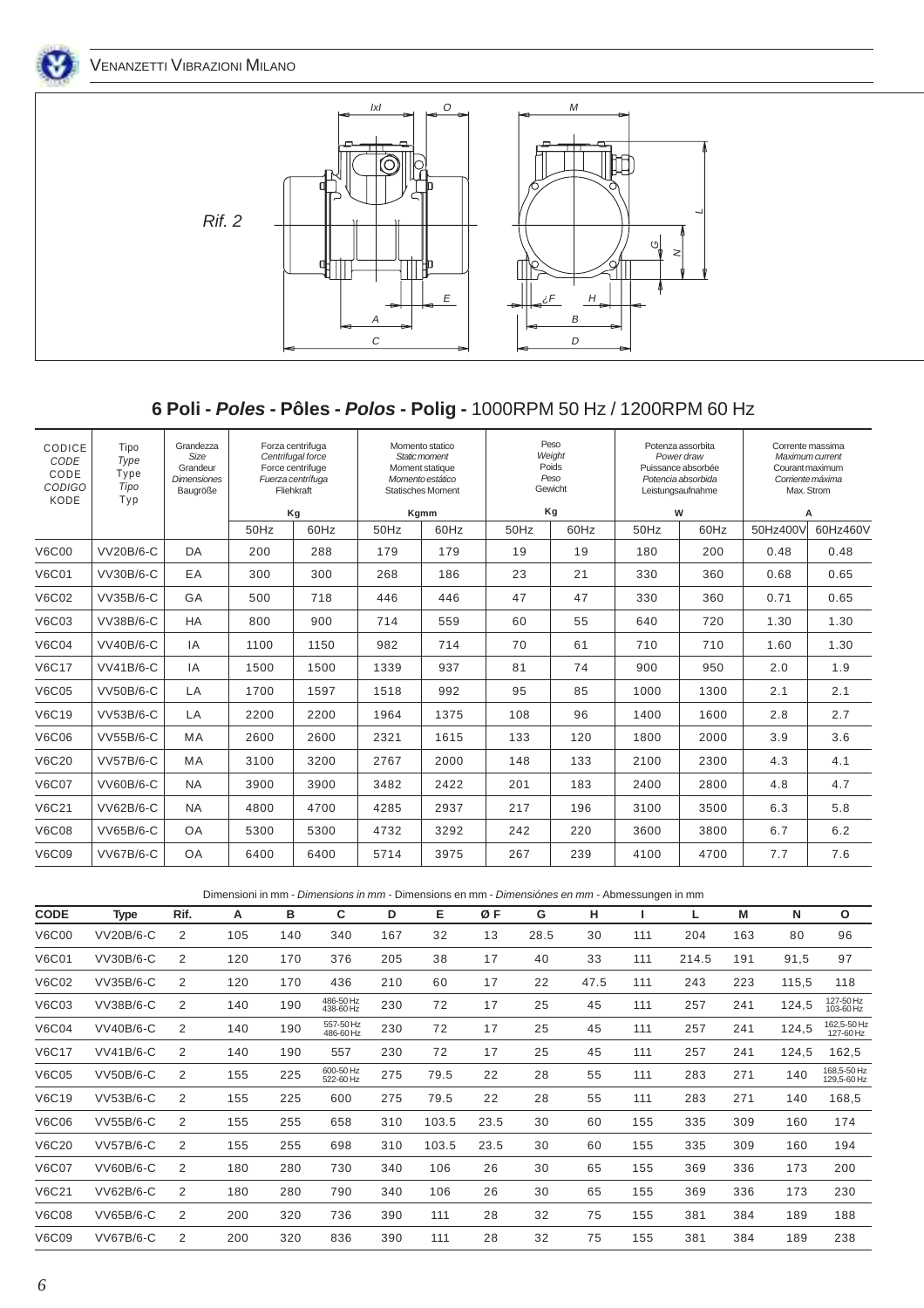



## **8 Poli - Poles - Pôles - Polos - Polig -** 750RPM 50 Hz / 900RPM 60 Hz

| CODICE<br>CODE<br>CODE<br><b>CODIGO</b><br>KODE | Tipo<br>Type<br>Type<br>Tipo<br>Typ | Grandezza<br>Size<br>Grandeur<br><b>Dimensiones</b><br>Baugröße |      | Forza centrifuga<br>Centrifugal force<br>Force centrifuge<br>Fuerza centrífuga<br>Fliehkraft<br>Kg |      | Momento statico<br>Static moment<br>Moment statique<br>Momento estático<br><b>Statisches Moment</b><br>Kgmm | Peso<br>Poids<br>Gewicht<br>Kg | Weight<br>Peso | Potenza assorbita<br>Puissance absorbée<br>Potencia absorbida<br>Leistungsaufnahme<br>W | Power draw | Corrente massima<br>Maximum current<br>Courant maximum<br>Corriente máxima<br>Max. Strom<br>A |          |
|-------------------------------------------------|-------------------------------------|-----------------------------------------------------------------|------|----------------------------------------------------------------------------------------------------|------|-------------------------------------------------------------------------------------------------------------|--------------------------------|----------------|-----------------------------------------------------------------------------------------|------------|-----------------------------------------------------------------------------------------------|----------|
|                                                 |                                     |                                                                 | 50Hz | 60Hz                                                                                               | 50Hz | 60Hz                                                                                                        | 50Hz                           | 60Hz           | 50Hz                                                                                    | 60Hz       | 50Hz400V                                                                                      | 60Hz460V |
| <b>V8C00</b>                                    | <b>VV20B/8-C</b>                    | DA                                                              | 113  | 163                                                                                                | 179  | 179                                                                                                         | 19                             | 19             | 210                                                                                     | 230        | 0.80                                                                                          | 0.71     |
| <b>V8C01</b>                                    | VV30B/8-C                           | EA                                                              | 200  | 290                                                                                                | 317  | 317                                                                                                         | 23                             | 23             | 330                                                                                     | 360        | 1.0                                                                                           | 1.0      |
| <b>V8C02</b>                                    | <b>VV35B/8-C</b>                    | GA                                                              | 281  | 490                                                                                                | 446  | 446                                                                                                         | 47                             | 47             | 260                                                                                     | 280        | 0.57                                                                                          | 0.55     |
| <b>V8C03</b>                                    | <b>VV38B/8-C</b>                    | <b>HA</b>                                                       | 450  | 650                                                                                                | 714  | 714                                                                                                         | 60                             | 60             | 370                                                                                     | 420        | 1.1                                                                                           | 1.1      |
| <b>V8C04</b>                                    | <b>VV40B/8-C</b>                    | IA                                                              | 619  | 894                                                                                                | 982  | 982                                                                                                         | 70                             | 70             | 370                                                                                     | 470        | 1.3                                                                                           | 1.2      |
| <b>V8C05</b>                                    | <b>VV50B/8-C</b>                    | LA                                                              | 956  | 1381                                                                                               | 1518 | 1518                                                                                                        | 95                             | 95             | 900                                                                                     | 1000       | 2.1                                                                                           | 2.1      |
| <b>V8C17</b>                                    | <b>VV53B/8-C</b>                    | LA                                                              | 1220 | 1762                                                                                               | 1937 | 1937                                                                                                        | 106                            | 106            | 1050                                                                                    | 1250       | 2.5                                                                                           | 2.5      |
| <b>V8C06</b>                                    | VV55B/8-C                           | MA                                                              | 1462 | 2112                                                                                               | 2321 | 2321                                                                                                        | 133                            | 133            | 1400                                                                                    | 1700       | 3.6                                                                                           | 3.7      |
| <b>V8C07</b>                                    | <b>VV60B/8-C</b>                    | <b>NA</b>                                                       | 2194 | 3167                                                                                               | 3482 | 3482                                                                                                        | 201                            | 201            | 1900                                                                                    | 2200       | 5.1                                                                                           | 5.0      |
| <b>V8C16</b>                                    | VV62B/8-C                           | <b>NA</b>                                                       | 2700 | 3900                                                                                               | 4285 | 4285                                                                                                        | 217                            | 217            | 2400                                                                                    | 2800       | 5.8                                                                                           | 5.8      |
| <b>V8C08</b>                                    | VV65B/8-C                           | OA                                                              | 2981 | 4306                                                                                               | 4732 | 4732                                                                                                        | 242                            | 242            | 2700                                                                                    | 3200       | 6.2                                                                                           | 6.2      |
| <b>V8C09</b>                                    | <b>VV67B/8-C</b>                    | <b>OA</b>                                                       | 3600 | 5200                                                                                               | 5714 | 5714                                                                                                        | 267                            | 267            | 3800                                                                                    | 4100       | 7.7                                                                                           | 7.4      |

Dimensioni in mm - Dimensions in mm - Dimensions en mm - Dimensiónes en mm - Abmessungen in mm

| <b>CODE</b>  | <b>Type</b>      | Rif. | А   | в   | С   | D   | Е     | ØF   | G    | н    |     |       | M   | N     | O     |
|--------------|------------------|------|-----|-----|-----|-----|-------|------|------|------|-----|-------|-----|-------|-------|
| <b>V8C00</b> | <b>VV20B/8-C</b> | 2    | 105 | 140 | 340 | 167 | 32    | 13   | 28.5 | 30   | 111 | 204   | 163 | 80    | 96    |
| <b>V8C01</b> | VV30B/8-C        | 2    | 120 | 170 | 376 | 205 | 38    | 17   | 40   | 33   | 111 | 214.5 | 191 | 91,5  | 97    |
| <b>V8C02</b> | VV35B/8-C        | 2    | 120 | 170 | 436 | 210 | 60    | 17   | 22   | 47.5 | 111 | 243   | 223 | 115,5 | 118   |
| <b>V8C03</b> | VV38B/8-C        | 2    | 140 | 190 | 486 | 230 | 72    | 17   | 25   | 45   | 111 | 257   | 241 | 124,5 | 127   |
| <b>V8C04</b> | <b>VV40B/8-C</b> | 2    | 140 | 190 | 557 | 230 | 72    | 17   | 25   | 45   | 111 | 257   | 241 | 124,5 | 162,5 |
| <b>V8C05</b> | <b>VV50B/8-C</b> | 2    | 155 | 225 | 600 | 275 | 79.5  | 22   | 28   | 55   | 111 | 283   | 271 | 140   | 168,5 |
| <b>V8C17</b> | VV53B/8-C        | 2    | 155 | 225 | 600 | 275 | 79.5  | 22   | 28   | 55   | 111 | 283   | 271 | 140   | 168,5 |
| <b>V8C06</b> | <b>VV55B/8-C</b> | 2    | 155 | 255 | 658 | 310 | 103.5 | 23.5 | 30   | 60   | 155 | 335   | 309 | 160   | 174   |
| <b>V8C07</b> | <b>VV60B/8-C</b> | 2    | 180 | 280 | 730 | 340 | 106   | 26   | 30   | 65   | 155 | 369   | 336 | 173   | 200   |
| <b>V8C16</b> | VV62B/8-C        | 2    | 180 | 280 | 790 | 340 | 106   | 26   | 30   | 65   | 155 | 369   | 336 | 173   | 230   |
| <b>V8C08</b> | VV65B/8-C        | 2    | 200 | 320 | 736 | 390 | 111   | 28   | 32   | 75   | 155 | 381   | 384 | 189   | 188   |
| <b>V8C09</b> | <b>VV67B/8-C</b> | 2    | 200 | 320 | 836 | 390 | 111   | 28   | 32   | 75   | 155 | 381   | 384 | 189   | 238   |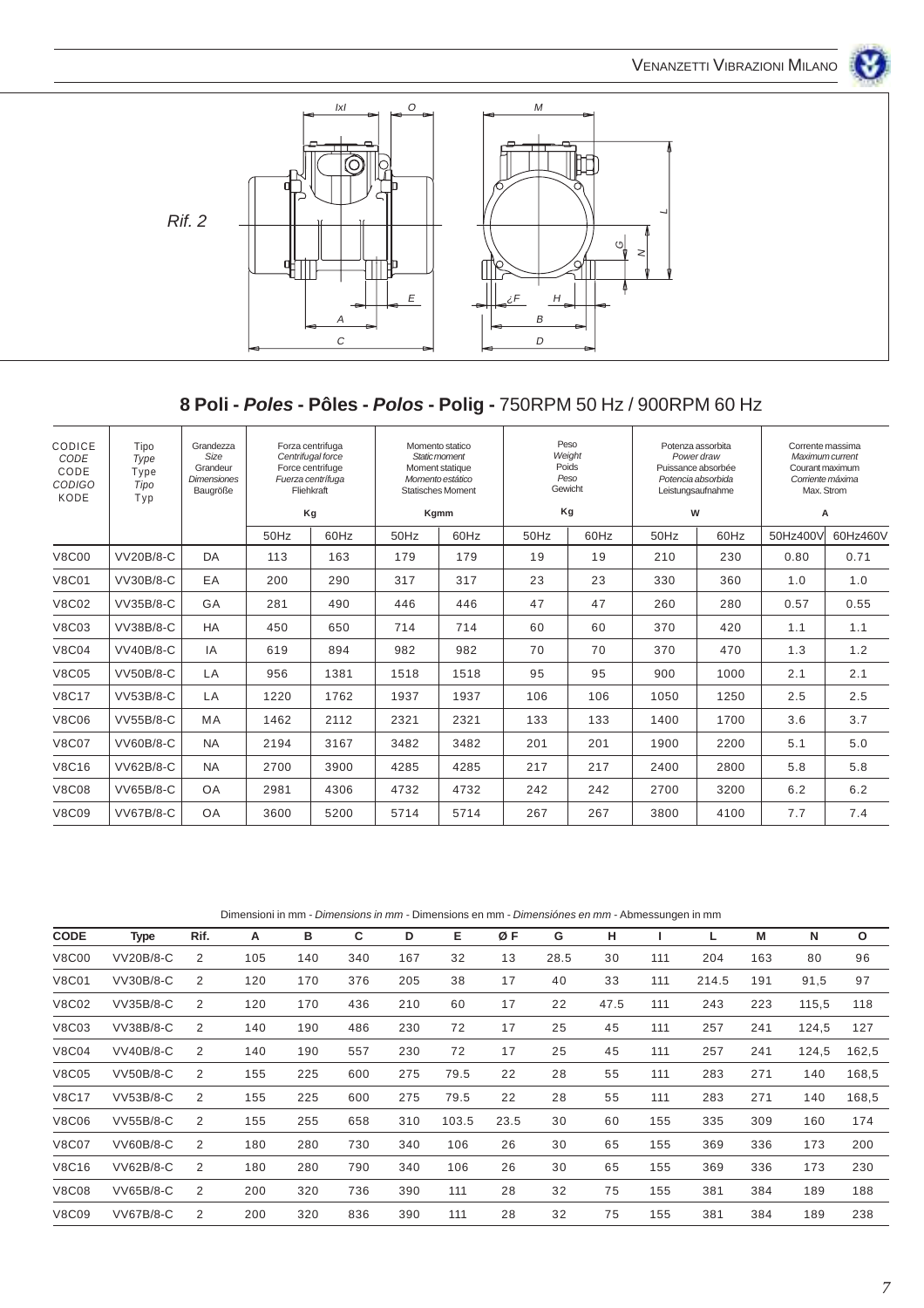### **CUSCINETTI E DATI PER LA LUBRIFICAZIONE BEARINGS AND LUBRICATION DATA ROULEMENTS ET DONNEES POUR LA LUBRIFICATION COJINETES Y DATOS PARA LA LUBRICACION LAGER UND SCHMIERDATEN**

**2 Poli - Poles - Pôles - Polos - Polig -** 3000RPM 50 Hz / 3600RPM 60 Hz

| Tipo<br>Type<br>Type<br>Tipo<br>Typ |         | Forza centrifuga<br>Centrifugal force<br>Force centrifuge<br>Fuerza centrífuga<br>Fliehkraft |       | Momento statico<br>Static moment<br>Moment statique<br>Momento estático<br><b>Statisches Moment</b><br>kgmm | Cuscinetto<br>Bearing<br>Roulement<br>Cojinete<br>Lager | Capacità carico<br>cuscinetto<br>Bearing load capacity<br>Capacité de charge roul.<br>Capacidad carga<br>cojinete<br>Lagerbelastungsvermögen | Vita cuscinetto<br><b>Bearing life</b><br>Vie roulement<br>Vida útil cojinete<br>Lagerstandzeit |           | Sostituzione grasso<br>Grease replacement<br>Remplacement graisse<br>Sustitución grasa<br>Fettersetzen<br><b>KLUEBER ISOFLEX</b><br><b>NBU 15</b> | Rilubrificazione<br>Re-lubrication<br>Nouvelle lubrification<br>Re-Iubricación<br>Nachschmieren<br>KLUEBER ISOFLEX<br><b>NBU 15</b> |
|-------------------------------------|---------|----------------------------------------------------------------------------------------------|-------|-------------------------------------------------------------------------------------------------------------|---------------------------------------------------------|----------------------------------------------------------------------------------------------------------------------------------------------|-------------------------------------------------------------------------------------------------|-----------|---------------------------------------------------------------------------------------------------------------------------------------------------|-------------------------------------------------------------------------------------------------------------------------------------|
|                                     | ka/50Hz | kg/60Hz                                                                                      | 50 Hz | 60 Hz                                                                                                       |                                                         | kg                                                                                                                                           | $h/50$ Hz                                                                                       | $h/60$ Hz | gr                                                                                                                                                | gr                                                                                                                                  |
| VV03N/2-C                           | 120     | 110                                                                                          | 12    | 7.5                                                                                                         | 6302-2ZR-C3(*)                                          | 1162                                                                                                                                         | 10700                                                                                           | 10000     | $\overline{\phantom{a}}$                                                                                                                          | ٠                                                                                                                                   |
| VV05N/2-C                           | 205     | 190                                                                                          | 20    | 13                                                                                                          | 6302-2ZR-C3(*)                                          | 1162                                                                                                                                         | 4500                                                                                            | 4950      |                                                                                                                                                   |                                                                                                                                     |
| <b>VV10N/2-C</b>                    | 320     | 310                                                                                          | 32    | 21                                                                                                          | 6303-2ZR-C3(*)                                          | 1376                                                                                                                                         | 1900                                                                                            | 1700      |                                                                                                                                                   |                                                                                                                                     |
| <b>VV15N/2-C</b>                    | 520     | 490                                                                                          | 52    | 34                                                                                                          | 6305-2ZR-C3(*)                                          | 2294                                                                                                                                         | 1930                                                                                            | 1970      |                                                                                                                                                   |                                                                                                                                     |
| <b>VV25N/2-C</b>                    | 800     | 770                                                                                          | 80    | 53                                                                                                          | NJ305E-TVP2-C4-BL                                       | 4098                                                                                                                                         | 6500                                                                                            | 6200      | 8                                                                                                                                                 |                                                                                                                                     |
| VV35N/2-C                           | 1150    | 1100                                                                                         | 114   | 76                                                                                                          | NJ306E-TVP2-C4-BL                                       | 5200                                                                                                                                         | 4200                                                                                            | 4000      | 12                                                                                                                                                | $\overline{7}$                                                                                                                      |
| <b>VV38N/2-C</b>                    | 1600    | 1500                                                                                         | 159   | 104                                                                                                         | NJ2208E-TVP2-C4-BL                                      | 7176                                                                                                                                         | 4100                                                                                            | 3900      | 16                                                                                                                                                | 9                                                                                                                                   |
| <b>VV40N/2-C</b>                    | 2350    | 2250                                                                                         | 234   | 155                                                                                                         | NJ2308E-TVP2-C4-BL                                      | 11417                                                                                                                                        | 4800                                                                                            | 4600      | 30                                                                                                                                                | 16                                                                                                                                  |
| <b>VV45N/2-C</b>                    | 3250    | 3200                                                                                         | 324   | 220                                                                                                         | NJ2311E-TVP2-C4-BL                                      | 20489                                                                                                                                        | 8700                                                                                            | 10300     | 40                                                                                                                                                | 26                                                                                                                                  |
| <b>VV55N/2-C</b>                    | 4000    | 3800                                                                                         | 398   | 262                                                                                                         | NJ2311E-TVP2-C4-BL                                      | 20489                                                                                                                                        | 5900                                                                                            | 5600      | 40                                                                                                                                                | 26                                                                                                                                  |
| <b>VV67N/2-C</b>                    | 6400    | 6450                                                                                         | 636   | 445                                                                                                         | NJ2315E-TVP2-C4-BL                                      | 33639                                                                                                                                        | 5900                                                                                            | 4750      | 120                                                                                                                                               | 60                                                                                                                                  |

(\*) = Cuscinetto a sfere. Ball bearing. Roulement à billes. Cojinete de bolas. Kugellager.

## **4 Poli - Poles - Pôles - Polos - Polig -** 1500RPM 50 Hz / 1800RPM 60 Hz

| Tipo<br>Type<br>Type<br>Tipo<br>Typ |         | Forza centrifuga<br>Centrifugal force<br>Force centrifuge<br>Fuerza centrífuga<br>Fliehkraft | Momento statico<br>Static moment<br>Moment statique<br>Momento estático<br><b>Statisches Moment</b><br>kgmm |       | Cuscinetto<br>Bearing<br>Roulement<br>Cojinete<br>Lager | Capacità carico<br>cuscinetto<br>Bearing load capacity<br>Capacité de charge roul.<br>Capacidad carga<br>cojinete<br>Lagerbelastungsvermögen | Vita cuscinetto<br><b>Bearing life</b><br>Vie roulement<br>Vida útil cojinete<br>Lagerstandzeit |           | Sostituzione grasso<br>Grease replacement<br>Remplacement graisse Nouvelle lubrification<br>Sustitución grasa<br>Fettersetzen<br>KLUEBER ISOFLEX<br>NBU <sub>8</sub> | Rilubrificazione<br>Re-lubrication<br>Re-lubricación<br>Nachschmieren<br>KLUEBER ISOFLEX<br>NBU <sub>8</sub> |
|-------------------------------------|---------|----------------------------------------------------------------------------------------------|-------------------------------------------------------------------------------------------------------------|-------|---------------------------------------------------------|----------------------------------------------------------------------------------------------------------------------------------------------|-------------------------------------------------------------------------------------------------|-----------|----------------------------------------------------------------------------------------------------------------------------------------------------------------------|--------------------------------------------------------------------------------------------------------------|
|                                     | ka/50Hz | kg/60Hz                                                                                      | 50 Hz                                                                                                       | 60 Hz |                                                         | kg                                                                                                                                           | $h/50$ Hz                                                                                       | $h/60$ Hz | gr                                                                                                                                                                   | gr                                                                                                           |
| VV03B/4-C                           | 35      | 42                                                                                           | 14                                                                                                          | 11.6  | 6202-2ZR-C3(*)                                          | 795                                                                                                                                          | >100.000                                                                                        | >100.000  | $\overline{a}$                                                                                                                                                       |                                                                                                              |
| <b>VV05B/4-C</b>                    | 80      | 80                                                                                           | 32                                                                                                          | 22    | 6302-2ZR-C3(*)                                          | 1162                                                                                                                                         | >100.000                                                                                        | >100.000  | $\overline{\phantom{a}}$                                                                                                                                             |                                                                                                              |
| <b>VV10B/4-C</b>                    | 220     | 220                                                                                          | 87                                                                                                          | 61    | 6303-2ZR-C3(*)                                          | 1376                                                                                                                                         | 11000                                                                                           | 9000      | $\overline{\phantom{0}}$                                                                                                                                             | ÷,                                                                                                           |
| <b>VV20B/4-C</b>                    | 420     | 420                                                                                          | 167                                                                                                         | 116   | 6305-2ZR-C3(*)                                          | 2294                                                                                                                                         | 7000                                                                                            | 5900      | $\overline{a}$                                                                                                                                                       | $\overline{a}$                                                                                               |
| <b>VV21B/4-C</b>                    | 550     | 600                                                                                          | 222                                                                                                         | 166   | NJ305E-TVP2-C4-BL                                       | 4098                                                                                                                                         | 42000                                                                                           | 27700     | 8                                                                                                                                                                    | $\overline{a}$                                                                                               |
| <b>VV30B/4-C</b>                    | 750     | 780                                                                                          | 298                                                                                                         | 215   | NJ305E-TVP2-C4-BL                                       | 4098                                                                                                                                         | 17250                                                                                           | 12500     | 8                                                                                                                                                                    |                                                                                                              |
| VV35B/4-C                           | 1100    | 1000                                                                                         | 437                                                                                                         | 276   | NJ306E-TVP2-C4-BL                                       | 5219                                                                                                                                         | 10000                                                                                           | 10200     | 12                                                                                                                                                                   | $\overline{7}$                                                                                               |
| <b>VV38B/4-C</b>                    | 1400    | 1400                                                                                         | 556                                                                                                         | 387   | NJ2208E-TVP2-C4-BL                                      | 7176                                                                                                                                         | 11000                                                                                           | 8600      | 16                                                                                                                                                                   | 9                                                                                                            |
| <b>VV40B/4-C</b>                    | 1800    | 1750                                                                                         | 714                                                                                                         | 483   | NJ2308E-TVP2-C4-BL                                      | 11417                                                                                                                                        | 22500                                                                                           | 20500     | 30                                                                                                                                                                   | 16                                                                                                           |
| <b>VV41B/4-C</b>                    | 2100    | 2050                                                                                         | 833                                                                                                         | 566   | NJ2308E-TVP2-C4-BL                                      | 11417                                                                                                                                        | 15000                                                                                           | 13000     | 30                                                                                                                                                                   | 16                                                                                                           |
| <b>VV50B/4-C</b>                    | 2500    | 2500                                                                                         | 992                                                                                                         | 691   | NJ2309E-TVP2-C4-BL                                      | 14067                                                                                                                                        | 16200                                                                                           | 13100     | 35                                                                                                                                                                   | 19                                                                                                           |
| <b>VV53B/4-C</b>                    | 3150    | 3150                                                                                         | 1250                                                                                                        | 870   | NJ2309E-TVP2-C4-BL                                      | 14067                                                                                                                                        | 7200                                                                                            | 6000      | 35                                                                                                                                                                   | 19                                                                                                           |
| <b>VV55B/4-C</b>                    | 3800    | 3800                                                                                         | 1508                                                                                                        | 1050  | NJ2311E-TVP2-C4-BL                                      | 20489                                                                                                                                        | 12300                                                                                           | 11150     | 40                                                                                                                                                                   | 26                                                                                                           |
| <b>VV57B/4-C</b>                    | 4400    | 4300                                                                                         | 1746                                                                                                        | 1188  | NJ2311E-TVP2-C4-BL                                      | 20489                                                                                                                                        | 8500                                                                                            | 7800      | 40                                                                                                                                                                   | 26                                                                                                           |
| <b>VV60B/4-C</b>                    | 5000    | 4950                                                                                         | 1984                                                                                                        | 1367  | NJ2313E-TVP2-C4-BL                                      | 25586                                                                                                                                        | 10000                                                                                           | 8700      | 80                                                                                                                                                                   | 40                                                                                                           |
| <b>VV67B/4-C</b>                    | 6600    | 6600                                                                                         | 2619                                                                                                        | 1823  | NJ2315E-TVP2-C4-BL                                      | 33639                                                                                                                                        | 10600                                                                                           | 8500      | 120                                                                                                                                                                  | 60                                                                                                           |

(\*) = Cuscinetto a sfere. Ball bearing. Roulement à billes. Cojinete de bolas. Kugellager.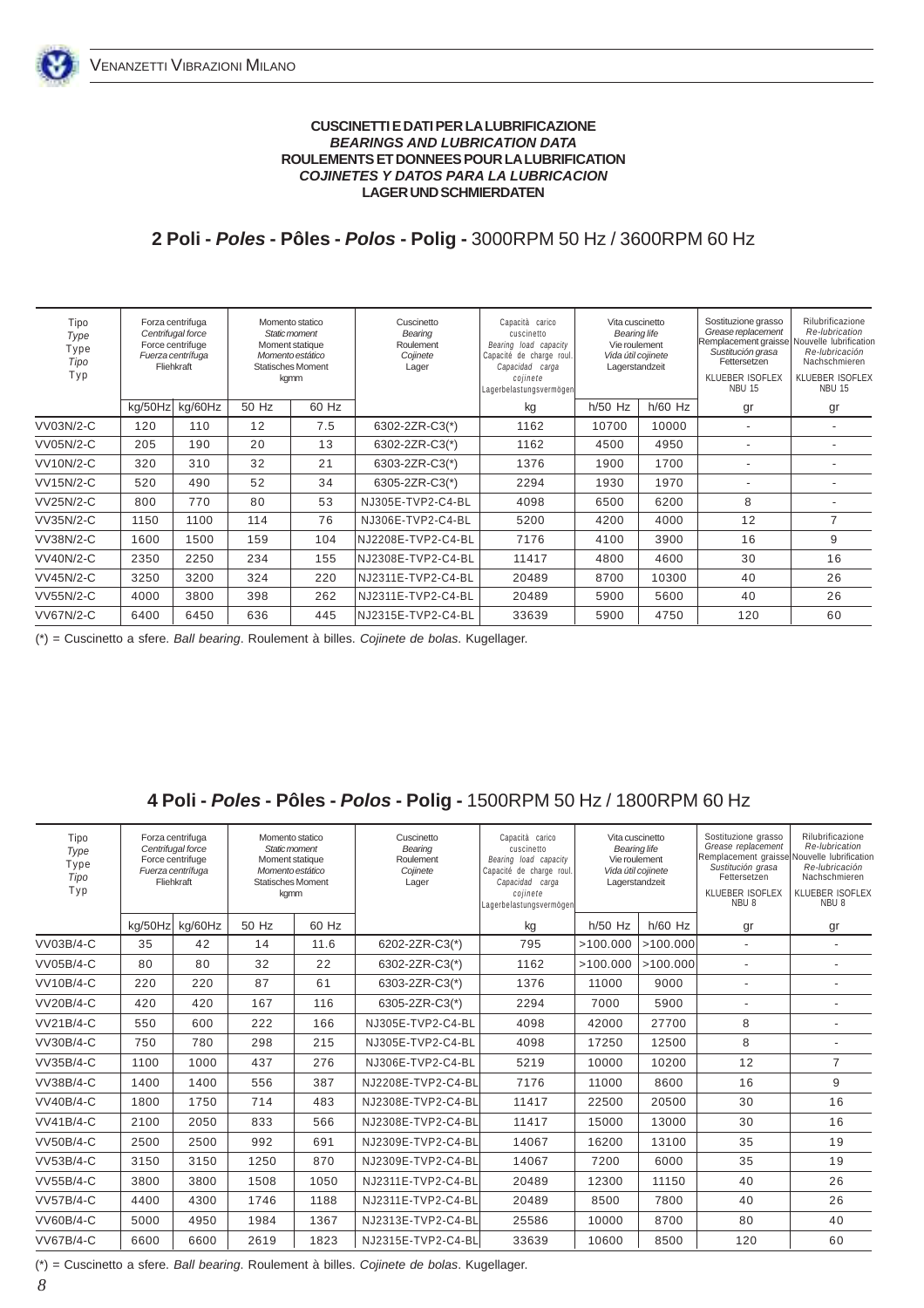### **CUSCINETTI E DATI PER LA LUBRIFICAZIONE BEARINGS AND LUBRICATION DATA ROULEMENTS ET DONNEES POUR LA LUBRIFICATION COJINETES Y DATOS PARA LA LUBRICACION LAGER UND SCHMIERDATEN**

## **6 Poli - Poles - Pôles - Polos - Polig -** 1000RPM 50 Hz / 1200RPM 60 Hz

| Tipo<br>Type<br>Type<br>Tipo<br>Typ | Forza centrifuga<br>Centrifugal force<br>Force centrifuge<br>Fuerza centrífuga<br>Fliehkraft |          | Cuscinetto<br>Momento statico<br>Static moment<br>Bearing<br>Roulement<br>Moment statique<br>Momento estático<br>Cojinete<br><b>Statisches Moment</b><br>Lager<br>kgmm | Capacità carico<br>cuscinetto<br>Bearing load capacity<br>Capacité de charge roul.<br>Capacidad carga<br>cojinete<br>Lagerbelastungsvermöger | Vita cuscinetto    | <b>Bearing life</b><br>Vie roulement<br>Vida útil cojinete<br>Lagerstandzeit | Sostituzione grasso<br>Grease replacement<br>Remplacement graisse Nouvelle lubrification<br>Sustitución grasa<br>Fettersetzen<br>KLUEBER ISOFLEX<br>NBU <sub>8</sub> | Rilubrificazione<br>Re-lubrication<br>Re-lubricación<br>Nachschmieren<br>KLUEBER ISOFLEX<br>NBU <sub>8</sub> |     |                |
|-------------------------------------|----------------------------------------------------------------------------------------------|----------|------------------------------------------------------------------------------------------------------------------------------------------------------------------------|----------------------------------------------------------------------------------------------------------------------------------------------|--------------------|------------------------------------------------------------------------------|----------------------------------------------------------------------------------------------------------------------------------------------------------------------|--------------------------------------------------------------------------------------------------------------|-----|----------------|
|                                     | kg/50 Hz                                                                                     | kg/60 Hz | 50 Hz                                                                                                                                                                  | 60 Hz                                                                                                                                        |                    | Kg                                                                           | $h/50$ Hz                                                                                                                                                            | h/60Hz                                                                                                       | gr  | gr             |
| VV20B/6-C                           | 200                                                                                          | 288      | 179                                                                                                                                                                    | 179                                                                                                                                          | 6305-2ZR-C3(*)     | 2294                                                                         | >100.000                                                                                                                                                             | 33500                                                                                                        |     |                |
| VV30B/6-C                           | 300                                                                                          | 300      | 268                                                                                                                                                                    | 186                                                                                                                                          | NJ305E-TVP2-C4-BL  | 4098                                                                         | >100.000                                                                                                                                                             | >100.000                                                                                                     | 8   |                |
| VV35B/6-C                           | 500                                                                                          | 718      | 446                                                                                                                                                                    | 446                                                                                                                                          | NJ306E-TVP2-C4-BL  | 5219                                                                         | >100.000                                                                                                                                                             | 39700                                                                                                        | 12  | $\overline{7}$ |
| VV38B/6-C                           | 800                                                                                          | 900      | 714                                                                                                                                                                    | 559                                                                                                                                          | NJ2208E-TVP2-C4-BL | 7176                                                                         | >100.000                                                                                                                                                             | 60300                                                                                                        | 16  | 9              |
| VV40B/6-C                           | 1100                                                                                         | 1150     | 982                                                                                                                                                                    | 714                                                                                                                                          | NJ308E-TVP2-C4-BL  | 8247                                                                         | 54200                                                                                                                                                                | 42800                                                                                                        | 30  | 16             |
| VV41B/6-C                           | 1500                                                                                         | 1500     | 1339                                                                                                                                                                   | 937                                                                                                                                          | NJ308E-TVP2-C4-BL  | 8247                                                                         | 25300                                                                                                                                                                | 20500                                                                                                        | 30  | 16             |
| VV50B/6-C                           | 1700                                                                                         | 1597     | 1518                                                                                                                                                                   | 992                                                                                                                                          | NJ309E-TVP2-C4-BL  | 10092                                                                        | 30800                                                                                                                                                                | 29800                                                                                                        | 30  | 14             |
| VV53B/6-C                           | 2200                                                                                         | 2200     | 1964                                                                                                                                                                   | 1375                                                                                                                                         | NJ309E-TVP2-C4-BL  | 10092                                                                        | 12000                                                                                                                                                                | 10500                                                                                                        | 30  | 14             |
| VV55B/6-C                           | 2600                                                                                         | 2600     | 2321                                                                                                                                                                   | 1615                                                                                                                                         | NJ311E-TVP2-C4-BL  | 14067                                                                        | 17800                                                                                                                                                                | 12400                                                                                                        | 32  | 18             |
| <b>VV57B/6-C</b>                    | 3100                                                                                         | 3200     | 2767                                                                                                                                                                   | 2000                                                                                                                                         | NJ2311E-TVP2-C4-BL | 20489                                                                        | 42000                                                                                                                                                                | 31000                                                                                                        | 40  | 26             |
| VV60B/6-C                           | 3900                                                                                         | 3900     | 3482                                                                                                                                                                   | 2422                                                                                                                                         | NJ313E-TVP2-C4-BL  | 18654                                                                        | 13100                                                                                                                                                                | 10900                                                                                                        | 60  | 30             |
| VV62B/6-C                           | 4800                                                                                         | 4700     | 4285                                                                                                                                                                   | 2937                                                                                                                                         | NJ2313E-TVP2-C4-BL | 25586                                                                        | 18600                                                                                                                                                                | 15700                                                                                                        | 80  | 40             |
| <b>VV65B/6-C</b>                    | 5300                                                                                         | 5300     | 4732                                                                                                                                                                   | 3292                                                                                                                                         | NJ2314E-TVP2-C4-BL | 28033                                                                        | 19300                                                                                                                                                                | 15250                                                                                                        | 100 | 50             |
| <b>VV67B/6-C</b>                    | 6400                                                                                         | 6400     | 5714                                                                                                                                                                   | 3975                                                                                                                                         | NJ2315E-M1A-C4-BL  | 33639                                                                        | 16000                                                                                                                                                                | 13300                                                                                                        | 120 | 60             |

 $(*)$  = Cuscinetto a sfere. Ball bearing. Roulement à billes. Cojinete de bolas. Kugellager.

## **8 Poli - Poles - Pôles - Polos - Polig -** 750RPM 50 Hz / 900RPM 60 Hz

| Tipo<br>Type<br>Type<br>Tipo<br>Typ |         | Forza centrifuga<br>Centrifugal force<br>Force centrifuge<br>Fuerza centrífuga<br>Fliehkraft |      | Momento statico<br>Static moment<br>Moment statique<br>Momento estático<br><b>Statisches Moment</b><br>kamm | Cuscinetto<br>Bearing<br>Roulement<br>Cojinete<br>Lager | Capacità carico<br>cuscinetto<br>Bearing load capacity<br>Capacité de charge roul.<br>Capacidad carga<br>cojinete<br>Lagerbelastungsvermögen |                       | Vita cuscinetto<br><b>Bearing life</b><br>Vie roulement<br>Vida útil cojinete<br>Lagerstandzeit | Sostituzione grasso<br>Grease replacement<br>Remplacement graisse<br>Sustitución grasa<br>Fettersetzen<br><b>KLUEBER ISOFLEX</b><br>NBU <sub>8</sub> | Rilubrificazione<br>Re-lubrication<br><b>Nouvelle lubrification</b><br>Re-lubricación<br>Nachschmieren<br>KLUEBER ISOFLEX<br>NBU <sub>8</sub> |
|-------------------------------------|---------|----------------------------------------------------------------------------------------------|------|-------------------------------------------------------------------------------------------------------------|---------------------------------------------------------|----------------------------------------------------------------------------------------------------------------------------------------------|-----------------------|-------------------------------------------------------------------------------------------------|------------------------------------------------------------------------------------------------------------------------------------------------------|-----------------------------------------------------------------------------------------------------------------------------------------------|
|                                     | kg/50Hz | kg/60Hz                                                                                      | 50Hz | 60Hz                                                                                                        |                                                         | Kg                                                                                                                                           | $h/50$ Hz             | $h/60$ Hz                                                                                       | gr                                                                                                                                                   | gr                                                                                                                                            |
| <b>VV20B/8-C</b>                    | 113     | 163                                                                                          | 179  | 179                                                                                                         | 6305-2ZR-C3(*)                                          | 2294                                                                                                                                         | $>100.000$ $>100.000$ |                                                                                                 | $\overline{\phantom{a}}$                                                                                                                             |                                                                                                                                               |
| VV30B/8-C                           | 200     | 290                                                                                          | 317  | 317                                                                                                         | $NJ305E-TVP2-C4-BL$                                     | 4098                                                                                                                                         | $>100.000$ $>100.000$ |                                                                                                 | 8                                                                                                                                                    |                                                                                                                                               |
| VV35B/8-C                           | 281     | 490                                                                                          | 446  | 446                                                                                                         | $NJ306E-TVP2-C4-BL$                                     | 5219                                                                                                                                         | $>100.000$ $>100.000$ |                                                                                                 | 12                                                                                                                                                   | $\overline{7}$                                                                                                                                |
| VV38B/8-C                           | 450     | 650                                                                                          | 714  | 714                                                                                                         | NJ2208E-TVP2-C4-BL                                      | 7176                                                                                                                                         | $>100.000$ $>100.000$ |                                                                                                 | 16                                                                                                                                                   | 9                                                                                                                                             |
| <b>VV40B/8-C</b>                    | 619     | 894                                                                                          | 982  | 982                                                                                                         | NJ308E-TVP2-C4-BL                                       | 8247                                                                                                                                         | $>100.000$ $>100.000$ |                                                                                                 | 30                                                                                                                                                   | 16                                                                                                                                            |
| <b>VV50B/8-C</b>                    | 956     | 1381                                                                                         | 1518 | 1518                                                                                                        | $NJ309E-TVP2-C4-BL$                                     | 10092                                                                                                                                        | >100.000              | 65600                                                                                           | 30                                                                                                                                                   | 14                                                                                                                                            |
| <b>VV53B/8-C</b>                    | 1220    | 1762                                                                                         | 1937 | 1937                                                                                                        | $NJ309E-TVP2-C4-BL$                                     | 10092                                                                                                                                        | >100.000              | 26300                                                                                           | 30                                                                                                                                                   | 14                                                                                                                                            |
| <b>VV55B/8-C</b>                    | 1462    | 2112                                                                                         | 2321 | 2321                                                                                                        | NJ311E-TVP2-C4-BL                                       | 14067                                                                                                                                        | $>100.000$ $>100.000$ |                                                                                                 | 32                                                                                                                                                   | 18                                                                                                                                            |
| <b>VV60B/8-C</b>                    | 2194    | 3167                                                                                         | 3482 | 3482                                                                                                        | $NJ313E-TVP2-C4-BL$                                     | 18654                                                                                                                                        | >100.000              | 29500                                                                                           | 60                                                                                                                                                   | 30                                                                                                                                            |
| VV62B/8-C                           | 2700    | 3900                                                                                         | 4285 | 4285                                                                                                        | NJ2313E-TVP2-C4-BL                                      | 25586                                                                                                                                        | >100.000              | 42000                                                                                           | 80                                                                                                                                                   | 40                                                                                                                                            |
| <b>VV65B/8-C</b>                    | 2981    | 4306                                                                                         | 4732 | 4732                                                                                                        | NJ2314E-TVP2-C4-BL                                      | 28033                                                                                                                                        | >100.000              | 43200                                                                                           | 100                                                                                                                                                  | 50                                                                                                                                            |
| <b>VV67B/8-C</b>                    | 3600    | 5200                                                                                         | 5714 | 5714                                                                                                        | NJ2315E-M1A-C4-BL                                       | 33639                                                                                                                                        | >100.000              | 35700                                                                                           | 120                                                                                                                                                  | 60                                                                                                                                            |

 $(*)$  = Cuscinetto a sfere. Ball bearing. Roulement à billes. Cojinete de bolas. Kugellager.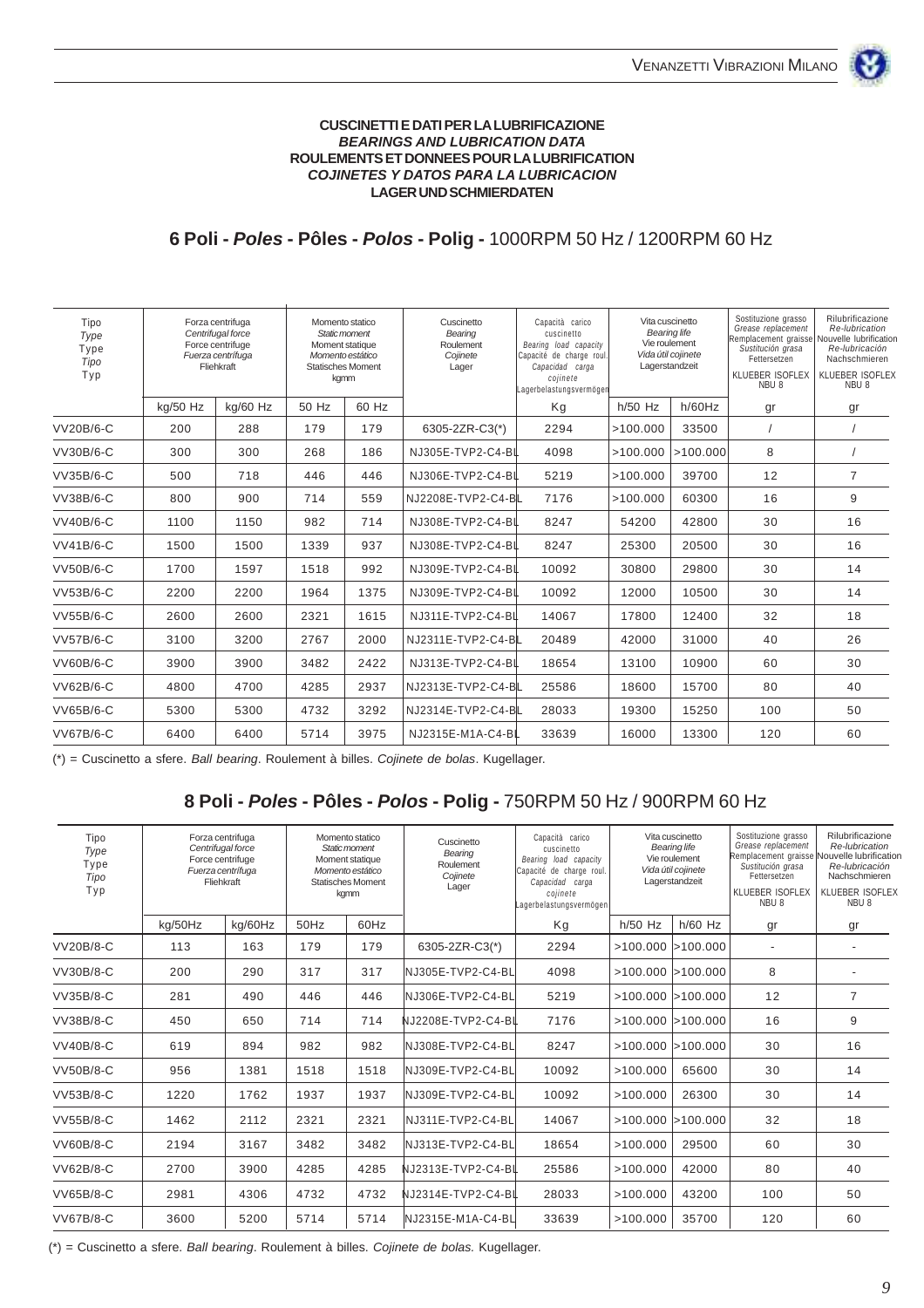

| 11 | <b>ITALIANO</b> |
|----|-----------------|
| 14 | <b>ENGLISH</b>  |
| 17 | FRANCAIS        |
| 20 | <b>ESPANOL</b>  |
| 23 | <b>DEUTSCH</b>  |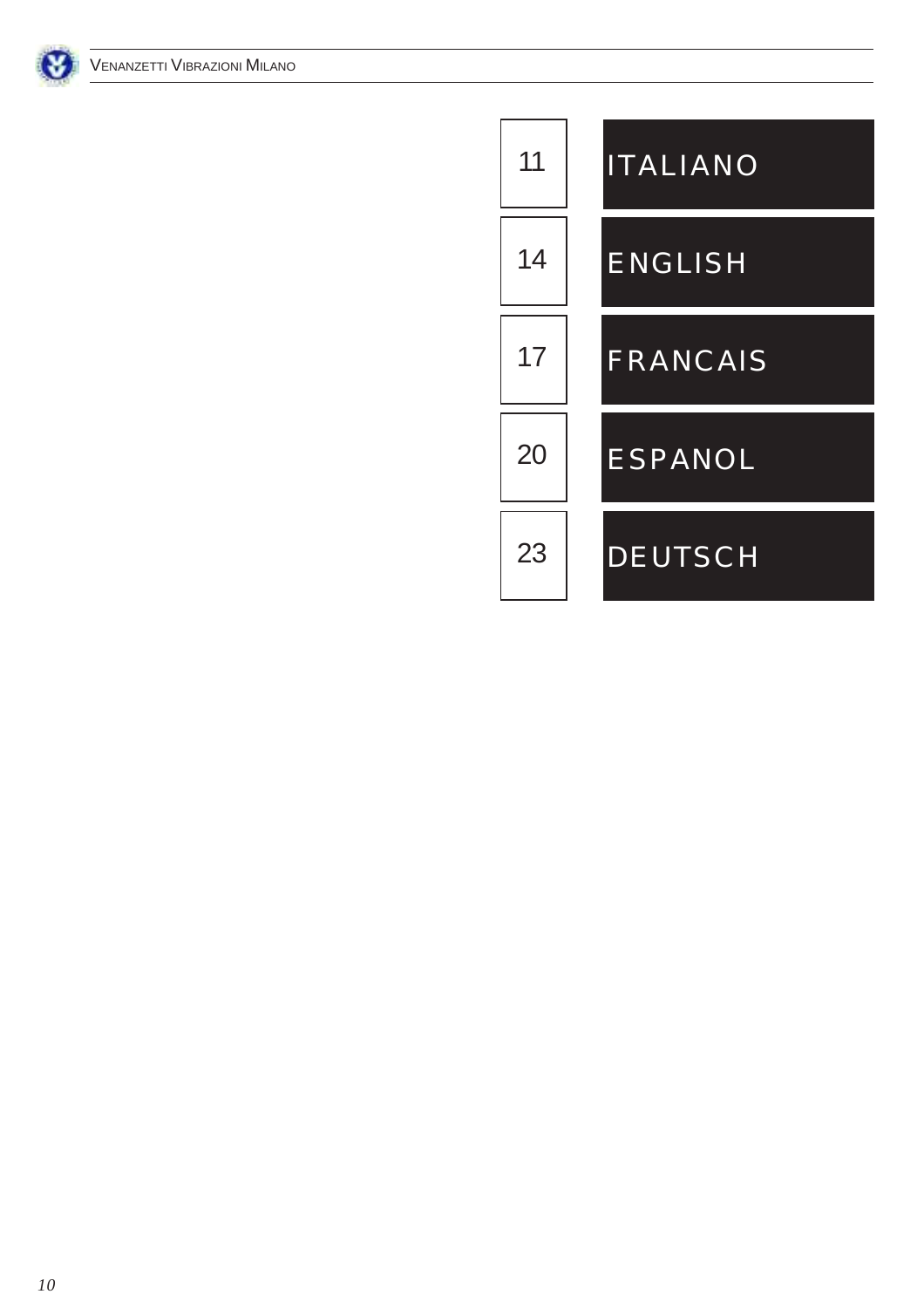

| <b>Indice</b>                         | Pac |
|---------------------------------------|-----|
| Introduzione                          | 11  |
| Sicurezza                             | 11  |
| Garanzia                              | 11  |
| Riferimenti normativi                 | 11  |
| Dati tecnici e dimensioni             | 11  |
| Installazione                         | 11  |
| Collegamento elettrico                | 12  |
| Alimentazione con frequenza variabile | 12  |
| Protezione per sovraccarico           | 12  |
| Avvio                                 | 12  |
| Regolazione delle masse               | 13  |
| Lubrificazione                        | 13  |
| Sostituzione dei cuscinetti           | 13  |

#### **IMPORTANTE**

Riparazione del motore 13 Inconvenienti: cause e rimedi 13

**La Ditta Venanzetti Vibrazioni Milano non si assume nessuna responsabilità per lesioni o danni derivanti dall'uso o dall'applicazione di questo prodotto in modo contrastante con le istruzioni e le specifiche contenute nel**

**presente manuale.**

**La responsabilità della Ditta Venanzetti Vibrazioni Milano sarà limitata alla riparazione o alla sostituzione di prodotti che risultino difettosi.**

**Rispettare tutte le norme di sicurezza indicate nel presente manuale, nonché le norme e i regolamenti del paese di installazione e le norme specifiche del proprietario e/o utente. Leggere attentamente e memorizzare le procedure definite da**

 **Canadian Standard Association Classe 4228 01 - Motori e Generatori per atmosfere potenzialmente esplosive**

#### **CAN/CSA-C22.2 No. 100-95: Motors and Generators**

**Electrical Notice N° 672: Publication of Technical Information Letter (T.I.L.) No. E-22 on Certification Requirements for Motors and Generators for Use in Class I, Division 2 and Class II, Division 2 Hazardous Locations**

#### **Certificato CSA numero: 216103**

**Nel presente manuale si utilizzano i seguenti simboli, di cui si fornisce di seguito la definizione.**



**Pericolo**: Pericolo immediato che PROVOCA gravi lesioni personali o morte.



**Attenzione**: Pericoli o procedure non sicure che POSSONO PROVOCARE lesioni personali.



**Prudenza**: Pericoli o procedure non sicure che POSSONO PROVOCARE danni al prodotto o alla proprietà.

#### **IMPORTANTE**

**Importante**: Consigli generali per il lettore.

**È assolutamente vietato effettuare interventi di manutenzione. Le uniche manovre possibili sono la regolazione delle masse con la rimozione dei coperchi masse, il collegamento elettrico con rimozione del coperchio morsettiera e la rilubrificazione dei cuscinetti.**

#### **INTRODUZIONE**

**Pagina** 

Questo manuale riporta le informazioni e quanto ritenuto necessario per la conoscenza, l'installazione e il buon uso del **Motovibratore Serie VV-C** prodotto dalla Venanzetti Vibrazioni Milano. Quanto riportato non costituisce una descrizione completa dei vari organi nè una esposizione dettagliata del loro funzionamento, però l'utente troverà quanto è normalmente utile conoscere per una corretta installazione, un buon uso in sicurezza e per una buona conservazione del motovibratore. Dalla scrupolosa osservanza di quanto prescritto dipende il regolare funzionamento, la durata e l'economia di esercizio del motovibratore.

**È assolutamente vietato effettuare operazioni di manutenzione. Le uniche operazioni possibili sono la regolazione delle masse con rimozione dei coperchi masse, il collegamento elettrico con rimozione del coperchio morsettiera e la rilubrificazione dei cuscinetti.**

**La manutenzione del motovibratore deve essere obbligatoriamente eseguita da Venanzetti Vibrazioni Milano S.p.A., o da un Centro di Assistenza autorizzato e certificato.**

La mancata osservanza delle norme descritte in questo opuscolo, la negligenza ed un cattivo ed inadeguato uso del motovibratore, possono essere causa di annullamento, da parte della Venanzetti Vibrazioni Milano, della garanzia che essa dà al motovibratore.

Al ricevimento del motovibratore controllare che: **- L'imballaggio, se previsto, non risulti deteriorato al punto di aver danneggiato il motovibratore;**

- **La fornitura corrisponda alle specifiche dell'ordine (vedere quanto trascritto nella bolla di accompagnamento);**
- **Non vi siano danni esterni al motovibratore.**

In caso di fornitura non corrispondente all'ordine o in presenza di danni esterni al motovibratore informare immediatamente, dettagliatamente, sia lo spedizioniere che la Venanzetti Vibrazioni Milano o il suo rappresentante di zona.

La Venanzetti Vibrazioni Milano, è comunque a completa disposizione per assicurare una pronta ed accurata assistenza tecnica e tutto ciò che può essere utile per il miglior funzionamento ed ottenere il massimo della resa dal motovibratore.

Il motovibratore elettrico qui descritto è stato progettato e realizzato per garantire la massima prestazione e affidabilità in condizioni di applicazione di servizio pesante.

Per il motovibratore elettrico è raccomandata una temperatura ambiente compresa tra -10°C e i 40°C.



**La temperatura ambiente non deve mai superare i 40°C.**



Il motore è progettato per questa classe:

#### **CSA - Classe I, Divisione 2, Gruppi A,B,C,D (Classe di temperatura T3C:** ≤**160°C).**

#### **Altre specifiche:**

Classe d'isolamento F Tropicalizzazione dell'avvolgimento Protezione meccanica IP66-7 (IEC 529) Funzionamento continuo.

#### **SICUREZZA**

Quando si lavora con questa unità, si devono rispettare scrupolosamente tutte le norme di sicurezza definite in:

**- Norme CSA per ambienti potenzialmente esplosivi**

nonchè tutte le norme di sicurezza per il proprietario/lavoratore.

#### **GARANZIA**

La Ditta Costruttrice, oltre a quanto riportato sul contratto di fornitura, garantisce i suoi prodotti per un periodo di 12 (dodici) mesi dalla data di acquisto. Tale garanzia si esplica unicamente nella riparazione o sostituzione gratuita di quelle parti che, dopo un attento esame effettuato dall'ufficio tecnico della Ditta Costruttrice, risultano difettose. La garanzia, con esclusione di ogni responsabilità per danni diretti o indiretti, si ritiene limitata ai soli difetti di materiale e cessa di avere effetto qualora le parti rese risultassero comunque smontate, manomesse o riparate al di fuori della fabbrica.

Rimangono altresì esclusi dalla garanzia i danni derivanti da negligenza, incuria, cattivo utilizzo e uso improprio del motovibratore o da errate manovre dell'operatore ed errata installazione.

La rimozione dei dispositivi di sicurezza, di cui il motovibratore è dotato, farà decadere automaticamente la garanzia e le responsabilità della Ditta Costruttrice.

L'attrezzatura resa, anche se in garanzia dovrà essere spedita in Porto Franco.

#### **RIFERIMENTI NORMATIVI**

**CAN/CSA-C22.2 No. 100-95: Motors and Generators**

**Electrical Notice N° 672: Publication of Technical Information Letter (T.I.L.) No. E-22 on Certification Requirements for Motors and Generators for Use in Class I, Division 2 and Class II, Division 2 Hazardous Locations**

#### **DATI TECNICI E DIMENSIONI**

Nelle pagine 4-9 sono elencati tutti i dati tecnici e le dimensioni di ogni motovibratore elettrico.

#### **INSTALLAZIONE**

**IMPORTANTE**



Si consiglia di leggere molto attentamente questo opuscolo ed in particolare le norme di sicurezza, facendo molta attenzione a quelle operazioni che risultano particolarmente pericolose.

**La Ditta Costruttrice declina ogni e qualsiasi responsabilità per la mancata osservanza delle norme di sicurezza e di prevenzione infortuni di seguito descritte. Declina inoltre ogni responsabilità per danni causati da un uso improprio del motovibratore.**

1. Il motovibratore può essere fornito privo di imballo o pallettizzato a seconda del tipo e della dimensione. Per la movimentazione del gruppo, se pallettizzato usare un carrello elevatore o transpallet a forche, se privo d'imballo utilizzare esclusivamente i golfari di sollevamento. Se il motovibratore deve subire un immagazzinaggio prolungato (fino a un massimo di due anni), l'ambiente di stoccaggio deve essere a temperatura ambiente non inferiore a + 5° C e con umidità relativa non superiore al 60%.



**Nella movimentazione dell'unità prestare massima cura affinché non sia assoggettata ad urti o vibrazioni onde evitare danneggiamenti ai cuscinetti volventi.**

2. Togliere il motovibratore dall'imballo di spedizione. La dotazione fornita nell'imballo deve comprendere un motovibratore, una guida tecnica, uno schema elettrico (nella scatola morsettiera).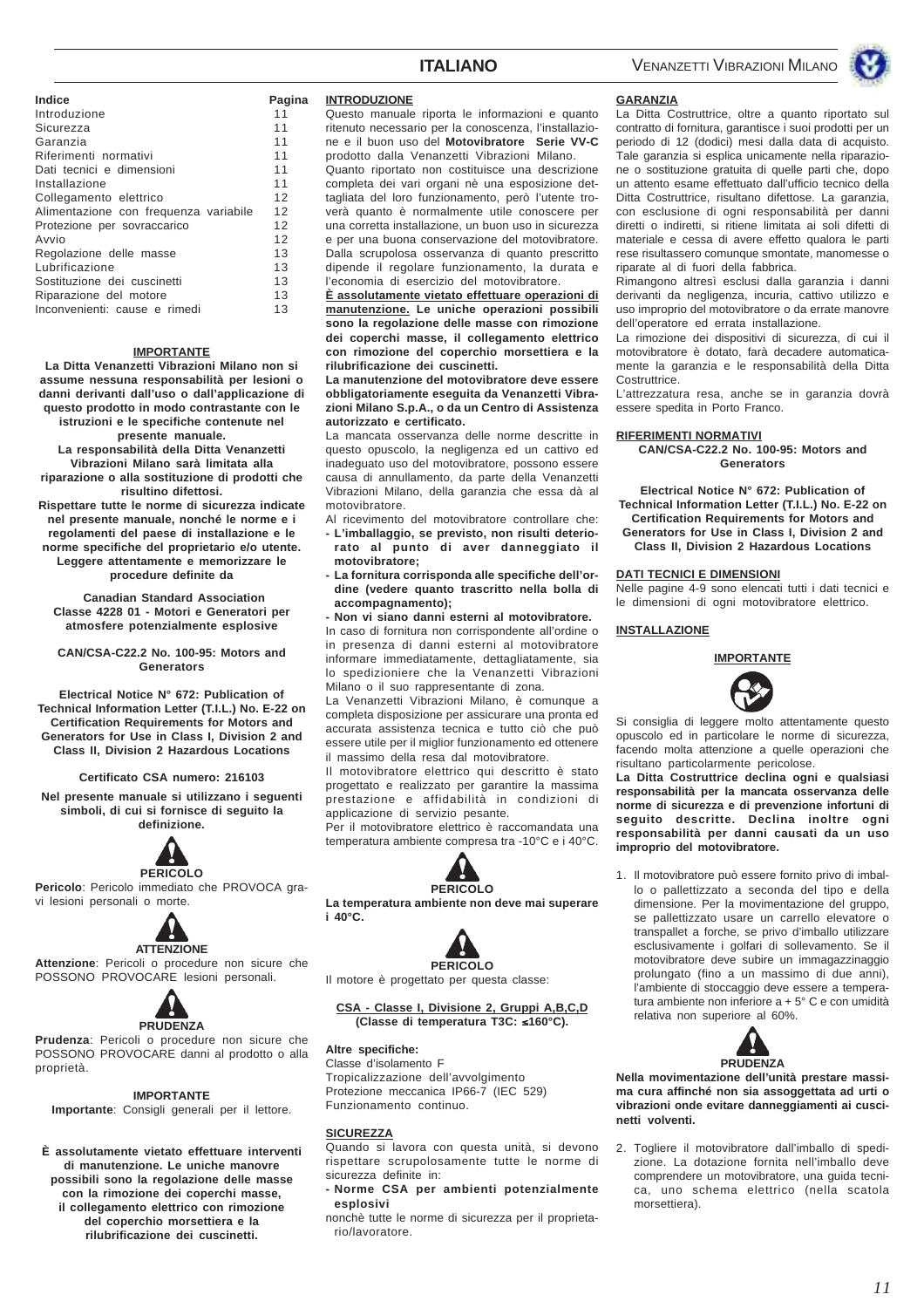### **ITALIANO**



# **PRUDENZA**

**Il mancato rispetto delle presenti istruzioni di montaggio può provocare danni alla struttura e al motovibratore. L'uso improprio o manovre negligenti del motovibratore ne accelerano l'usura, abbreviandone la durata.**

3. Prima di eseguire il montaggio, assicurarsi che la superficie e il motovibratore siano puliti e privi di detriti. La superficie di montaggio deve essere robusta e piana (entro 1/100 pollici (0,25 mm) trasversalmente agli appoggi del motovibratore), per evitare sollecitazioni interne al motovibratore quando si serrano i bulloni. I bulloni di fissaggio ed i relativi dadi devono essere di qualità uguale o superiore a 8.8 (DIN 931-933-934), in grado di sopportare elevate coppie di serraggio. Utilizzare a tal proposito una chiave dinamometrica:

#### **Viti di fissaggio vibratore: Qualità 8.8**

| Vite         | Coppia di        | Modelli                       |
|--------------|------------------|-------------------------------|
| fissaggio    | serraggio        | vibratori                     |
| vibratore    | Kgm              |                               |
| M8-5/16"     | $\overline{3.8}$ | VV03-VV05                     |
| $M12 - 1/2"$ | 9.4              | VV10-VV15-VV20-VV21           |
| M16-5/8"     | 23.4             | VV25-VV30-VV35-VV38-VV40-VV41 |
| M20-13/16"   | 45.6             | VV50-VV53                     |
| M22-7/8"     | 62.0             | VV45-VV55-VV57                |
| M24-15/16"   | 78.7             | VV60-VV62                     |
| $M27-1"$     | 95.0             | VV65-VV67                     |

#### **Altre viti del vibratore**

| Vite            | Coppia di serraggio |
|-----------------|---------------------|
|                 | Kgm                 |
| M6              | 1.4                 |
| M10             | 6.5                 |
| M <sub>14</sub> | 18                  |
| M <sub>18</sub> | 35                  |

È indispensabile, inoltre, controllare che i bulloni siano serrati a fondo. Tale controllo è particolarmente necessario durante il periodo iniziale di funzionamento.

**Ricordarsi che la maggior parte delle avarie e dei guasti è dovuta a fissaggi irregolari o a serraggi mal eseguiti.**



- 4. La struttura deve essere rigida, pesante e non flessibile.
- 5. Prima dell'installazione, se il motovibratore è stato a lungo in magazzino, è necessario togliere i coperchi laterali e verificare che l'albero ruoti liberamente.

#### **È essenziale verificare l'isolamento di ogni singola fase verso terra e l'isolamento tra le fasi.**

Per eseguire questo controllo usare un **Prova di rigidità** (tipo Megger) alla tensione di prova di 2,2 Kv c.a. e per un tempo non superiore a 5 secondi fra fase e fase e 10 secondi fra fase e massa.

Se dal controllo risultassero anomalie, il motovibratore deve essere inviato ad un Centro di Assistenza autorizzato e certificato Venanzetti Vibrazioni Milano oppure alla Venanzetti Vibrazioni Milano stessa, per il ripristino dell'efficienza.



**Se si esegue l'installazione in una zona chiusa, prima di saldare si deve controllare il livello del gas o il contenuto di polveri. La saldatura in una zona con gas o polveri può provocare un'esplosione.**



**Non saldare mai la struttura con il motovibratore montato e cablato. La saldatura provoca danni agli avvolgimenti del motore e ai cuscinetti.**



**Quando si installa il motovibratore, utilizzare bulloni, dadi di serraggio e rondelle di sicurezza nuovi. Non riutilizzare elementi di serraggio usati. Pericolo di danni al motovibratore o alla struttura.**



**I motovibratori installati devono essere collegati ad un cavo di sicurezza in acciaio, di opportuno diametro e di lunghezza tale a sostenere, causa accidentale distacco, il motovibratore stesso, con caduta massima di 15 cm - 6 pollici.**



**Il fissaggio del cavo di alimentazione dovrà essere realizzato in prossimità del pressacavo. Tutti gli accessori montati con il motovibratore per assicurare la sua sicurezza e il suo buon funzionamento, dovranno essere di modo di protezione adeguato allo specifico uso.**

#### **COLLEGAMENTO ELETTRICO**



**Tutti i cablaggi vanno eseguiti in conformità alle Norme Nazionali, con particolare riferimento alle normative e legislazioni vigenti per ambienti potenzialmente esplosivi.**

**I cablaggi devono essere eseguiti da elettricisti specializzati.**

**ATTENZIONE: Nel vano morsettiera è collocata una vite tropicalizzata recante una piastrina con impresso il simbolo . A tale vite, a cui è affidata la funzione di connettore per la messa a terra del motovibratore, deve essere collegato il conduttore giallo-verde (verde per USA) del cavo di alimentazione.**

All'interno del vano morsettiera è collocato il foglio degli schemi di collegamento. Lo schema da utilizzare è quello avente il riferimento corrispondente a quello indicato sulla targhetta di identificazione.

#### **ATTENZIONE**

I motovibratori VV-C sono forniti senza pressacavo, ma con un adattatore con filettatura conica NPT. Pertanto l'utilizzatore deve montare un pressacavo rispondente alle norme dell'ambiente di utilizzo avente filettatura NPT: 1/2" NPT fino alla gr. LA inclusa, 3/4" NPT per le gr. MA, NA, OA.



**Utilizzare il filo di alimentazione adeguato ad una temperatura superiore a 105°C.**



**Non aprire il coperchio morsettiera mentre il motovibratore è alimentato.**

#### **ALIMENTAZIONE CON VARIATORE DI FREQUENZA**

Tutti i motovibratori si possono alimentare a: - tensione e frequenza fissi come da targhetta oppure

- frequenza variabile da 20Hz alla frequenza di

targa, con funzionamento a coppia costante (ovvero con andamento lineare della curva Volt-Hertz) mediante variatore tipo PWM.

#### **PROTEZIONE PER SOVRACCARICO**



**La garanzia decade se non si usa la protezione per sovraccarico.**

**La protezione da sovraccarico deve essere dimensionata in conformità a quanto previsto dalle Norme Nazionali, con particolare riferimento alle normative e legislazioni vigenti per ambienti potenzialmente esplosivi, ed installata esclusivamente da un elettricista specializzato. Senza la protezione da sovraccarico il motovibratore può essere distrutto e provocare danno all'ambiente. Il sistema di protezione deve essere conforme alle norme per atmosfera potenzialmente esplosiva.**

**Se la protezione scatta durante il funzionamento, risolvere il problema prima di fare il reset. La mancata soluzione del problema, può provocare danni al motore e invalidare la garanzia.**

Tutti i Motovibratori Elettrici vanno collegati alla protezione per sovraccarico.

Quando vengono installati **motovibratori in coppia** è importante che ognuno sia provvisto di una propria protezione esterna di sovraccarico e che tali protezioni siano interbloccate fra loro perché in caso di arresto accidentale di un motovibratore, si interrompa contemporaneamente l'alimentazione ai due motovibratori, per non danneggiare l'attrezzatura a cui sono applicati, vedi pag. 3 come esempio di circuiti di potenza e comando.



**Importante!: Per la scelta delle apparecchiature elettriche di marcia/ arresto e protezione di sovraccarico, consultare norme, i dati tecnici, caratteristiche elettriche, corrente nominale e corrente di avviamento, inoltre scegliere sempre i magnetotermici ritardati, per evitare lo sgancio durante il tempo di avviamento, che può essere più lungo a bassa temperatura ambiente.**

#### **AVVIO**

- 1. Tenere pulita la targhetta di segnalazione (Fig. 2). Qualora non risultasse leggibile, contattare Venanzetti Vibrazioni Milano o il distributore locale per l'eventuale sostituzione.
- 2. Avviare il/i motovibratore/i.
- 3. Controllare sempre che la tensione e la frequenza della alimentazione corrispondano a quelle indicate sulla targa del motovibratore prima di procedere alla sua alimentazione.
- 4. Controllare la corrente assorbita dal motovibratore. Se il valore è superiore a quello di targa, ridurre la regolazione delle masse e rinforzare la struttura. Dopo aver eseguito la modifica, verificare che la corrente assorbita sia inferiore o uguale a quella di targa.



**Non deve essere consentito che la corrente assorbita dal motore superi la relativa corrente nominale di targa, per evitare sovratemperature superiori a quanto ammesso per le classi di temperatura, e danni al motovibratore.**

- 5. Se il motovibratore presenta un rumore insolito o eccessivo, togliere alimentazione al motovibratore e controllare che i bulloni di serraggio siano ben serrati e che la saldature della struttura non presentino difetti.
- 6. Controllare i bulloni, e se necessario serrarli di nuovo dopo ogni impiego.

#### **IMPORTANTE**

**La rimozione di un elemento del Motovibratore Elettrico che non sia il coperchio masse o il**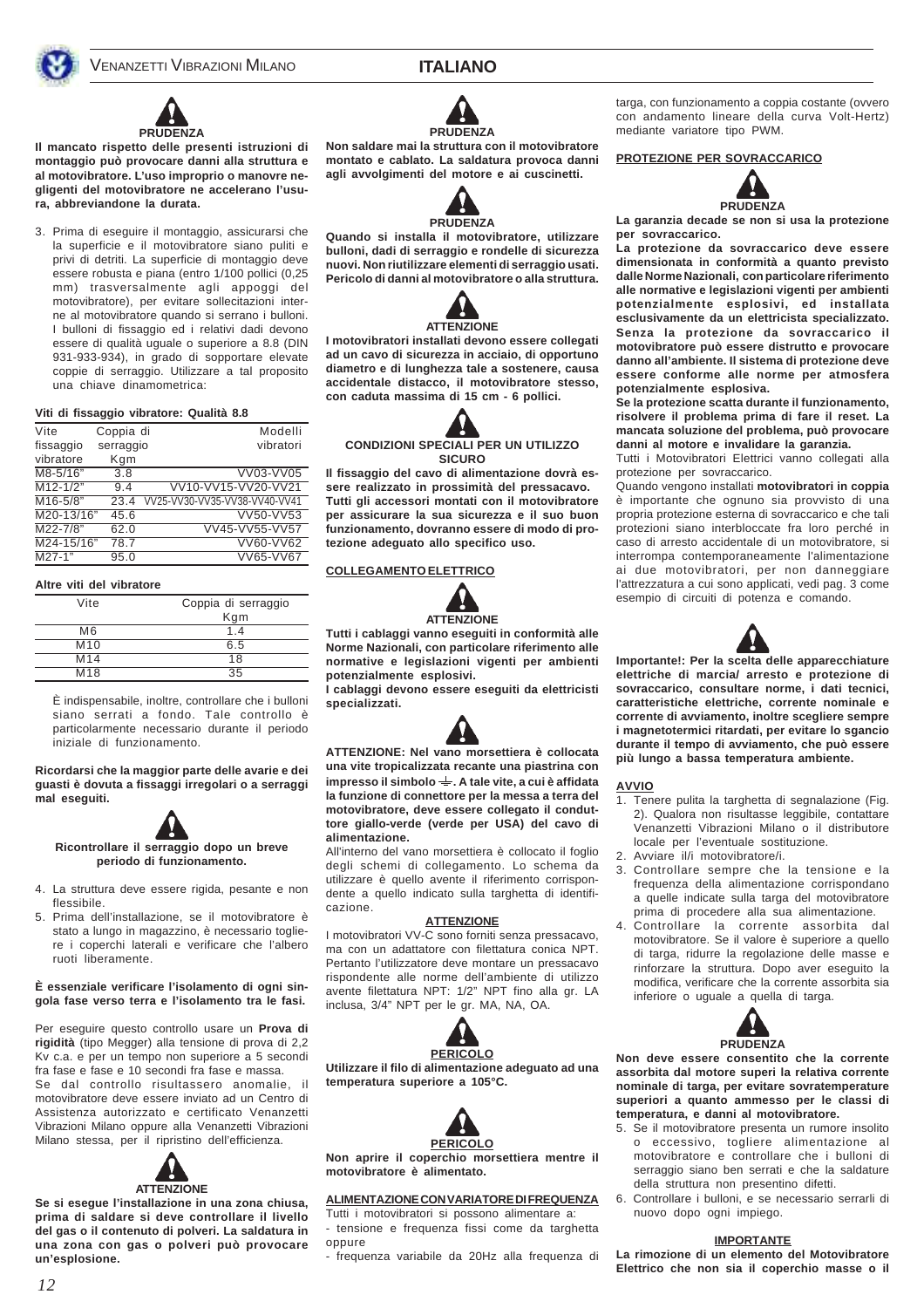coperchio morsettiera, da parte di un'azienda Per consentire l'esatta regolazione delle masse i è consigliato il metodo di rilubrificazione periodica. **diversa dalla Venanzetti Vibrazioni Milano, motovibratori sono dotati di un sistema brevettato** Per impiego gravoso l'intervallo della rilubrificazione **invaliderà le Approvazioni CSA.**

#### **REGOLAZIONE DELLE MASSE**

Tutti i Motovibratori elettrici sono dotati di un set di masse per ogni estremità dell'albero, regolabili con dispositivo di bloccaggio. Le masse sono regolate in fabbrica al 100% per tutte le unità (fatti salvi diversi accordi con il cliente).

Per regolare le masse per modificare la forza centrifuga, procedere come segue:



**Prima di regolare le masse togliere alimentazione al motovibratore.**

- 1. Togliere alimentazione al motovibratore, in conformità alle Norme.
- 2. Togliere i due coperchi delle masse, svitando le viti. Battere leggermente sui coperchi fino a liberarli dalla carcassa.
- 3. Posizionare le masse regolabili come segue: - allentare il bullone di serraggio sulla massa regolabile;
	- ruotare la massa regolabile fino a raggiungere il valore desiderato;



- stringere bene in quella posizione il bullone di eventuali frizionamenti.



**È assolutamente necessario regolare le due masse regolabili nello stesso senso nelle due estremità. In caso contrario si creerebbero danni alla macchina vibrante.**

**che impedisce di ruotare la massa regolabile nel** deve essere sensibilmente ridotto. **senso sbagliato.**

viti e rondelle, facendo attenzione che le guar-**NBU15.** nizioni siano collocate nella propria sede.

#### **LUBRIFICAZIONE**

#### **IMPORTANTE**

**Prima di iniziare il lavoro, leggere tutto il capitolo.**

#### **I cuscinetti sono correttamente lubrificati al momento del montaggio del motovibratore.**

motovibratori Venanzetti Vibrazioni Milano sono realizzati per poter utilizzare il sistema di lubrificazione **LONG LIFE** con grasso KLUEBER tipo STABURAGS NBU 8 EP (KLUEBER ISOFLEX NBU15 per motovibratori a 3000-3600 giri/min). Questo tipo di lubrificazione apporta il vantaggio di non richiedere l'ingrassaggio periodico dei cuscinetti per un periodo di almeno 5000 ore.

serraggio con chiave dinanometrica, per prevenire quindi essere utilizzato il metodo della Al superamento di detto periodo, deve essere effettuata la sostituzione del grasso esausto con una quantità di nuovo grasso come indicato nelle tabelle. I motovibratori che utilizzano cuscinetti a sfera (schermati e prelubrificati) non necessitano di lubrificazione. I motovibratori sono comunque provvisti di canali di lubrificazione accessibili dall'esterno; a discrezione dell'utilizzatore, può «rilubrificazione periodica» che deve essere effettuata mediamente ogni 1000 ore e con quantità di grasso come previsto nella relativa tabella.

L'intervallo di tempo per la rilubrificazione periodica dipende sia dalle condizioni operative che dal tipo di motovibratore.

Per impieghi particolarmente gravosi quali servizi 24 ore su 24 con alte temperature ambiente (>40°),

4. Rimontare i coperchi delle masse con le stesse **rilubrificazione periodica con grasso ISOFLEX Per i motovibratori a 3000-3600 giri/min. è necessario utilizzare invece, il metodo della**



**Si raccomanda di non mescolare grassi anche se di caratteristiche simili. Eccessiva quantità di grasso provoca elevato riscaldamento ai cuscinetti e conseguente assorbimento anomalo di corrente.**

**Rispettare le leggi in fatto di ecologia in vigore nel Paese in cui viene utilizzata l'attrezzatura, relativamente all'uso ed allo smaltimento dei prodotti impiegati per la pulizia e la manutenzione del motovibratore nonché osservare quanto raccomanda il produttore di tali prodotti.**

**In caso di smantellamento della macchina, attenersi alle normative anti-inquinamento previste nel Paese di utilizzazione.**

**Si ricorda infine che la Ditta Costruttrice è sempre a disposizione per qualsiasi necessità di assistenza e ricambi.**

#### **SOSTITUZIONE DEI CUSCINETTI**

Tutti i cuscinetti dei Motovibratori Elettrici **VV-C** vanno sostituiti dalla Ditta Venanzetti Vibrazioni Milano.

In caso di sostituzione da parte del cliente, tutte le approvazioni CSA saranno invalidate.

#### **RIPARAZIONE DEL MOTORE**

Tutti i motori dei Motovibratori Elettrici **VV-C** vanno restituiti alla Ditta Venanzetti Vibrazioni Milano per controllo ed eventuale riparazione. Se i motovibratori saranno restituiti smontati, le approvazioni CSA saranno invalidate.

| <b>INCONVENIENTE</b>        | <b>CAUSA PROBABILE</b>                       | <b>PROCEDURA DI ISPEZIONE</b>                  | <b>RIMEDIO</b>                              |
|-----------------------------|----------------------------------------------|------------------------------------------------|---------------------------------------------|
| Il vibratore non si avvia   | Sono rotte due fasi                          | Misurare la tensione fra due fasi.             | Sostituire il cavo di alimentazione         |
|                             | dell'alimentazione oppure sono               |                                                | oppure riavvolgere lo statore.              |
|                             | interrotti due avvolgimenti statorici.       |                                                |                                             |
| Il vibratore stride e non   | Funzionamento monofase:                      | Come sopra. Controllare che                    | Come sopra o collegare bene i cavi          |
| accelera                    | una fase interrotta.                         | i cavi non siano allentati.                    |                                             |
|                             | La temperatura ambiente è                    | Rimuovere i coperchi dei contrappesi,          | Regolare la forza centrifuga dal 20 al 30%  |
|                             | eccessivamente bassa oppure                  | ruotare manualmente l'albero di 30-50 giri.    | del valore massimo, quindi far andare il    |
|                             | vi è troppo grasso.                          |                                                | vibratore per qualche ora.                  |
| Intervento della protezione | La temperatura ambiente è troppo bassa       | Rimuovere i coperchi dei contrappesi,          | Regolare la forza centrifuga dal 20 al 30%  |
| termica                     | o vi è troppo grasso.                        | ruotare manualmente l'albero di 30-50 giri.    | del valore massimo, quindi far andare il    |
|                             |                                              |                                                | vibratore per qualche ora.                  |
|                             | Il vibratore impiega troppo tempo a partire. | Misurare il tempo di avviamento                | Se il vibratore impiega cinque secondi      |
|                             |                                              | con la protezione termica tarata al 120%       | o più ad avviarsi, sostituire la protezione |
|                             |                                              | della corrente nominale.                       | termica con una di tipo ritardato.          |
|                             | Corto circuito fra le fasi delle bobine.     | Mettere a confronto tra loro le resistenze     | Riavvolgere lo statore                      |
|                             |                                              | di fase degli avvolgimenti per verificare      | (Venanzetti Vibrazioni Milano)              |
|                             |                                              | se molto diverse.                              |                                             |
|                             | Viti allentate                               | Controllare serraggio delle viti di fissaggio  | Serrare le viti con chiave dinamometrica.   |
|                             |                                              | del vibratore alla struttura.                  |                                             |
|                             | Vibrazioni anomale                           | Controllare il verso di rotazione e verificare | Correggere la direzione di rotazione        |
|                             |                                              | eventuali difetti strutturali.                 | o riparare il difetto.                      |
|                             | Carico eccessivo                             | Misurare la corrente assorbita.                | Diminuire la forza centrifuga.              |
|                             | Cuscinetto danneggiato                       | Ruotare manualmente l'albero e                 | Sostituire entrambi i cuscinetti.           |
|                             |                                              | controllare il cuscinetto.                     | (Venanzetti Vibrazioni Milano)              |
| Aumento del rumore          | Cuscinetto danneggiato                       | Controllare rumorosità dei cuscinetti.         |                                             |
| Aumento di temperatura      | Temperatura ambiente troppo elevata          | Controllare la temperatura ambiente.           | Diminuire la temperatura ambiente           |
|                             |                                              |                                                | fino a $40^{\circ}$ C.                      |
|                             | Superficie del vibratore troppo sporca.      | Controllare lo stato della superficie esterna. | Pulire la superficie.                       |
|                             | Mancanza di grasso per cuscinetti.           | Controllare che il programma di                | Lubrificare e rispettare il programma.      |

lubrificazione sia corretto.

#### **INCONVENIENTI, CAUSE E RIMEDI**

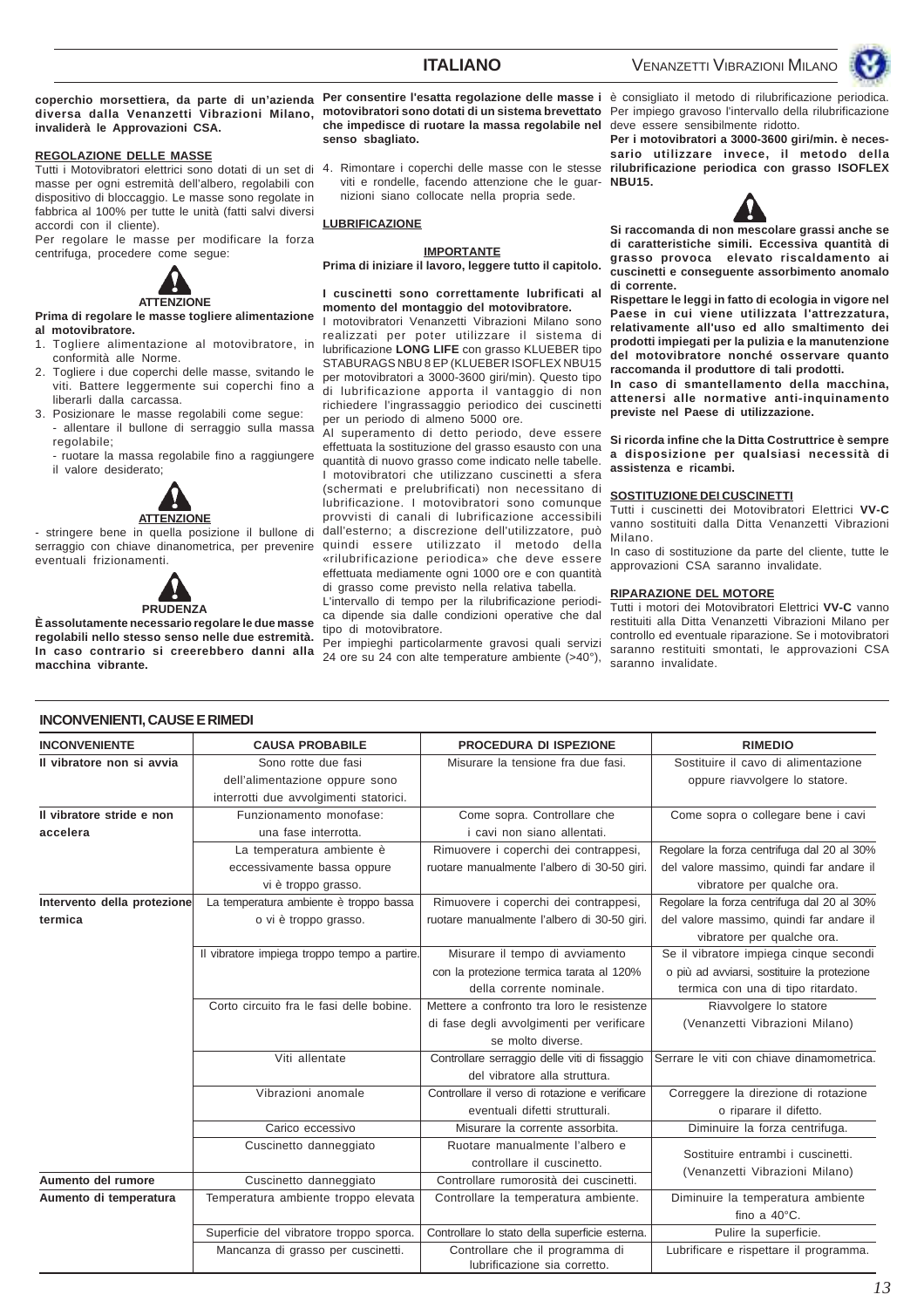

#### **Table of contents** Introduction 14 Safety 14 Guarantee 14 Standard references 14 Technical data and dimensions 14 Installation 14 Electrical connection 15 Variable frequency supply 15 Overload Protection 15 Start-up 15 Weight adjustment 16 Lubrification 16 Bearing replacement 16 Motor repair 16 Troubleshooting 16

#### **IMPORTANT**

**Venanzetti Vibrazioni Milano Company here by disclaims any liability for injuries or damage resulting from use or application of this product contrary to instructions and specifications contained herein. Venanzetti Vibrazioni Milano Company's liability shall be limited to repair or replacement of product shown to be defective.**

**Observe all safety rules given herein along with owner and Government standards and regulations.**

**Know and understand procedures as defined by**

**Canadian Standard Association Class 4228 01 - Motors and Generators for Hazardous Locations**

**CAN/CSA-C22.2 No. 100-95: Motors and Generators**

**Electrical Notice N° 672: Publication of Technical Information Letter (T.I.L.) No. E-22 on Certification Requirements for Motors and Generators for Use in Class I, Division 2 and Class II, Division 2 Hazardous Locations**

**CSA Certificate number: 216103**

**The following symbols are used in this manual and are defined below.**



**Danger**: Immediate hazards which WILL result in severe personal injury or dealth.



**Warning**: Hazards or unsafe practices which COULD result in personal injury.



**Caution**: Hazards or unsafe practices which COULD result in product or property damages.

#### **NOTES**

**Notes**: General statements used to assist the reader.

**It is absolutely forbidden to carry out maintenance operations. The only possible interventions are weight adjustment with removal of the weight covers, electrical connection with removal of the terminal board cover and re-lubrication of the bearings.**

## **ENGLISH**

#### **Page INTRODUCTION**

This booklet gives information and all details considered necessary for operators who must install, correctly use and service **of the VV-C electric vibrators** manufactured by Venanzetti Vibrazioni Milano.

The information in this booklet is neither a complete description of the various components nor a detailed illustration of their operation. It does, however, contain everything the user needs to know in order to correctly install, safely and correctly use and service the motor-driven vibrator. The regular operation, life and economic running of the motordriven vibrator depend on compliance with the instructions herein.

**It is absolutely forbidden to carry out maintenance** spurious spare parts have been used. **operations. The only possible interventions are weight adjustment with removal of the weight** shall be dispatched to us Carriage Paid. **covers, electrical connection with removal of the terminal board cover and re-lubrication of the bearings.**

#### **Motor-driven vibrator must only be serviced by Venanzetti Vibrazioni Milano or by an authorized and certified After-Sales Service Center.**

Failure to comply with the regulations described in this handbook, negligence and improper or inadequate use of the motor-driven vibrator may oblige Venanzetti Vibrazioni Milano to void the guarantee covering the motor-driven vibrator itself. After having received the electric rotary vibrator, check that:

- **The packing, if any, is in a good condition and has not caused damage to the equipment;**
- **The supply corresponds to the order INSTALLATION specifications (consult the delivery Note);**
- **The electric rotary vibrator presents no external damage.**

If the supply fails to correspond to the order or is externally damaged, immediately inform both the dispatch agent and Venanzetti Vibrazioni Milano (or the area representative) in detail.

Venanzetti Vibrazioni Milano is, however, as your complete disposal for prompt and accurate technical assistance and everything that may be required to ensure the best operation and maximum efficiency of the motor-driven vibrator.

The listed Electric Vibrator has been designed and manufactured as a vibratory motor to ensure the best performance and realiability under severe-duty applications.

The listed Electric Vibrator has a recommended ambient temperature of -10°C to 40°C.



**The ambient temperature must never exceed 40°C.**



The motor is designed for this class:

#### **CSA - Class I, Division 2, Groups A,B,C,D (Operating Temperature T3C:** ≤**160°C).**

#### **Other specifications:**

Insulation class F Tropicalized winding Mechanical protection IP66-7 (IEC 529) Continuous duty.

#### **SAFETY**

All safety rules defined in: **- CSA Standard for hazardous locations** and owner/employer safety rules must be strictly followed when working with this unit.

#### **GUARANTEE**

Besides the provisions specified in the supply contract, the Manufacturer guarantees the products for a period of 12 (twelve) months from the date of purchase. This guarantee solely covers free repair or replacement of those parts which, after having been

carefully examined by the Manufacturer's technical department, are recognized as being defective. With the exclusion of all responsibility for direct or indirect damages, the guarantee shall only cover material defects and shall cease to be of effect should the parts have been demounted, tampered with or repaired by third parties.

Damages caused by negligence, carelessness, bad and improper use of the motor-driven vibrator, incorrect manoeuvres or incorrect installation shall also be exluded from the guarantee.

Removal of the safety devices with which the motordriven vibrator has been equipped shall automatically void the guarantee and the Manufacturer's liabilities in merit. This guarantee also becomes void when

Even when under guarantee, returned equipment

#### **STANDARD REFERENCES**

**CAN/CSA-C22.2 No. 100-95: Motors and Generators**

**Electrical Notice N° 672: Publication of Technical Information Letter (T.I.L.) No. E-22 on Certification Requirements for Motors and Generators for Use in Class I, Division 2 and**

**Class II, Division 2 Hazardous Locations**

### **TECHNICAL DATA AND DIMENSIONS**

Technical Data and dimensions for each listed Electric Vibrator is provided in pages 4-9.





Users are advised to become fully familiar with the instructions in this booklet, particularly the safety regulations, paying great attention to those operations that are particularly dangerous.

**The Manufacturer declines all and every responsibility for failure to comply with the safety and accident-preventing provisions described herein. The Manufacturer also declines all responsibility for damage caused by improper use of the motor-driven vibrator.**

1. The motor-driven vibrator may be supplied without packing or palletized, according to the type and size.

To handle the palletized unit, use a lift truck or forked transpallet. Only use the lifting eyebolts or brackets if the unit is not packed.

If the motor-driven vibrator must be stored for a long period of time (up to 2 years at most), ensure that the storage area is at ambient temperature (not less than +5°C) with a relative humidity of not more than 60%.



**Take the greatest care to prevent impact or vibrations when handling the unit. This will prevent damage to the rolling bearings.**

2. Remove vibrator from shipping box. Equipment in box should include one vibrator, one technical handbook, one wiring diagram (in the terminal box).



**Damage can result to structure and vibrator if following installation instructions are not followed.**

**Abuse or careless handling of vibrator accelerates wear and shortens bearing life.**

3. Ensure mounting surface and vibrator are clean and free of debris before mounting. Mounting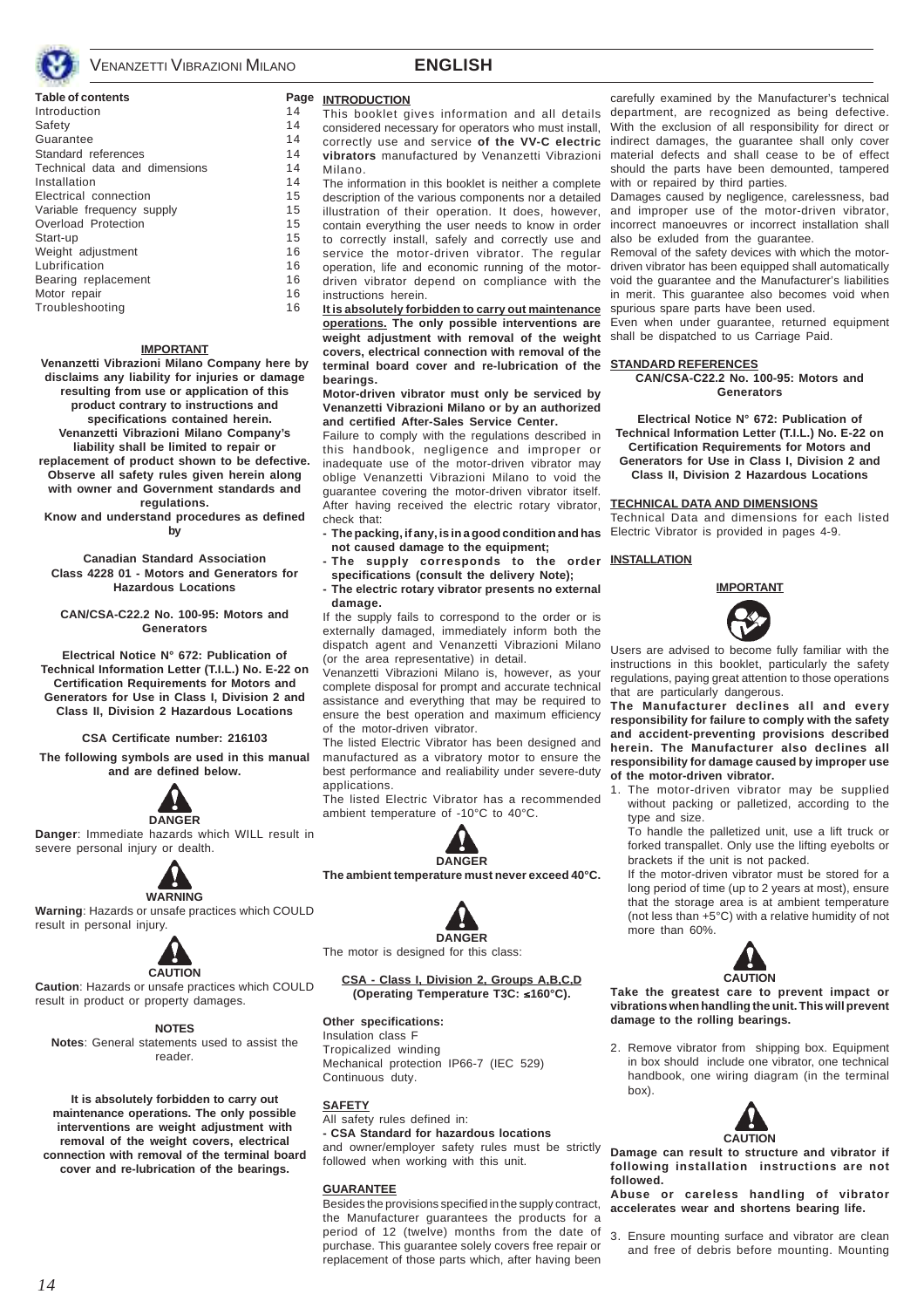surface should be strong and flat (within 1/100 inch (0.25 mm) across vibrator feet) to prevent internal stress to vibrator casting when thightening mount bolts.

The fixing bolts and relative nuts must be type 8.8 or more (DIN 931-933-934), able to bear high driving torques. Use a torque wrench:

#### **Vibrator fixing bolts: Type 8.8**

| Vibrator<br>fixing<br>bolt | <b>Tightening</b><br>torque<br>Kgm | Vibrator<br>models            |
|----------------------------|------------------------------------|-------------------------------|
| M8-5/16"                   | 3.8                                | VV03-VV05                     |
| $M12 - 1/2"$               | 9.4                                | VV10-VV15-VV20-VV21           |
| M16-5/8"                   | 23.4                               | VV25-VV30-VV35-VV38-VV40-VV41 |
| M20-13/16"                 | 45.6                               | VV50-VV53                     |
| M22-7/8"                   | 62.0                               | VV45-VV55-VV57                |
| M24-15/16"                 | 78.7                               | VV60-VV62                     |
| $\overline{M27-1}$ "       | 95.0                               | VV65-VV67                     |

#### **Other vibrator bolts**

| <b>Bolt</b>     | <b>Tightening torque</b><br>Kgm |
|-----------------|---------------------------------|
| M <sub>6</sub>  | 1.4                             |
| M <sub>10</sub> | 6.5                             |
| M <sub>14</sub> | 18                              |
| M <sub>18</sub> | 35                              |

It is also essential to check that the bolts are fully torqued. This is particularly necessary during the initial operative period.

**Remember that most faults and breakdowns are due to irregular fixing or bad torquing.**



**brief period of operation.**

4. Structure must be rigid, heavy, and inflexible. 5. Before installation and if the motor-driven time, remove the side covers protecting the

**It is essential to check the insulation of each** NPT up to size LA included, 3/4" NPT for sizes MA, **individual phase towards ground along with the** NA, OA **insulation between the phases.**

weights and check that the shaft is free to turn.

To conduct this test use an **Megger insulation tester** at a test voltage of approximately 2.2 Kv, for not longer than 5 sec. between phases and 10 sec. between phase and earth.

If faults are detected, the electric rotary vibrator must be sent for resetting to an Venanzetti Vibrazioni Milano After-Sales Centre.



**If installation is done in enclosed area, gas level or dust content must be tested before welding. Welding in an area with gas or dust may cause an explosion.**



**Never weld structure with vibrator mounted and wired. Welding will cause damage to motor windings and bearings.**



**Use new bolts, lock nuts, and lock washers when installing vibrator. Do not reuse old fasteners. Damage to vibrator or structure could motor-driven vibrator could be destroyed without result.**



**The installed electric vibrators must be connected to a steel safety wire with sufficient diameter and length to hold the vibrator if it accidentally detaches and permit it a maximum fall of 15 cm (6 inches).**



**SPECIAL CONDITIONS FOR SAFE USE The cable fastening must be made direct near the cable entry.**

**All accessories associated to the vibrator motor to ensure smooth operation and safety must provide a recognized protection type, adapted to their specific use.**

#### **ELECTRICAL CONNECTION**



**All wiring must be made in compliance with the National Standards and legislations governing explosive environments.**

**The wiring must be made by specialized electricians.**



**ATTENTION: The terminal box has a tropicalized** screw bearing a plate stamped with symbol  $\equiv$ . **The yellow-green (green only in the USA) conductor of the power supply cable must be connected to this screw which acts as a earth connector for the vibrator.**

The wiring diagram is affixed to the terminal strip compartment. The pertinent wiring diagram is that with a reference corresponding to that indicated on the identification plate.

#### **ATTENTION**

vibrator has been in store for a long period of VV-C electric vibrators are provided without cable gland, but with NPT threaded adaptor. So, the user has to mount a cable gland, in compliance with the hazardous location standards, with NPT thread: 1/2"



**DANGER**

**Use a power cable able to withstand temperatures exceeding 105°C.**



**Do not open the terminal box cover while the electric vibrator is energized.**

#### **VARIABLE FREQUENCY SUPPLY**

All vibrators can be supplied at: - voltage and frequency as from label or PWM variable frequency drive from 20Hz to label frequency, constant torque (linear trend Volt-Hertz).

#### **OVERLOAD PROTECTION**



**Failure to use the overload protection shall void** and modify the centrifugal force: **the guarantee.**

**Protection against overloads must be sized in compliance with the provisions established by the National Laws to the provisions and legislations governing explosive environments and must only be installed by a specialized electrician. The the overload protection and could damage the ambient. The protection system has to be in compliance with standards for potentially**

### VENANZETTI VIBRAZIONI MILANO



## **explosive atmosphere.**

**If overload trips during operation, fix problem before resetting. Failure to fix problem, may result in motor damage, and will void warranty.**

All listed Electric Vibrators must be wired with overload protection.

When the **electric rotary vibrators are installed in pairs**, it is important to ensure that each one has its own external protection against overloads and that these protections are interlocked together. Should one vibrator accidentally stop, power supply to both machines would be inhibited at the same time to prevent damage to the equipment to which they are connected consult fig. 6 in page 3 as example of power and control circuit.



**Important: consult standards, the technical data, electrical characteristics, rated current and starting power draw when choosing the electrical equipment to start/stop the machine and protect against overloads. Also opt for delayed magnetothermic switches to prevent release during the starting phase which may be longer at low ambient temperatures.**

#### **START-UP**

- 1. Wipe label clean (Fig. 2 page 2). If label is not readable, contact Venanzetti Vibrazioni Milano or distributor for replacements.
- 2. Start vibrator(s).
- Always make sure that the voltage and frequency values of the power main correspond to those indicated on the data plate of the motor-driven vibrator before powering.
- Check the power draw of the motor-driven vibrator. If the value exceeds the data plate indication, reduce the weight regulation and reinforce the structure. After the modification has been made, make sure that the power draw is the same or lower than the data plate value.



**The power draw must not exceed the relative rated current value indicated on the data plate to avoid overtemperature over is admitted for the temperature classes, and motor-driven vibrator's damaged.**

- 5. If the motor-driven vibrator is unusually or excessively noisy, disconnect it from the power source then make sure that the bolts are well tightened and that the welds on the structure are not defective.
- 6. Check the bolts and, if necessary, tighten them again before each use.

#### **IMPORTANT**

**Removal of any part on listed Electric Vibrator other than weight cover or terminal box cover by any shop other than Venanzetti Vibrazioni Milano Company will void CSA Approvals.**

#### **WEIGHT ADJUSTMENT**

All electric motor-driven vibrators are equipped with one set of weights for each shaft end. They can be regulated by means of locking devices. The weights will have been completely adjusted in the factory on all units (unless different agreements have been reached with the customer).

Proceed in the following way to regulate the weights



**Disconnect the motor-driven vibrator from the power source before regulating the weights.**

- 1. Disconnect the vibrator from the power source as specified by Standards.
- 2. Remove the two covers from the weights by unscrewing the screws. Lightly tap on the covers until they are freed from the casing.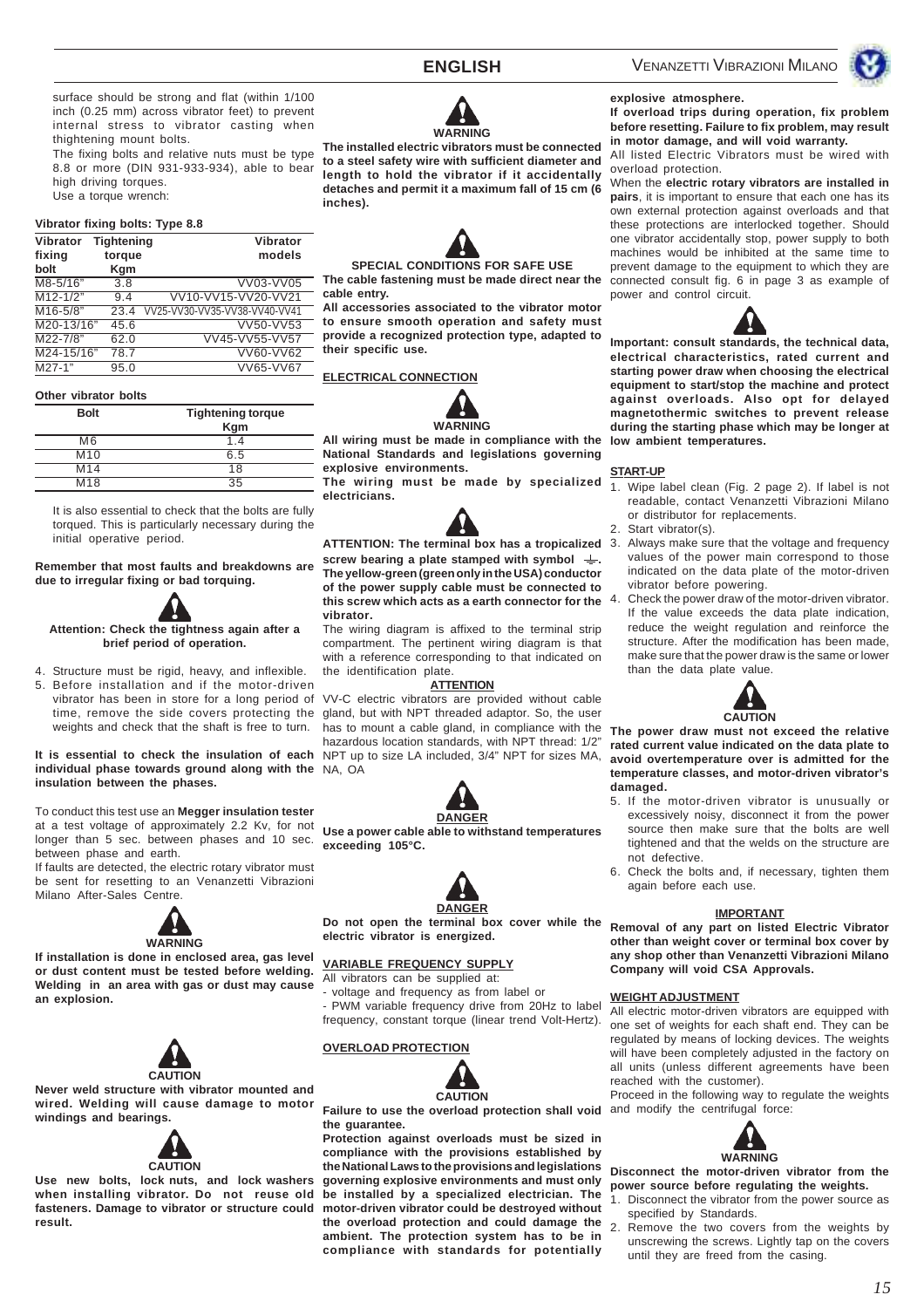



way:

weight:

value has been obtained;



- use a torque wrench to tighten well the locking bolt in that position, to prevent friction.



adjustable weights in the same direction at both recommended for particularly heavy duty use such **ends otherwise the motor-driven vibrator will be** as round-the-clock service and work in high ambient **damaged.**

**electric vibrators have a patented system that** be lubricated frequently. **prevents the adjustable weight from turning in the wrong direction.**

4. Fit the covers back on the weights using the same screws and washers, making sure that the seals have fitted into their housings.

#### **LUBRICATION**

**IMPORTANT Read entire section before beginning work.**

#### **The bearings are correctly lubricated when the motor-driven vibrator is assembled**.

Venanzetti Vibrazioni Milano motor-driven vibrators are manufactured for use with the **LONG-LIFE** lubrication system using KLUBER grease type STABURAGS NBU 8 EP (KLUEBER ISOFLEX NBU15 for 3000-3600 rpm electric vibrators). The advantage of this type of lubricating system is that the bearings

3. Position the adjustable weights in the following will need no further greasing for at least 5000 hours. - slacken off the locking bolt on the adjustable exhausted grease with the quantity of new grease - turn the adjustable weight until the desired bearings (screened and pre-lubricated) do not require Once this period has elapsed, replace the old indicated in the tables. The vibrators having ball further lubrication. The motor-driven vibrators are equipped with lubrication channels accessible from the outside. The user may, therefore, use the All listed **VV-C** Electric Vibrator bearings must be «periodical re-lubrication» method at his discretion. replaced by Venanzetti Vibrazioni Milano Company. This must be carried out every 1000 hours on CSA Approvals will be void if bearings are replaced average, using the quantities of grease listed on the by customer. relative table.

> The frequency with which periodical re-lubrication **MOTOR REPAIR** is required depends both on the operating conditions and on the type of electric vibrator.

**It is absolutely essential to regulate the two** The periodical re-lubrication method is temperatures (>40°C).

**To allow the weights to be precisely regulated, the** For heavy-duty use, the motor-driven vibrator must

**For 3000-3600 rpm vibrators re-lubrification must be performed at regular intervals using ISOFLEX NBU 15-type grease.**



**Never mix different types of grease together even when their characteristics are similar.**

**Excessive quantities of grease cause the bearings to become very hot. This results in abnormally high current absorption and premature bearing failure.**

**Comply with the environmental laws in force in the country where the equipment is used and governing the utilization and disposal of the products used to clean and service the motor-driven vibrator. Also comply with the recommendations of the manufacturer of such products. If the machine is dismantled, comply with the anti-pollution laws in force in the country of use.**

**Lastly, remember that the Manufacturer is always at your disposal for any spare parts or assistance as may be required.**

#### **BEARING REPLACEMENT**

All listed **VV-C** Electric Vibrator motors must be returned to Venanzetti Vibrazioni Milano Company for motor examination and repair. CSA Approvals and warranty will be void if vibrator is returned disassembled.

| <b>FAULT</b>                | <b>PROBABLE CAUSE</b>                  | <b>INSPECTION PROCEDURE</b>                    | <b>REMEDY</b>                               |
|-----------------------------|----------------------------------------|------------------------------------------------|---------------------------------------------|
| The vibrator fails to start | Two power phases or two stator         | Measure the voltage between the                | Replace the power cable or                  |
|                             | windings are broken.                   | two phases.                                    | rewind the stator.                          |
| The vibrator squeaks and    | Single-phase operation:                | As above. Make sure that the cables            | As above, or correctly connect the cables.  |
| fails to accelerate         | one phase is broken.                   | are not slack                                  |                                             |
|                             | The ambient temperature is too low     | Remove the covers from the counter             | Adjust the centrifugal force from 20 to 30% |
|                             | or there is too much grease.           | weights, rotate the shaft 30-50 turns          | of its maximum value, then allow            |
|                             |                                        | by hand.                                       | the vibrator to run for a few hours.        |
| The thermic protection has  | The ambient temperature is too low     | Remove the covers from the counter             | Adjust the centrifugal force from 20 to 30% |
| activated                   | or there is too much grease.           | weights, rotate the shaft 30-50 turns          | of its maximum value, then allow            |
|                             |                                        | by hand.                                       | the vibrator to run for a few hours.        |
|                             | The vibrator takes too long to start.  | Measure the starting time with the thermic     | If the vibrator takes five seconds or more  |
|                             |                                        | protection set at 120% of the                  | to start, substitute the thermic protection |
|                             |                                        | rated current value.                           | for one of the delayed type.                |
|                             | Short circuit amongst the coil phases. | Compare the phase resistances of the.          | Rewind the stator                           |
|                             |                                        | windings to check whether they                 | (Venanzetti Vibrazioni Milano)              |
|                             |                                        | are very different                             |                                             |
|                             | Loosened screws.                       | Make sure that the bolts that fix the vibrator | Tighten the bolts with a torque wrench.     |
|                             |                                        | to the structure are correctly torqued.        |                                             |
|                             | Abnormal vibrations.                   | Check the rotation direction and make          | Correct the rotation direction or           |
|                             |                                        | sure that there are no structural defects.     | repair the defect.                          |
|                             | Excessive load.                        | Measure the power draw.                        | Decrease the centrifugal force.             |
|                             | Damaged bearings.                      | Turn the shaft by hand and                     | Replace both bearings                       |
|                             |                                        | check the bearing.                             | (Venanzetti Vibrazioni Milano)              |
| Increased noise             | Damaged bearings.                      | Check the bearings for noise.                  |                                             |
| Temperature increase        | Ambient temperature too high.          | Check the ambient temperature.                 | Lower the ambient temperature to 40°C.      |
|                             | Vibrator surface too dirty.            | Check the condition of the external surface.   | Clean the surface.                          |
|                             | No bearing grease.                     | Make sure that the lubrication                 | Lubricate and comply with the schedule.     |
|                             |                                        | schedule is correct.                           |                                             |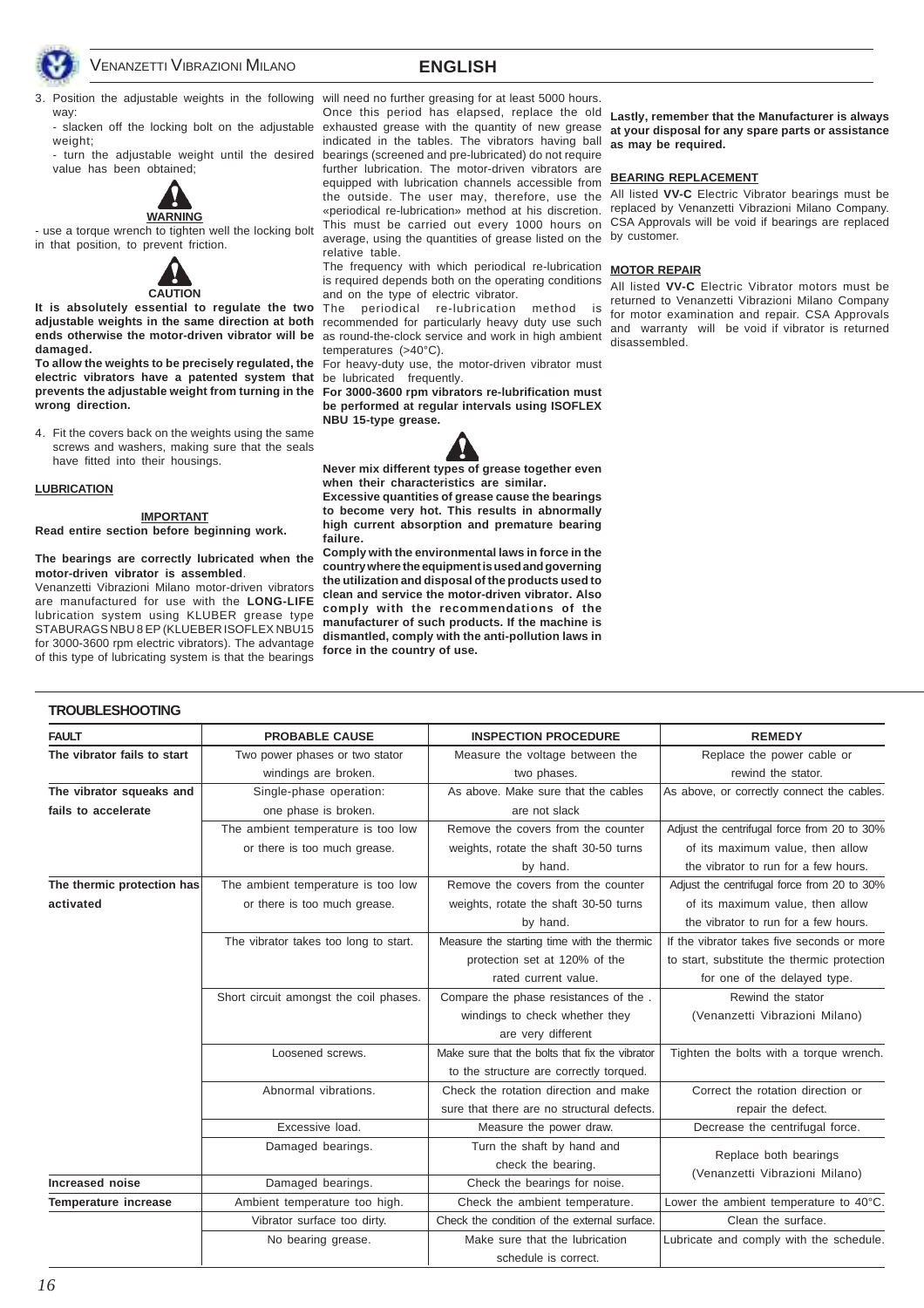VENANZETTI VIBRAZIONI MILANO



#### **Sommaire Page**

| Introduction                              | 17 |
|-------------------------------------------|----|
| Securité                                  | 17 |
| Garantie                                  | 17 |
| Normes de reference                       | 17 |
| Caracteristiques techniques et dimensions | 17 |
| Installation                              | 17 |
| Raccordement électrique                   | 18 |
| Alimentation avec frequence variable      | 18 |
| Protection contre les surcharges          | 18 |
| Mise en marche                            | 18 |
| Réglage des masses                        | 19 |
| Lubrification                             | 19 |
| Remplacement des roulements               | 19 |
| Reparation du moteur                      | 19 |
| Inconvenients, causes et remedes          | 19 |

#### **IMPORTANT**

**La Firme Venanzetti Vibrazioni Milano décline toute responsabilité pour les lésions ou dommages dus à une utilisation ou application en contraste avec les instructions et les spécifications contenues dans le présent manuel. La responsabilité de Venanzetti Vibrazioni Milano sera limitée à la réparation ou au remplacement des produits résultant défectueux. Respecter toutes les normes de sécurité indiquées dans le présent manuel, ainsi que les normes et les règlements du pays d'installation et les normes spécifiques du propriétaire et/ou utilisateur. Lire attentivement et mémoriser les procédures de blocage et de fermeture, définies par**

**Canadian Standard Association Classe 4228 01 - Moteurs et Generateurs pour ambiantes potentiallement explosibles**

**CAN/CSA-C22.2 No. 100-95: Motors and Generators**

**Electrical Notice N° 672: Publication of Technical Information Letter (T.I.L.) No. E-22 on Certification Requirements for Motors and Generators for Use in Class I, Division 2 and Class II, Division 2 Hazardous Locations**

#### **Certificat CSA numéro: 216103**

**Les symboles suivant, dont est indiquée la définition, sont utilisés dans le présent manuel.**



**Danger:** danger immédiat qui PROVOQUE des blessures graves ou la mort.



**Attention:** Dangers ou procédures dangereuses qui PEUVENT PROVOQUER des blessures.



**Prudence:** Dangers ou procédures dangereuses qui PEUVENT PROVOQUER des dommages au produit ou à la propriété.

#### **IMPORTANT**

**Important:** Recommandations générales pour le lecteur.

**Il est formellement interdit d'effectuer des opérations de maintenance. Les seules opérations autorisées sont le réglage des masses excentriques avec enlèvement des couvercles des masses, le raccordement électrique avec enlèvement du couvercle de la boîte à bornes et la nouvelle lubrification des roulements.**

#### **INTRODUCTION**

Ce manuel fournit les informations et tout ce qui est bonne utilisation du **Motovibrateur Série VV-C,** produit par la Société Venanzetti Vibrazioni Milano.

Le texte ne constitue pas une description complète des différents organes ni une exposition détaillée de leur fonctionnement. L'utilisateur y trouvera les indications nécessaires pour une installation correcte, une bonne utilisation en toute sécurité et une bonne conservation du motovibrateur. Le fonctionnement régulier, la durée et l'économie de service du l'usine. motovibrateur dépendent du respect des prescriptions de ce manuel.

**Il est formellement interdit d'effectuer des opérations de maintenance. Les seules opérations autorisées sont le réglage des masses excentriques avec enlèvement des couvercles des masses, le raccordement électrique avec** dont le motovibrateur est doté, sont enlevés. **enlèvement du couvercle de la boîte à bornes et la nouvelle lubrification des roulements.**

**La maintenance du motovibrateur doit être obligatoirement réalisée par Venanzetti Vibrazioni Milano ou par un Centre après-vente autorisé et certifiée.**

L'inobservation de ces prescriptions, la négligence et une utilisation non appropriée du motovibrateur peuvent être le cause de l'annulation, par Venanzetti Vibrazioni Milano, de la garantie qui accompagne le motovibrateur.

Lors de la réception du motovibrateur contrôler que: **- L'emballage, s'il est prévu, n'a pas été détérioré**

- **au point d'avoir endommagé le motovibrateur; - La fourniture correspond aux spécifications de la commande (contrôler le bon de livraison);**
- **Le motovibrateur n'est pas endommagé extérieurement.**

En cas de fourniture erronée ou en présence de dégâts extérieurs du motovibrateur informer **INSTALLATION** immédiatement et en détail le transporteur ainsi que Venanzetti Vibrazioni Milano ou sont représentant de zone.

Venanzetti Vibrazioni Milano demeure à votre entière disposition pour vous garantir une assistance technique précise et rapide et tout ce qui est utile pour le meilleur fonctionnement et le rendement maximum du motovibrateur.

Le motovibrateur électrique décrit dans ce manuel a été conçu et réalisé pour garantir des performances et une fiabilité maximale dans des conditions d'application de service lourd.

Pour le motovibrateur électrique est recommandée une température ambiante comprise entre -10°C et 40°C.



**La température ambiante ne doit jamais dépasser 40°C.**



Le moteur est conçu pour cette classe:

#### **CSA - Classe I, Division 2, Groupes A,B,C,D (Classe de temperature T3C:** ≤**160°C).**

#### **Autres specifications:**

Classe d'isolation F Tropicalisation de l'enroulement Protection mecanique IP66-7 (IEC 529) Fonctionnement continu.

#### **SECURITÉ**

Quand on travaille avec cette unité, il faut respecter scrupuleusement toutes les normes de sécurité définies par:

**- Normes CSA por ambiantes potentiallement explosibles**

ainsi que toutes les normes de sécurité pour le propriétaire/travailleur.

### **GARANTIE**

considéré utile à la connaissance, l'installation, la reportées sur le contrat de fourniture, garantit ses Le Constructeur, en plus des clauses contractuelles produits pendant 12 (douze) mois à compter de la date d'achat. Cette garantie ne couvre que la réparation ou le remplacement gratuit des pièces reconnues défectueuses après examen par le service technique du Constructeur. La garantie, avec l'exclusion de toute responsabilité pour les dommages directs ou indirects, est limitée aux défauts et vices de matériel et ne jouera pas si les pièces restituées ont été démontées, manipulées ou réparées hors de

> Sont aussi exclues de la garantie les dommages dus à la négligence, à l'utilisation incorrecte ou à l'utilisation impropre du motovibrateur, aux manoeuvres erronées et à une mauvaise installation. La garantie ainsi que la responsabilité du Constructeur cessent immédiatement si les dispositifs de sécurité,

> La marchandise rendue, même sous garantie, doit être expédiée franco de port.

#### **NORMES DE REFERENCE**

#### **CAN/CSA-C22.2 No. 100-95: Motors and Generators**

**Electrical Notice N° 672: Publication of Technical Information Letter (T.I.L.) No. E-22 on Certification Requirements for Motors and Generators for Use in Class I, Division 2 and Class II, Division 2 Hazardous Locations**

**CARACTERISTIQUES TECHNIQUES ET DIMENSIONS** Les caractéristiques techniques et les dimensions de chaque motovibrateur électrique sont indiquées dans les pages 4-9.



Nous vous conseillons de lire attentivement ce manuel et en particulier les consignes de sécurité en faisant très attention aux opérations qui sont particulièrement dangereuses.

**Le Constructeur décline toute responsabilité dans le cas d'inobservation des consignes de sécurité et de prévention contre les accidents énumérées ci-dessous. Il décline en outre toute responsabilité pour les dommages provoqués par une utilisation impropre du motovibrateur.**

1. Le motovibrateur peut être fourni sans emballage ou sur palette suivant le modèle et la dimension. Si le groupe est palettisé pour le manutentionner utiliser un chariot élévateur ou un transpalette à fourches; s'il n'est pas emballé utiliser exclusivement les anneaux de levage. Si le motovibrateur doit être emmagasinée pour une longue période (jusqu'à un maximum de deux ans), le local de stockage doit être à température ambiante pas inférieure à +5°C et avec une humidité relative inférieure à 60%.



**Lors de la manutention du motovibrateur faire très attention à ne pas lui faire subir des chocs ou des vibrations pour ne pas endommager les roulements.**

2. Enlever le motovibrateur de l'emballage d'expédition. L'équipement fourni doit inclure un motovibrateur, une guide tecnique, un schéma électrique.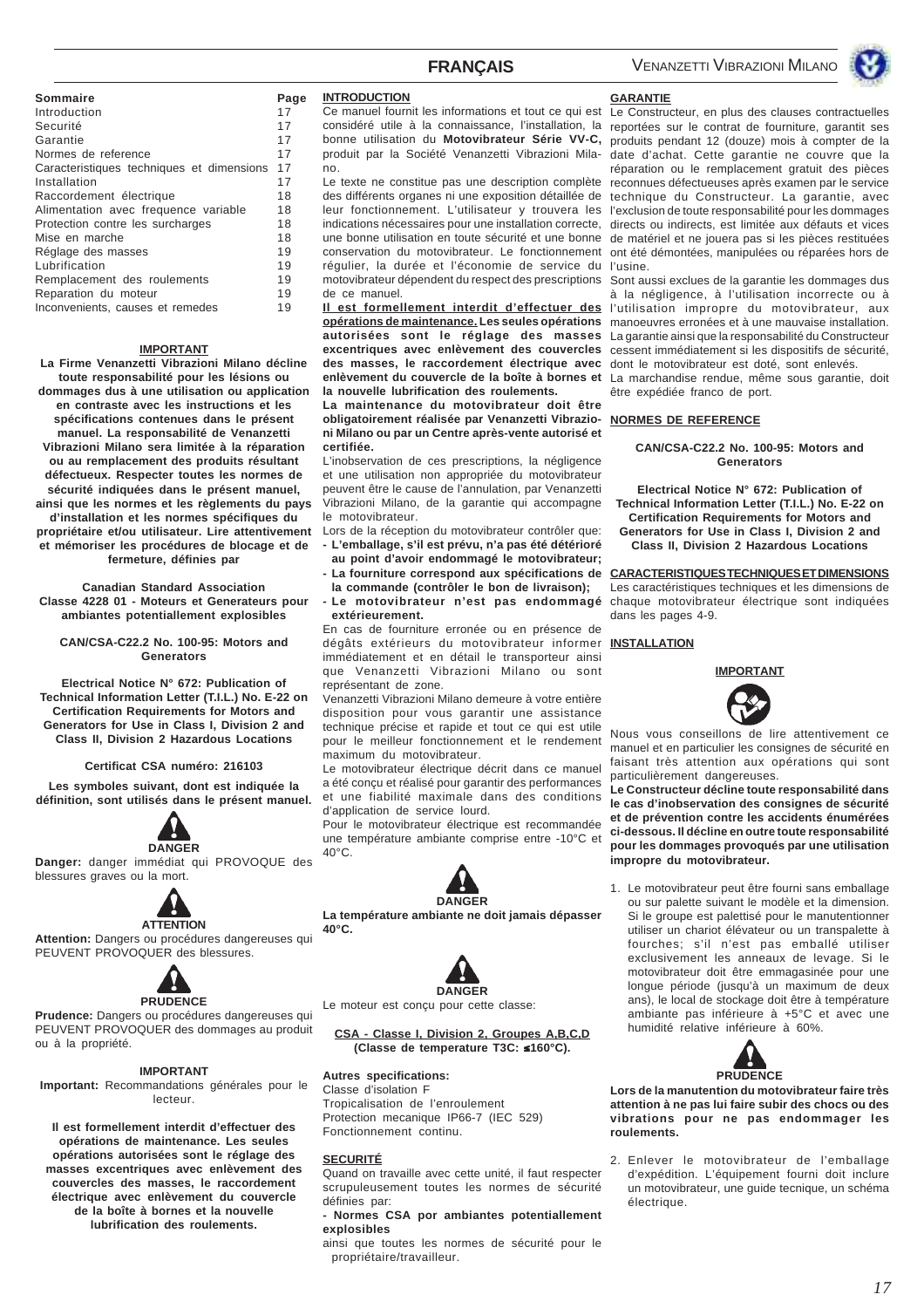



**L'inobservation de ces instructions de montage Ne jamais souder la structure avec le peut provoquer des dommages à la structure et au motovibrateur monté et câblé. La soudure vibrateur. L'utilisation impropre du motovibrateur provoque des dommages aux enroulements du ou des manoeuvres faites avec négligence moteur et aux roulements. accélère son usure et réduise sa durée.**

3. Avant d'effectuer le montage s'assurer que la surface et le motovibrateur sont propres et sans déchets. La surface de montage doit être robuste et plane (comprise dans les 1/100 de pouces (0,25 mm) transversalement aux appuis du motovibrateurs), pour éviter des sollicitations internes au motovibrateur lors du serrage des boulons.

Les boulons de fixation et leurs écrous doivent être de qualité égale ou supérieure à 8.8 (DIN de serrage élevés. Utiliser une dynamométrique:

#### **Vis de fixation du vibrateur : Qualité 8.8**

| Vis de<br>fixation du | Couple de<br>serrage | Modèles de<br>vibrateurs      |
|-----------------------|----------------------|-------------------------------|
| vibrateur             | Kgm                  |                               |
| M8-5/16"              | 3.8                  | VV03-VV05                     |
| $M12 - 1/2"$          | 9.4                  | VV10-VV15-VV20-VV21           |
| $M16 - 5/8"$          | 23.4                 | VV25-VV30-VV35-VV38-VV40-VV41 |
| M20-13/16"            | 45.6                 | VV50-VV53                     |
| M22-7/8"              | 62.0                 | VV45-VV55-VV57                |
| M24-15/16"            | 78.7                 | VV60-VV62                     |
| $\overline{M27-1}$ "  | 95.0                 | VV65-VV67                     |

#### **Autres vis du vibrateur**

| Vis             | Couple de serrage |  |
|-----------------|-------------------|--|
|                 | <b>Kgm</b>        |  |
| M <sub>6</sub>  | 1.4               |  |
| M <sub>10</sub> | 6.5               |  |
| M <sub>14</sub> | 18                |  |
| M <sub>18</sub> | 35                |  |

Il est en outre indispensable de contrôler que les boulons soient serrés à fond. Ce contrôle est tout particulièrement nécessaire pendant la période initiale de fonctionnement.

**Se rappeler que la majeure partie des pannes et des arrêts est provoquée par les mauvaises fixations ou des serrages mal effectués.**



4. La structure doit être rigide, lourde et non flexible. 5. Avant l'installation, si le motovibrateur est resté emmagasiné pendant une longue période, déposer un des couvercles latéraux et contrôler que l'arbre tourne librement.

#### **Il est fondamental de vérifier l'isolation de chaque phase vers la terre et l'isolation entre les phases.**

Pour effectuer ce contrôle faire un **Essai de rigidité** (Type Megger) à la tension d'essai de 2,2 Kv c.a. pour une durée ne dépassant pas 5 secondes entre les phases et 10 secondes entre les phases et la masse. Si le contrôle montre des anomalies, le motovibrateur Vibrazioni Milano ou bien directement à l'usine **température supérieure à 105°C.** Venanzetti Vibrazioni Milano pour la remise en état.



**Si l'installation est réalisée dans un lieu fermé, avant de souder contrôler le niveau du gaz ou le contenu de poudres. La soudure dans un ALIMENTATION AVEC FREQUENCE VARIABLE** environnement avec du gaz ou des poudres peut Tous les motovibrateurs pouvons être alimentées: **provoquer une explosion.**





**Lors de l'installation du motovibrateur, utiliser des boulons, écrous de serrage et rondelles de sécurité neufs. Ne pas réutiliser des éléments de serrages usés. Risque de dégâts au motovibrateur ou à la structure.**



931-933-934) en mesure de supporter des couples **Les motovibrateurs installés doìvent être reliés à un câble de sécurité en acier, dont le diamètre et la longueur sont tels à soutenir l'appareil, à la suite d'un décrochage accidentel, avec une chute Si la protection se déclenche pendant le maximale de 15 cm - 6 pouces.**



**CONDITIONS SPECIALES POUR UNE UTILISATION SURE**

**L'amarrage du câble devra être réalisé à proximité immédiate de l'entrée de câble.**

**Tous les accessoires montés avec le motovibrateur pour assurer son bon fonctionnement et la sécurité devront être d'un mode de protection reconnu pour l'utilisation considerée.**

#### **RACCORDEMENT ÉLECTRIQUE**



**Tous les câblages doivent être effectués conformément aux Normes, avec une référence particulière aux normes et aux législations en vigueur pour les environnement à atmosphère explosive.**

**Les câblages doivent être réalisés par des électriciens spécialisés.**



**ATTENTION: Dans le bornier est prévu une vis tropicalisée portant une plaque où est imprimé le symbole . Cette vis a la fonction de connecteur de mise à la terre du motovibrateur. Il faut y relier le conducteur jaune-vert (vert aux Etats-Unis) du câble d'alimentation.**

Le folio des schémas de raccordement se trouve à 2. Mise en marche du(des) vibrateur(s). l'intérieur du bornier. Le schéma à utiliser doit 3. correspondre avec le sigle reporté sur la plaque d'identification.

#### **ATTENTION**

Les vibrateurs VV-C sont fourniés sans serre-câble, 4. Contrôler le courant absorbé par le motovibrateur. mais avec une adapteur avec filetage conique NPT. Donc l'utilisateur doit monter une serre-câble, conforme aux normes de l'ambiante de utilisation, avec filetage NPT: 1/2" NPT jusque a la gr. LA inclue, 3/4" NPT pour les gr. MA, NA, OA.





**Ne pas ouvrire le couvercle de bornier pendant que le motovibrateur est sous tension.**

- tension et frequence fixes comme indiquée sur la plaque ou bien

- frequence variable de 20Hz à la frequence indiquée sur la plaque, avec fonctionnement à couple moteur constant (linéarité de la courbe Volt-Hertz) avec un variateur type PWM.

#### **PROTECTION CONTRE LES SURCHARGES**



**La garantie de l'appareil n'est plus valable si une protection contre les surcharges n'est pas utilisée. La protection contre les surcharges doit être dimensionnée conformément aux Normes Nationale, avec une référence particulière aux normes et aux législations en vigueur pour les environnement à atmosphère explosive, et installée exclusivement par un électricien spécialisé. Sans une protection contre les surcharges le motovibrateur peut être détruit et peut provoquer des dommages à l'ambiante. La protection doit être en conformité avec les Normes pour les environnement à atmosphère explosive. fonctionnement, résoudre le problème avant de faire la remise en marche. Si le problème n'est pas résolu, le moteur risque d'être endommagé et la garantie ne plus être valable.**

Tous les Motovibrateurs Electriques doivent être reliés à la protection contre les surcharges.

Lors de l'installation de **motovibrateurs accouplés** il est important que chaque appareil soit doté d'une protection individuelle extérieure contre les surcharges. Ces protections doivent être interbloquées; en cas d'arrêt d'un motovibrateur, l'alimentation des deux vibrateurs doit s'interrompre en même temps pour ne pas endommager l'équipement auquel ils sont reliés, Voir le schéma 6 à page 3 comme exemple de circuit de puissance et de commande.



**Important: Lors du choix des appareillages électriques de marche/arrêt et de protection contre les surcharges, consulter normes, données techniques, caractéristiques électriques, courant nominal et courant de démarrage, en outre choisir toujours les interrupteurs à résistance, pour éviter le déclenchement pendant le temps de mise en marche, qui peut être plus long dans le cas de basse température ambiante.**

#### **MISE EN MARCHE**

- Maintenir la plaque signalétique propre (Fig. 2 page 2). Si elle est illisible, contacter Venanzetti Vibrazioni Milano ou le distributeur local pour le remplacement.
- 
- Contrôler toujours que la tension et la fréquence de l'alimentation correspondent à celles indiquées sur la plaque du vibrateur avant de le mettre sous tension.
- Si la valeur est supérieure à celle de la plaque, réduire le réglage des masses et renforcer la structure. Après modification, vérifier que le courant absorbé est inférieur ou égal au courant indiqué sur la plaque.



doit être envoyé à un Centre d'Assistance Venanzetti Utiliser le fil d'alimentation adapté à une Le courant absorbé par le moteur ne doit pas **dépasser la courant nominal indiqué sur la plaque, pour éviter les échauffements supérieurs à quelche admis pour les classes de temperature, et les dégâts au motovibrateur.**

- 5. Si le vibrateur fait un bruit inhabituel ou excessif, couper l'alimentation au motovibrateur et contrôler que les boulons de serrage sont bien serrés et que la soudure de la structure n'a pas de défauts.
- 6. Contrôler les boulons et si nécessaire les serrer de nouveau après chaque utilisation.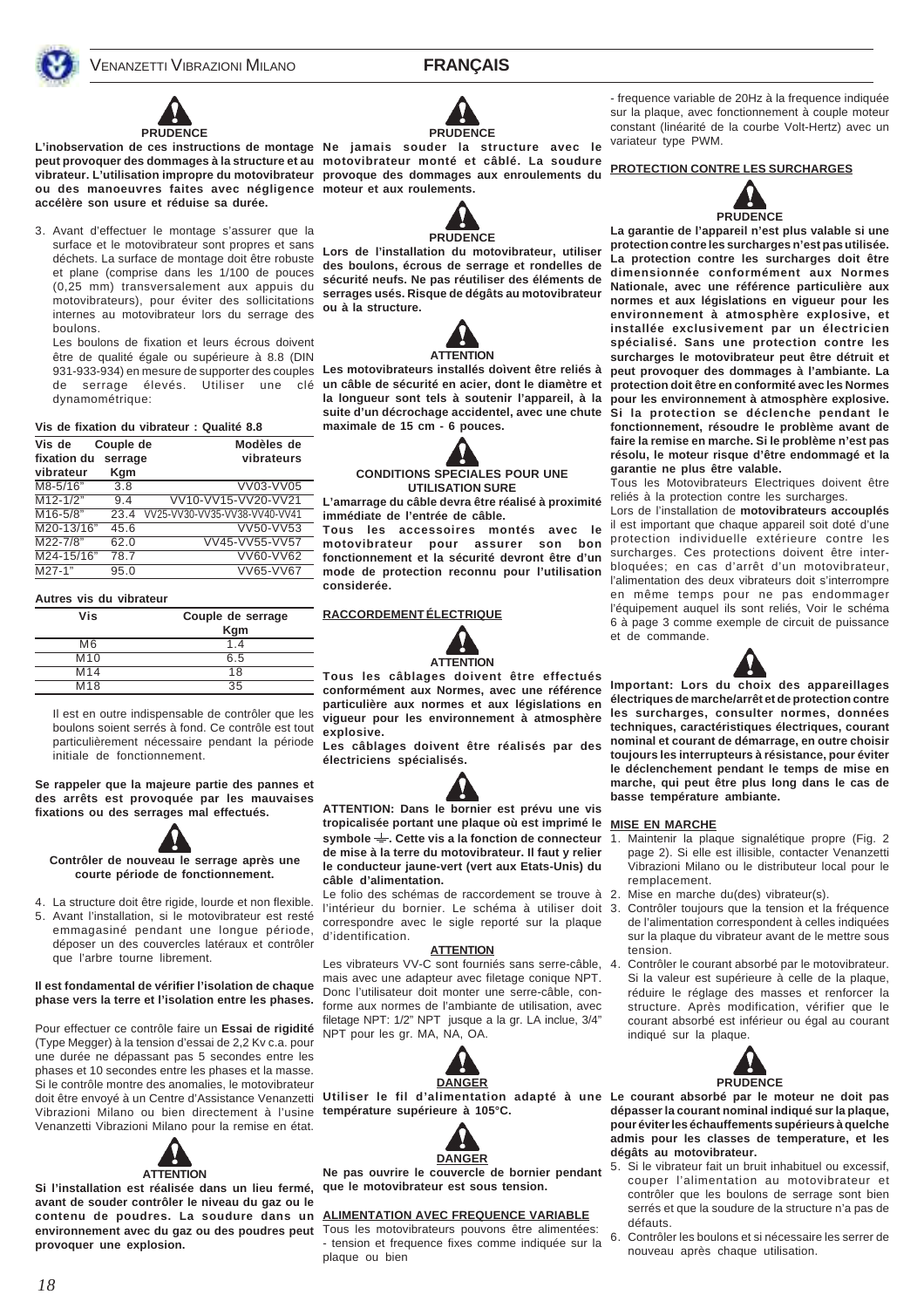#### **IMPORTANT**

**L'enlèvement d'un élément du Motovibrateur Electrique (excepté le couvercle des masses ou le couvercle de la boîte à bornes) de la part d'une entreprise autre que Venanzetti Vibrazioni Milano, invalidera les Agréments CSA.**

#### **RÉGLAGE DES MASSES**

Tous les Motovibrateurs Electriques sont dotés d'un 4. jeu de masses pour chaque extrémité de l'arbre, réglables avec un dispositif de blocage. Les masses sont réglées en usine à 100% pour toutes les unités (sauf accords contraires avec le client). Pour régler les masses afin de modifier la force

centrifuge, procéder de la manière suivante:



#### **Avant de régler les masses couper l'alimentation au motovibrateur.**

- 1. Couper l'alimentation au motovibrateur conformément aux Normes.
- 2. Enlever les deux couvercles des masses en dévissant les vis. Taper légèrement sur les couvercles jusqu'à les libérer de la carcasse.
- 3. Positionner les masses réglables comme indiqué ci-dessous:
	- Desserrer le boulon de serrage sur la masse réglable;

- Tourner la masse réglable jusqu'à atteindre la valeur désirée;



#### - serrer bien le boulon dans cette position avec une clé dynamométrique, pour prévenir l'éventuel frictionnement.



**Il est absolument nécessaire de régler les deux**

**extrémités. Dans le cas contraire des dégâts pourraient apparaître pour le motovibrateur.** Pour permettre le réglage exact des masses les motovibrateurs sont dotés d'un schéma breveté qui **Au contraire, pour les moto-vibrateurs à 3000** empêche la masse réglable de tourner dans le mauvais sens.

Remonter les couvercles avec les mêmes vis et rondelles en faisant attention à ce que les joints sont montés correctement.

#### **LUBRIFICATION**

#### **IMPORTANT**

**Avant de commencer le travail, lire tout le chapitre.**

#### **Les roulements sont lubrifiés correctement lors du montage du motovibrateur.**

Les motovibrateurs ITALVIBRAS sont conçus pour pouvoir utiliser le système de lubrification **LONG LIFE** avec de la graisse KLUEBER type STABURAGS NBU 8 EP (KLUEBER ISOFLEX NBU15 pour motovibrateurs à 3000-3600 tr/min). Ce type de lubrification est avantageux car il ne requiert pas le graissage périodique des roulements pendant une période d'au moins 5000 heures.

Quand cette période est terminée, il faut remplacer la graisse épuisée par de la graisse neuve comme indiqué dans les tableaux. Les motovibrateurs qui utilisent des roulements à bille (étanches et prélubrifiés) ne requièrent pas de lubrification. Les motovibrateurs sont munis de canaux de lubrification accessibles de l'extérieur; l'utilisateur peut donc choisir la méthode de «lubrification périodique» qui doit être effectuée en moyenne toutes les 1000 heures avec les quantités indiquées dans le tableau correspondant.

L'intervalle de temps du complément de lubrification périodique dépend aussi bien des conditions opérationnelles que du type de motovibrateur.

Pour des utilisations particulièrement lourdes tels qu'un fonctionnement 24h sur 24h à température

**masses réglables dans le même sens aux deux** ambiante élevée (>40°C), nous préconisons un complément de graissage périodique. En cas d'utilisation particulièrement lourde l'intervalle

de lubrification doit être réduit.

**3600 rpm, il faut utiliser les système du re-graissage périodique avec de la graisse ISOFLEX NBU 15**.



**Il est recommandé de ne pas mélanger les graisses même à caractéristiques similaires. Une quantité excessive de graisse provoque un échauffement important des roulements entraînant une absorption anormale de courant.**

**Respecter les lois en vigueur dans le Pays où est utilisé l'équipement en matière d'écologie et de mise à la décharge des produits employés pour le nettoyage et l'entretien du motovibrateur. Observer les recommandations du producteur de ces produits. En cas de démantèlement de la machine, se conformer aux normes antipollution prévues dans le Pays d'utilisation.**

**Il est rappelé que le Constructeur est toujours à disposition pour toute exigence d'assistance et de pièces détachées.**

#### **REMPLACEMENT DES ROULEMENTS**

Tous les roulements des vibrateurs electriques **VV-C** doivent être remplacés par la Maison Venanzetti Vibrazioni Milano.

En cas de remplacement de la part du client, tous les agréments CSA seront invalidés.

#### **REPARATION DU MOTEUR**

Tous les moteurs des vibrateurs electriques **VV-C** doivent être restitués à la Maison Venanzetti Vibrazioni Milano. pour le contrôle et éventuellement la réparation. Si les motovibrateurs sont restitués démontés, les agréments CSA seront invalidés.

### **INCONVENIENT CAUSE PROBABLE VISITES TECHNIQUES : PROCEDURES REMEDE Le vibrateur ne démarre pas** Deux phases de l'alimentation sont Mesurer la tension entre les deux phases. Remplacer le câble d'alimentation cassées ou bien deux enroulements **ou bien deux entre leurs de la provincient** du stator. de stator sont interrompus. Le vibrateur grince et | Fonctionnement monophasé : | Dito ci-dessus. Contrôler que les câbles | Dito ci-dessus ou brancher **n'accélère pas une phase interrompue.** | ne sont pas desserrés. | les câbles correctement. La température ambiante est <br>Déposer les couvercles des masses, Régler la force centrifuge entre 20 à 30% excessivement basse ou bien il y | tourner manuellement l'arbre de | de la valeur maximum, puis faire marcher a trop de graisse.  $\begin{array}{ccc} 30-50 & \text{tours.} \\ 30-50 & \text{tours.} \end{array}$  le vibrateur pendant quelques heures. Intervention de la **La température ambiante** | Déposer les couvercles des masses, | Régler la force centrifuge entre 20 et 30% **protection thermique** est trop basse ou il y a trop de graisse. tourner manuellement l'arbre de de la valeur maximum, puis faire marcher 30-50 tours. **le** vibrateur pendant quelques heures. Le vibrateur met trop de temps à démarrer. Mesurer le temps de démarrage avec la | Si le vibrateur met cinq secondes protection thermique étalonnée  $\vert$  ou plus à démarrer, remplacer la protection à 120% du courant nominal. | thermique par une de type retardé. Court-circuit entre les phases des bobines. Comparer les résistances de phase Refaire l'enroulement le stator des enroulements pour vérifier (Venanzetti Vibrazioni Milano) si elles sont très différentes. Vis desserrées Contrôler le serrage des vis de fixation Serrer les vis avec une clé du vibrateur à la structure.  $\Box$  dynamométrique Vibrations anormales Contrôler le sens de rotation et vérifier la Corriger la direction de rotation ou présence de défauts éventuels à la structure. | véparer le défaut. Charge excessive Mesurer le courant absorbé. Diminuer la force centrifuge. Roulement endommagé Tourner manuellement l'arbre Remplacer les deux roulements<br>et contrôler le roulement.<br>(Venanzetti Vibrazioni Milano) Augmentation du bruit **Augmentation du bruit** Roulement endommagé. Contrôler le niveau sonore des roulements **Augmentation de la** Température ambiante trop élevée. Contrôler la température ambiante. Diminuer la température **température** ambiante jusqu'à 40°C. Surface du vibrateur trop sale. | Contrôler l'état de la surface extérieure. | Nettoyer la surface. Manque de graisse pour roulements | Contrôler que le programme | Lubrifier et respecter le programme. de lubrification est correct.

#### **INCONVENIENTS, CAUSES ET REMEDES**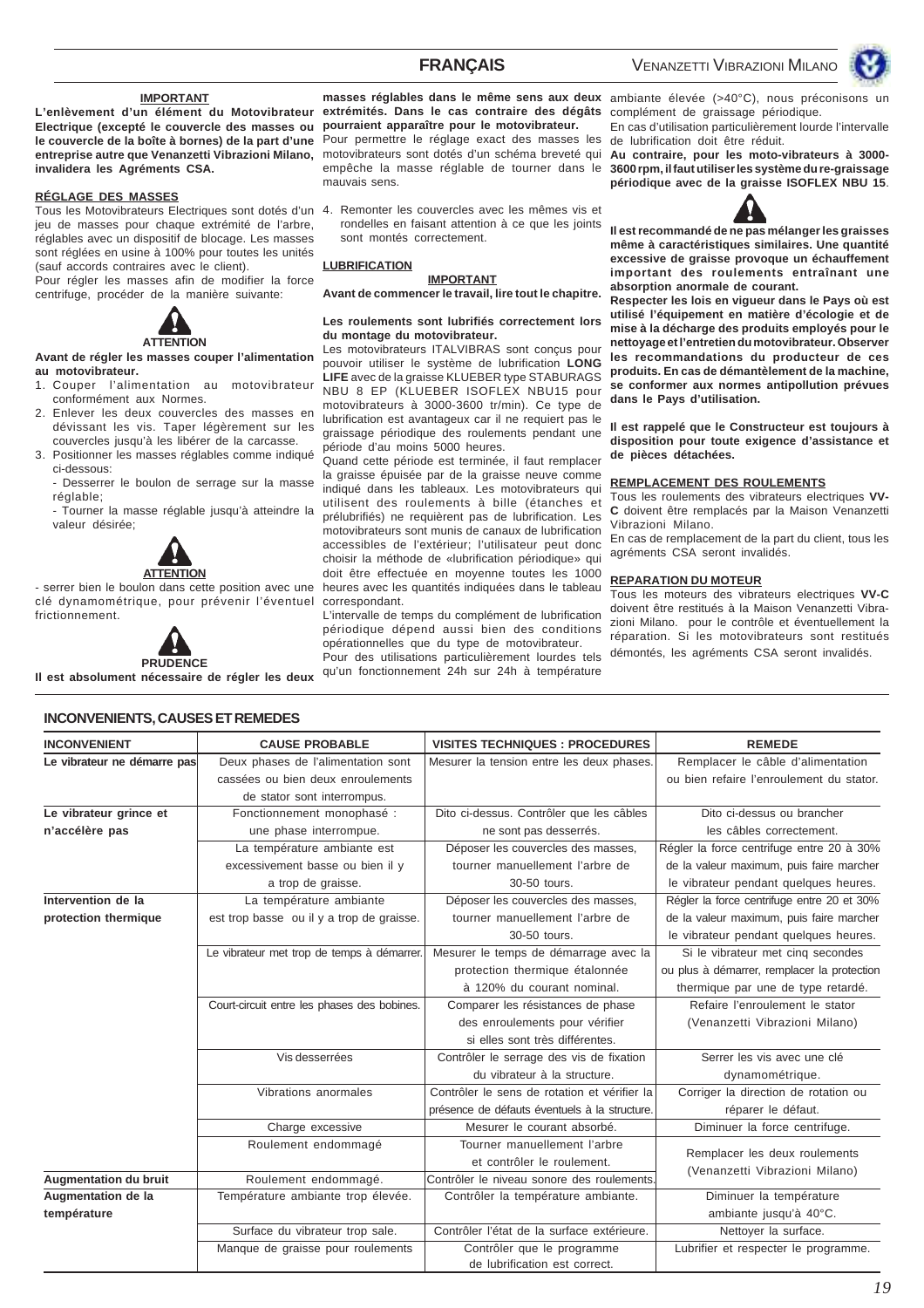

**Indice** Página INTRODUCCION Introdducción 20 Seguridad 20<br>Garantia 20 - 20 Garantia Referencias normativas 20 Datos tecnicos y dimensiones 20<br>Instalación 20 Instalación (1989)<br>Conexión eléctrica (1989) (1989) (219)<br>219 (219) (229) (229) (229) (229) (229) (229) (229) (229) (229) (229) (229) (229) (229) (229) (229) (229) (22 Conexión eléctrica 21<br>Alimentación con variador de frecuencia 21 Alimentación con variador de frecuencia Protección de sobrecarga 21 Puesta in marcha  $\begin{array}{ccc} 21 \\ 21 \end{array}$ Regulación de las masas  $22$ <br>Lubricación  $22$ Lubricación 22<br>Sostitución de los colinetes (22 Sostitución de los coiinetes Reparación del motor **22** Inconvenientes, causas y soluciones 22

#### **IMPORTANTE**

**La firma Venanzetti Vibrazioni Milano no se asume ninguna responsabilidad por lesiones o daños derivados del uso o de la aplicación de este producto contrario a las instrucciones o las especificaciones contenidas en el presente**

**manual. La responsabilidad de la fábrica Venanzetti Vibrazioni Milano se limitará a la reparación o a la sustitución de los productos que resulten defectuosos. Respetar todas las normas de seguridad indicadas en el presente manual, como asimismo las normas y las**

**reglamentaciones del país de instalación o las normas**

**específicas del propietario y/o usuario. Leer atentamente y memorizar los procedimientos establecidos por**

**Canadian Standard Association Clase 4228 01 - Motores y Generatores para los ambientes potencialmente explosivos**

#### **CAN/CSA-C22.2 No. 100-95: Motors and Generators**

**Electrical Notice N° 672: Publication of Technical Information Letter (T.I.L.) No. E-22 on Certification Requirements for Motors and Generators for Use in Class I, Division 2 and Class II, Division 2 Hazardous Locations**

#### **CSA Certificado numero: 216103**

**En el presente manual se utilizan los siguientes símbolos, a continuación se establece la definición de los mismos.**



**Peligro:** peligro inmediato que PROVOCA graves lesiones personales o muerte.



**Atención:** Peligros o procedimientos no seguros que PUEDEN PROVOCAR lesiones personales.



**Prudencia:** Peligros o procedimientos no seguros que PUEDEN PROVOCAR daños al producto o a la propiedad.

#### **IMPORTANTE**

**Importante:** Consejos generales para el lector.

**Está terminantemente prohibido efectuar operaciones de manutención. Las únicas operaciones posibles son la regulación de las masas con remoción de las tapas masas, la conexión eléctrica con remoción de la tapa terminal de bornes y la lubricación de los cojinetes.**

El presente manual contiene las informaciones y y el uso correcto del **Motovibrador Serie VV-C** producido por Venanzetti Vibrazioni Milano.

**ESPAÑOL**

El contenido no constituye una descripción completa de los diferentes órganos ni es una exposición usuario encontrará todo aquello que normalmente uso en condiciones de seguridad y para una buena conservación del motovibrador. De una escrupulosa funcionamiento, la duración y la economia de eiercicio del motovibrador.

**Está terminantemente prohibido efectuar operaciones de manutención. Las únicas operaciones posibles son la regulación de las masas con remoción de las tapas masas, la conexión eléctrica con remoción de la tapa** La remoción de los dispositivos de seguridad, de los **cojinetes.**

**El mantenimiento del motovibrador debe ser** del Fabricante. **zioni Milano, o por un Centro de Asistencia** expedido en Puerto Franco. **autorizado y certificado.**

El incumplimiento de las normas descriptas en este **REFERENCIAS NORMATIVAS** opúsculo, la negligencia y un mal e inadecuado uso del motovibrador, pueden ser causa de anulación, por parte de Venanzetti Vibrazioni Milano, de la garantía que la misma suministra para el motovibrador.

Al recibir el motovibrador controlar que:

- **El embalaje, si previsto, no resulte deteriorado al punto de haber dañado el motovibrador;**
- **La entrega corresponda a lo especificado en la**

**orden (ver la descripción de la carta de porte); - No se observen daños externos en el motovibrador.**

En caso de entrega no correspondiente a la orden o en presencia de daños externos en el motovibrador motovibrador eléctrico. informar inmediatamente, detalladamente, al agente de transportes y aduanas y a Venanzetti Vibrazioni Milano o al representante de zona de la misma. Venanzetti Vibrazioni Milano, está asimismo a completa disposición para asegurar una rápida y escrupulosa asistencia técnica y tolo aquello que puede ser útil para el mejor funcionamiento y obtener el máximo del rendimiento del motovibrador. El motovibrador eléctrico aquí descripto ha sido proyectado y realizado para garantizar el máximo servicio y afidabilidad en condiciones de aplicación de trabajo exigente.

Para el motovibrador eléctrico se recomenda una temperatura ambiente entre -10ºC y 40ºC.



**La temperatura ambiente no debe superar nunca los 40°C.**



El motor está proyectado para esta clase:

#### **CSA - Clase I, División 2, Grupos A,B,C,D (Clase de temperatura T3C:** ≤**160°C).**

**Otros especificaciónes:**

Clase de aislamiento F Tropicalización del devanado Protección mecánica IP66-7 (IEC 529) Servicio continuo.

#### **SEGURIDAD**

Cuando se trabaja con esta unidad, se deben respetar escrupulosamente todas las normas de 2. Extraer el motovibrador del embalaje de la seguridad definidas en:

**- Normas CSA para atmosferas potencialmente explosivas**

además todas las normas de seguridad para el propietario/trabajador.

#### **GARANTIA**

todo lo necesario para el conocimiento, la instalación contrato de suministro, garantiza sus productos por detallada de su funcionamiento, sin embargo el por la oficina técnica del Fabricante, resulten es útil saber para una correcta instalación, un buen responsabilidad por daños directos o indirectos, se observación de lo prescripto depende el regular que las partes objetos de reclamo resulten El Fabricante, además de lo establecido en el un período de 12 (doce) meses a partir de la fecha de compra. Tal garantía cubre exclusivamente la reparación o sustitución gratuita de aquellas partes que, después de un minucioso exámen efectuado defectuosas. La garantía, con exclusión de toda encuentra limitada únicamente a los defectos de material y cesa de tener efecto desde el momento desmontadas, adulteradas o reparadas fuera de la fábrica.

> Quedan también excluídos de la garantía los daños derivados por negligencia, incuria, mal uso o uso inapropiado del motovibrador o de erradas maniobras del operador y errada instalación.

**terminal de bornes y la lubricación de los** cuales el motovibrador está provisto, hará caducar automáticamente la garantía y la responsabilidad

**realizado obligatoriamente por Venanzetti Vibra-**El material devuelto, incluso en garantía, deberá ser

#### **CAN/CSA-C22.2 No. 100-95: Motors and Generators**

**Electrical Notice N° 672: Publication of Technical Information Letter (T.I.L.) No. E-22 on Certification Requirements for Motors and Generators for Use in Class I, Division 2 and Class II, Division 2 Hazardous Locations**

#### **DATOS TECNICOS Y DIMENSIONES**

En las páginas 4-9 se encuentran enumerados todos los datos técnicos y las dimensiones de cada

#### **INSTALACION**



Se aconseja leer muy atentamente el presente opúsculo y en particular las normas de seguridad, poniendo mucha atención en aquellas operaciones que resultan particularmente peligrosas.

**El Fabricante declina toda responsabilidad ante el incumplimiento de las normas de seguridad y de prevención accidentes detalladas a continuación. Declina además toda responsabilidad por daños causados debido a un uso inapropiado del motovibrador.**

1. El motovibrador puede ser entregado sin embalaje o paletizado según el tipo y la dimensión. Para mover el grupo, si se encuentra paletizado, usar una carretilla elevadora o transpallet de horquillas, si se encuentra sin embalaje utilizar exclusivamente los anillos de elevación. Si el motovibrador entrará en depósito (hasta un máximo de dos años), la temperatura ambiente no deberá ser inferior a +5ºC y con una humedad relativa no superior al 60%.



**Durante la manipulación poner especial cuidado de manera que el motovibrador no sufra golpes o vibraciones que puedan dañar los cojinetes de bolas.**

expedición. El grupo suministrado en el embalaje comprende un motovibrador, una guia tecnica, un esquema eléctrico.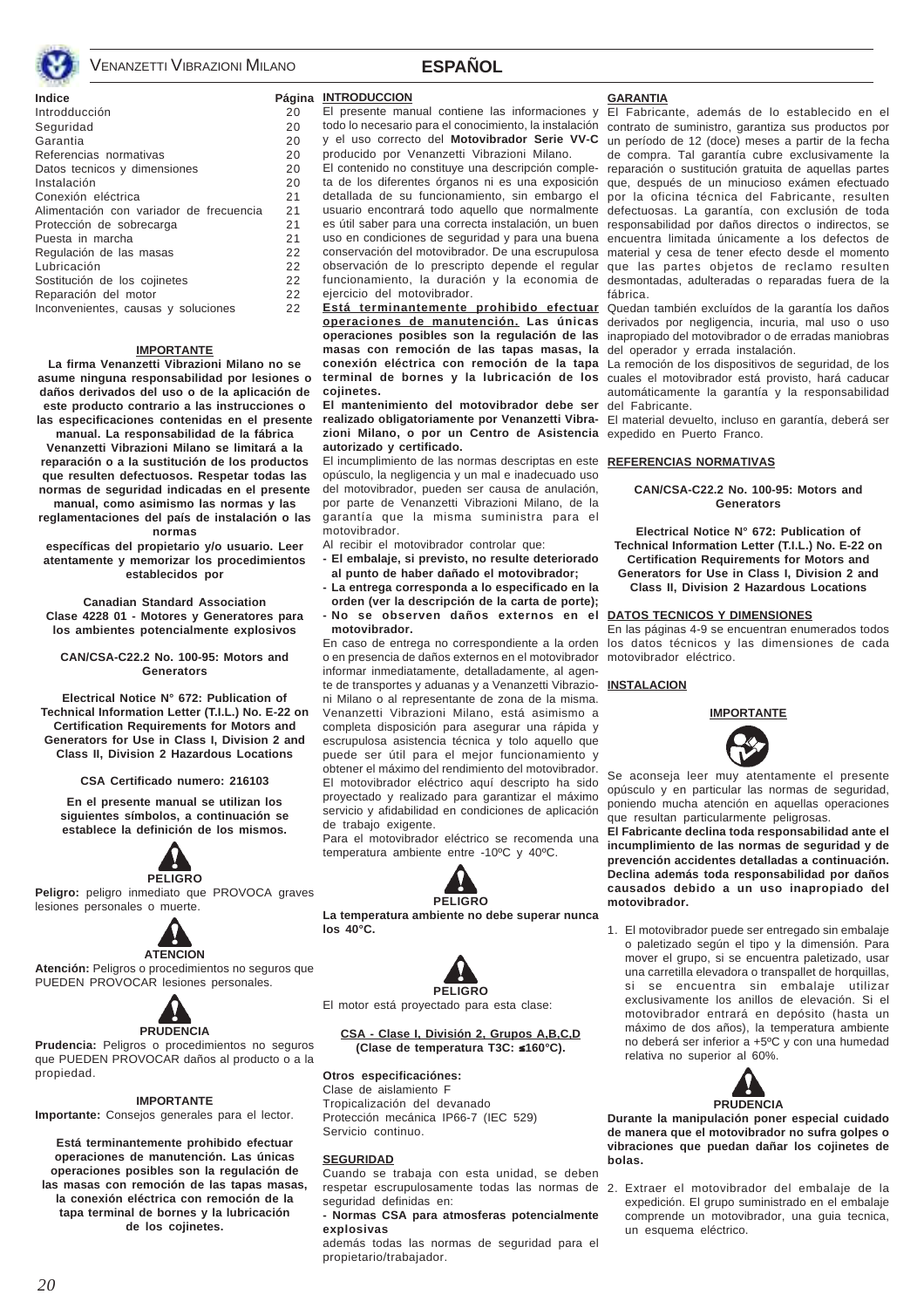



**El incumplimiento de las presentes instrucciones No soldar jamás la estructura con el motovibrador de montaje puede provocar daños a la estructura montado o cableado. La soldadura provoca daños y al vibrador. El uso inapropiado o maniobras al bobinado del motor y a los cojinetes. negligentes del vibrador aceleran el deterioro, abreviando la duración.**

3. Antes de efectuar el montaje, verificar que la superficie y el motovibrador se encuentren limpios o libres de residuos. La superficie de montaje debe ser robusta y plana (1/1000 pulgadas (0,25 mm) transversalmente a los apoyos del vibrador), para evitar esfuerzos internos del vibrador cuando se ajustan los pernos.

Los pernos de fijación y las relativas tuercas 931 - 933 - 934), en grado de soportar elevados llave dinamométrica:

#### **Tornillos de fijación vibrador: Calidad 8.8**

| <b>Tornillos</b><br>fijación<br>vibrador | Par de<br>torsión<br>Kgm | <b>Modelos</b><br>vibradores  |
|------------------------------------------|--------------------------|-------------------------------|
| M8-5/16"                                 | 3.8                      | VV03-VV05                     |
| $M12 - 1/2"$                             | 9.4                      | VV10-VV15-VV20-VV21           |
| $M16 - 5/8"$                             | 23.4                     | VV25-VV30-VV35-VV38-VV40-VV41 |
| M20-13/16"                               | 45.6                     | VV50-VV53                     |
| M22-7/8"                                 | 62.0                     | VV45-VV55-VV57                |
| M24-15/16"                               | 78.7                     | $VV60-VV62$                   |
| $M27-1"$                                 | 95.0                     | VV65-VV67                     |

#### **Otros tornillo del vibrador**

| <b>Tornillo</b> | Par de torsión |
|-----------------|----------------|
|                 | Kgm            |
| M <sub>6</sub>  | 1.4            |
| M <sub>10</sub> | 6.5            |
| M <sub>14</sub> | 18             |
| M <sub>18</sub> | 35             |

Es indispensable además controlar que los bulones estén bien ajustados. Tal control cobra mayor importancia durante el período inicial de funcionamiento.

**Recordar que la mayor parte de las averías y roturas se deben a fijaciones irregulares o ajuste insuficiente.**



**Volver a controlar el ajuste luego de un breve período de funcionamiento.**

4. La estructura debe ser rígida, fuerte y no flexible. 5. Antes de la instalación, si el vibrador ha permanecido mucho tiempo en depósito, es necesario extraer las tapas laterales y verificar que el árbol gire libremente.

#### **Es esencial verificar el aislamiento de cada una de las fases a tierra y el aislamiento entre las fases.**

Para efectuar este control usar una **Prueba de rigidez** (tipo Megger) a la tensión de prueba de alrededor 2,2 Kv y durante un tiempo no superior a 5 segundos entre fase y fase y 10 segundos entre fase y masa.

ser enviado a un Centro de Asistencia autorizado y **una temperatura superior a 105ºC.** certificado Venanzetti Vibrazioni Milano o directamente a Venanzetti Vibrazioni Milano, para el restablecimiento de la eficiencia.



**Si se efectua la instalación en una zona cerrada, antes de soldar es necesario controlar el nivel del** Todos los vibradores se pueden alimentar a: **gas o el contenido de polvos. La soldadura en una** - tensión y frecuencia fijos como da placa o bien **explosión.**





**Cuando se instala el vibrador, utilizar pernos, tuercas de sujeción y arandelas de seguridad nuevos. No reutilizar elementos de sujeción usados. Peligro de daños al vibrador o a la estructura.**



deben ser de calidad igual o superior a 8.8 (DIN **Los vibradores instalados deben conectarse con** pares de torsión. Utilizar para esta operación una **diámetro y con longitud idónea para sostener - en un cable de seguridad de acero, de oportuno el caso de una desconexión accidental - el vibrador, con caída máxima de 15 cm - 6 pulgadas.**

#### **CONDICIONES ESPECIALES PARA UN USO SEGURO**

**La fijación dos cable debe ser realizada en proximidad immediata de l'entrada dos cable. Todos los accesorios montados con el vibrador para asegurar su buen funcionamiento y la seguridad, deben tener un modo de protección adecuado a lo específico uso.**

## **CONEXIÓN ELÉCTRICA**



**Todos los cableos deben efectuarse en conformidad con la Normas Nacionales con particular referencia a las normativas y legislaciones vigentes para ambientes explosivos. Los cableos deberán ser efectuados por electricistas especializados.**

**ATENCION: En el tablero de bornes está montado un tornillo tropicalizado. El mismo tiene una placa con el símbolo . En este tornillo, que actúa como conector para la conexión a tierra del vibrador, debemos conectar el conductor amarilloverde (solamente verde en USA) del cable de alimentación.**

Dentro del compartimiento de los bornes está presente la hoja con los esquemas de conexión. El esquema a utilizar es el que tiene la misma referencia que la placa de identificación.

#### **ATENCION**

Los vibradores VV-C no estan equipados de prensacable, pero estan equipados de un adaptadore con filete cònico NPT.

Por tanto l'utilizador debe montar un prensacable, en conformidad a las normas de los ambiente explosivo de utilización, habiente filete NPT: 1/2" NPT fino a la dim. LA inclusa, 3/4" NPT por les dim. MA, NA, OA.





**No abrir la tapa de cajo de bornes mientras que el vibrador es alimentado.**

## **ALIMENTACIÓN CON VARIADOR DE FRECUENCIA**

**zona con gas o polvos puede provocar una** - frecuencia variable de 20Hz a la frecuencia de placa, con funcionamiento a par motor constante (o

bien con linearidad de la curva Volt-Hertz) mediante variador tipo PWM.

### **PROTECCIÓN DE SOBRECARGA**



**La garantía caduca si no se usa la protección de sobrecarga.**

**La protección de sobrecarga deberá dimensionarse en conformidad a lo previsto en las Normas Nacionales, con particular referencia a las normativas y legislaciones vigentes para ambientes explosivos, y deberá ser instalada exclusivamente por un electricista especializado. Sin la protección de sobrecarga el motovibrador puede destruirse y puede provocar daños a el ambiente. La protección deberá ser en conformidad a las Normas para ambientes explosivos.**

**Si la protección salta durante el funcionamiento, resolver el problema antes de restablecer las condiciones iniciales. La falta de solución del problema, puede provocar daños al motor e invalidar la garantía.**

A todos los vibradores eléctricos debe conectarse la protección de sobrecarga.

Cuando se instalan **vibradores en parejas o pares** es importante que cada uno posea su propia protección externa a la sobrecarga y que dichas protecciones esten interbloqueadas entre sí, para que, en caso de parada accidental de un vibrador, se interrumpa simultáneamente la alimentación a los dos vibradores, para no dañar el equipo en el que están aplicados, ver esquema fig. 6 pág. 3, como ejemplo de circuito de potencia y mando.



**Importante! Para lo relativo a los equipos eléctricos de marcha/parada y protección contra sobbrecargas, consultar los datos técnicos, las características eléctricas, la corriente nominal y la corriente de arrranque, eligiendo además siempre protecciones magnetotérmicas retardadas, para evitar el desenganche durante el tiempo de arranque, que puede resultar más largo con baja temperatura ambiente.**

#### **PUESTA EN MARCHA**

- 1. Mantener limpia la placa de señalación (Fig.2 página 2). Cuando no resulta legible, llamar a Venanzetti Vibrazioni Milano o al distribuidor local para una eventual sustitución.
- 2. Poner en marcha el/los motovibrador/es.
- 3. Controlar siempre que la tensión y la frecuencia de la alimentación correspondan a las indicadas en la placa del vibrador antes de proceder a su alimentación.
- 4. Controlar la corriente absorbida por el vibrador. Si el valor es superior al de la placa, reducir la regulación de las masas y reforzar la estructura. Después de haber efectuado la modificación, verificar que la corriente absorbida sea inferior o igual a la de la placa.



Si del control surjen anomalías, el vibrador deberá Utilizar el cable de alimentación adecuado para a cuanto admitido por les clases de temperatura, **No se debe permitir que la corriente absorbida por el motor supere la relativa corriente nominal de la placa, para evitar exceso de temperatura superior y daños al vibrador.**

- 5. Si el vibrador presenta un rumor insólito o excesivo, quitar la alimentación al vibrador y controlar que los pernos de sujeción se encuentren bien ajustados y que la soldadura no presente defectos.
- 6. Controlar los pernos, o si es necesario ajustarlos de nuevo después de cada operación.

#### **IMPORTANTE**

**La remoción de un elemento del vibrador eléctrico que no sea la tapa masas o la tapa terminal de**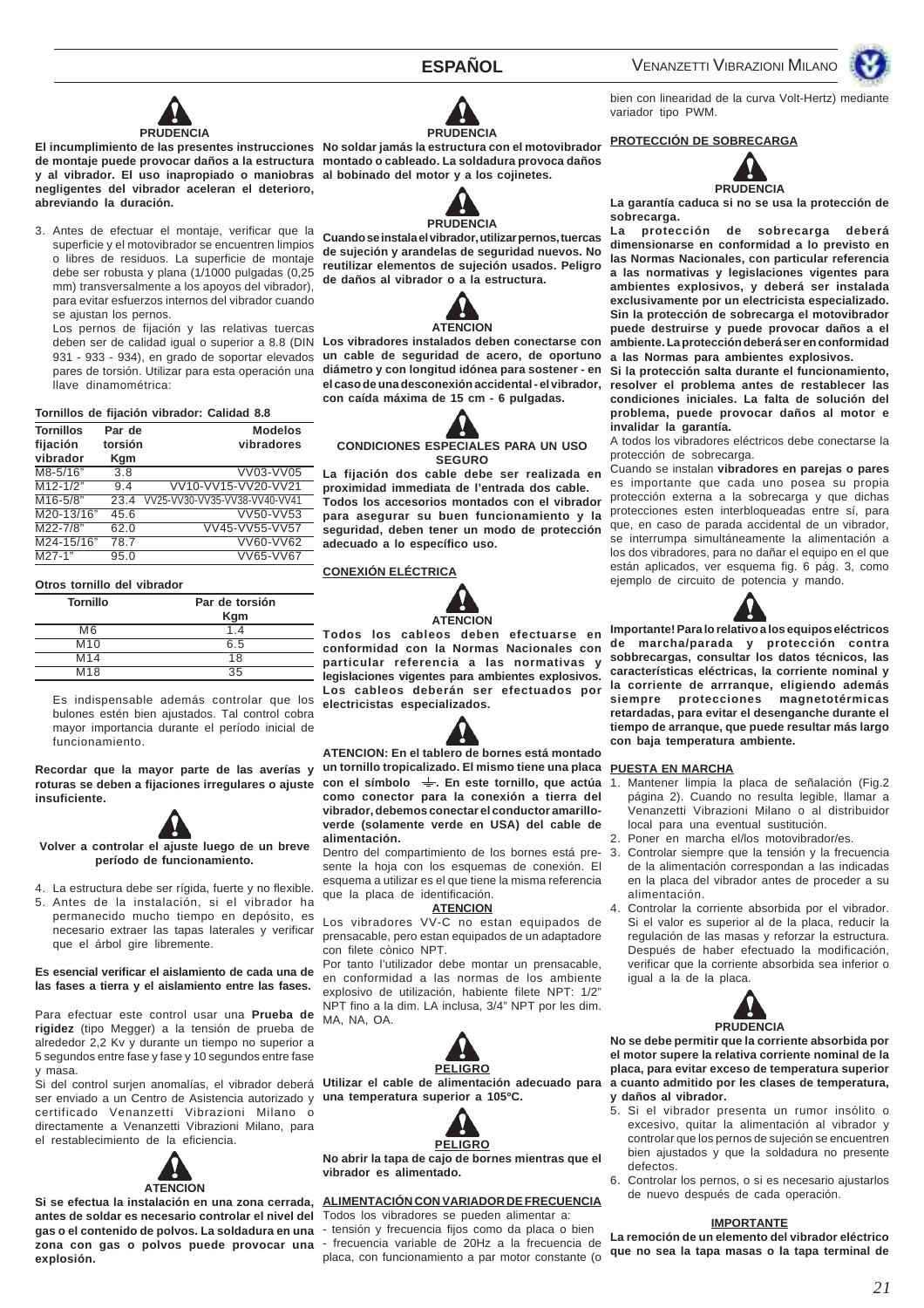

## **ESPAÑOL**

**Aprovación CSA.**

#### **REGULACIÓN DE LAS MASAS**

masas para cada extremidad del árbol, regulables con dispositivo de bloqueo. Las masas son regulables en fábrica al 100% para todas las unidades (salvo diferentes acuerdos con el cliente).

Para regular las masas para modificar la fuerza centrífuga, proceder de la siguiente manera:



**Antes de regular las masas quitar la alimentación al motovibrador.**

- 1. Quitar la alimentación al vibrador, en conformidad con las Normas.
- 2. Quitar las dos tapas de las masas, desajustando los tornillos. Golpear suavemente las tapas hasta liberarlas de la carcasa.
- 3. Posicionar las masas regulables de la siguiente manera:
	- aflojar el perno de sujeción de la masa regulable; - girar la masa regulable hasta alcanzar el valor deseado;



- ajustar bien en esa posición el perno de sujeción con llave dinamométrica, para prevenir un eventual fricciónamiento.



**Es absolutamente necesario regular las dos masas regulables en el mismo sentido en las dos extremidades. En caso contrario se crearéan daños al vibrador.**

**bornes, de parte de una empresa distinta de** Para permitir la exacta regulación de las masas los lubricación se debe reducir sensiblemente. erróneo.

Todos los vibradores eléctricos poseen un set de 4. Montar nuevamente las tapas de las masas con los mismos tornillos y arandelas, cuidando de colocar las juntas en su alojamiento.

### **LUBRICACION**

#### **IMPORTANTE**

**Antes de iniciar el trabajo, leer todo el capítulo.**

#### **Los cojinetes han sido perfectamente lubricados al montar el vibrador.**

Los motovibradores Venanzetti Vibrazioni Milano han sido fabricados para poder utilizar el sistema de lubricación **LONG LIFE** con grasa KLUEBER tipo STABURAGS NBU 8 FP (KLUEBER ISOFLEX NBU15 para motovibradores à 3000-3600 rpm). Este tipo de lubricación tiene la ventaja que no requiere el engrase periódico de los cojinetes por un período de por lo menos 5000 horas.

Transcurrido este período, debemos sustituir la grasa con grasa nueva en la cantidad indicada en las tablas. Los vibradores que utilizan cojinetes de bolas (con pantalla y prelubricados) no necesitan lubricación. Los vibradores poseen canales de lubricación accesibles desde el externo; el usuario podrá por lo tanto utilizar el método de re-lubricación periódica que se deberá efectuar aproximadamente cada 1000 horas y en las cantidades de grasa previstas en la tabla relativa.

El intervalo de tiempo para la re-lubricación depende tanto de las condiciones operativas como también del vibrador.

Para empleos particularmente exigentes como servicios 24 horas al día con altas temperaturas ambiente (>40°C), se sugiere efectuar el método de re-lubricación periódica.

Para empleos muy exigentes el intervalo de

**Venanzetti Vibrazioni Milano, invalidará la** vibradores están equipados con un sistema patentado **En cambio, para los motovibradores de 3000** que impide de girar la masa regulable en el sentido **3600 rpm es necesario volver a lubricar periódicamente con grasa ISOFLEX NBU 15.**



**Aconsejamos no mezclar grasas, aún de características similares. Excesiva cantidad de grasa provoca un elevado recalentamiento de los cojinetes y la consecuente absorción anómala de corriente.**

**Respetar las leyes ecológicas vigentes del país donde usamos el equipo, en lo relativo a la eliminación de productos empleados para la limpieza y el mantenimiento del vibrador, observando asimismo las prescripciones indicadas por los fabricantes de dichos productos. Para eliminar la máquina respetar las normativas anti-contaminación previstas en el país de empleo.**

**Recordamos por último que el fabricante estará siempre a su disposición para toda necesidad de asistencia y repuestos.**

#### **SOSTITUCION DE LOS COJINETES**

Todos los cojinetes de los vibradores eléctricos **VV-C** deberán ser sustituídos por la fábrica Venanzetti Vibrazioni Milano.

En caso de sustitución por parte del cliente, todas las aprobaciones CSA serán anuladas.

#### **REPARACION DEL MOTOR**

Todos los motores de los vibradores eléctricos **VV-C** deben enviarse a la fábrica Venanzetti Vibrazioni Milano para el control y eventual reparación. Si los motovibradores serán enviados desmontados, las aprobaciones CSA resultarán anuladas.

| "NU THE THEIR LEU, UNUUNU I UULUUIUNLU |                                          |                                               |                                                             |  |
|----------------------------------------|------------------------------------------|-----------------------------------------------|-------------------------------------------------------------|--|
| <b>INCONVENIENTE</b>                   | <b>CAUSA PROBABLE</b>                    | <b>PROCEDIMIENTO DE CONTROL</b>               | <b>SOLUCION</b>                                             |  |
| El vibrador no arranca                 | Se han roto dos fases de la alimentación | Medir la tensión entre las dos fases.         | Sustituir el cable de                                       |  |
|                                        | o bien se encuentran interrumpidos       |                                               | alimentación o bien rebobinar el estator.                   |  |
|                                        | dos bobinados de los estatores.          |                                               |                                                             |  |
| El vibrador chirría y no               | Funcionamiento monofásico:               | Como más arriba. Controlar que los            | Como arriba o conectar bien los cables                      |  |
| acelera                                | una fase interrumpida.                   | cables no se encuentren flojos.               |                                                             |  |
|                                        | La temperatura ambiente es               | Sacar las tapas de los contrapesos,           | Regular la fuerza centrífuga del 20 al 30%                  |  |
|                                        | excesivamente                            | girar manualmente el árbol.                   | del valor máximo, luego hacer funcionar                     |  |
|                                        | baja o bien hay mucha grasa.             |                                               | el vibrador durante algunas horas.                          |  |
| Intervención de la                     | La temperatura ambiente es demasiado     | Sacar las tapas de los contrapesos,           | Regular la fuerza centrífuga del 20 al 30%                  |  |
| protección térmica                     | baja o bien hay mucha grasa.             | girar manualmente el árbol.                   | del valor máximo, luego hacer funcionar                     |  |
|                                        |                                          |                                               | el vibrador durante algunas horas.                          |  |
|                                        | El vibrador emplea demasiado             | Medir el tiempo de arranque con la            | Si el vibrador emplea cinco segundos o                      |  |
|                                        | tiempo para arrancar.                    | protección térmica tarada al 120%             | más para arrancar, sustituir la protección                  |  |
|                                        |                                          | de la corriente nominal.                      | térmica con una de tipo retardado.                          |  |
|                                        | Corto circuito entre las fases           | Comparar entre sí las resistencias            | Rebobinar el estator                                        |  |
|                                        | de las bobinas.                          | de fase de los bobinados para                 | (Venanzetti Vibrazioni Milano)                              |  |
|                                        |                                          | verificar si son muy diferentes.              |                                                             |  |
|                                        | Tornillos flojos                         | Controlar la sujeción de los tornillos        | Ajustar los tornillos con.                                  |  |
|                                        |                                          | de fijación del vibrador a la estructura.     | llave dinamométrica.                                        |  |
|                                        | Vibraciones anómalas                     | Controlar el sentido de rotación y            | Corregir la dirección de rotación                           |  |
|                                        |                                          | verificar eventuales defectos estructurales.  | o reparar el defecto.                                       |  |
|                                        | Carga excesiva                           | Medir la corriente absorbida.                 | Disminuir la fuerza centrífuga.                             |  |
|                                        | Cojinete dañado                          | Girar manualmente el árbol                    | Sustituir ambos cojinetes<br>(Venanzetti Vibrazioni Milano) |  |
|                                        |                                          | y controlar el cojinete.                      |                                                             |  |
| Aumento del ruido                      | Cojinete dañado                          | Controlar ruido de los cojinetes.             |                                                             |  |
| Aumento de la temperatura              | Temperatura ambiente demasiado elevada   | Controlar la temperatura ambiente.            | Disminuir la temperatura ambiente                           |  |
|                                        |                                          |                                               | hasta los 40°C.                                             |  |
|                                        | Superficie del vibrador demasiado sucia  | Controlar el estado de la superficie externa. | Limpiar la superficie.                                      |  |
|                                        | Falta de grasa en los cojinetes          | Controlar que el programa de                  | Lubricar y respetar el programa.                            |  |
|                                        |                                          | lubricación sea el correcto.                  |                                                             |  |

### **INCONVENIENTES, CAUSAS Y SOLUCIONES**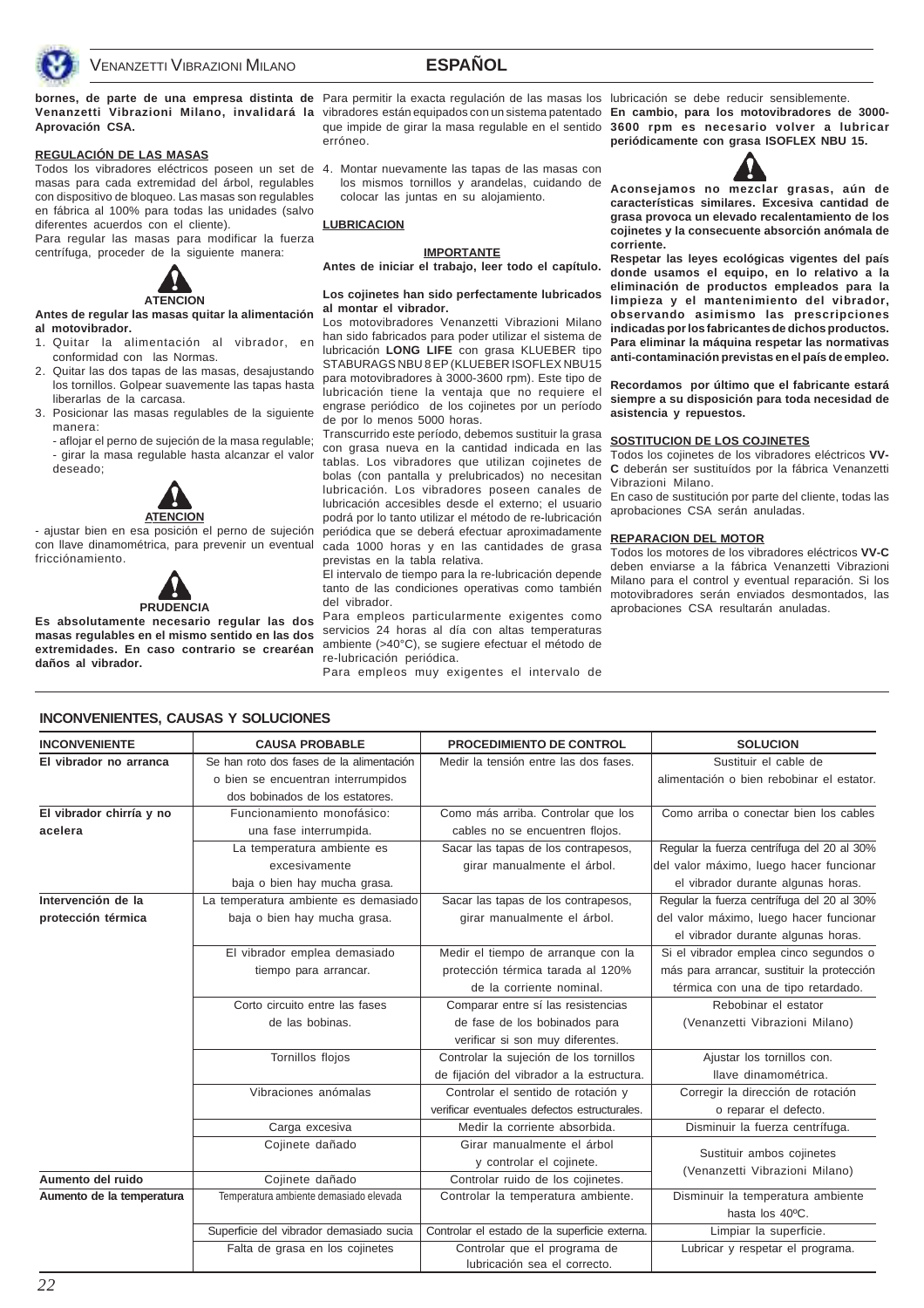

| Inhalt                           | Seite |
|----------------------------------|-------|
| Einleitung                       | 23    |
| Sicherheit                       | 23    |
| Garantie                         | 23    |
| Normenbezüge                     | 23    |
| Technische Daten und Abmessungen | 23    |
| Installation                     | 23    |
| Elektrischer Anschluß            | 24    |
| Speisung mit regelbarer Frequenz | 24    |
| Uberlastschutz                   | 24    |
| Einschalten                      | 24    |
| Einstellung der Schwingmassen    | 25    |
| Schmierung                       | 25    |
| Ersetzen der lager               | 25    |
| Reparieren des motors            | 25    |
| Fehlersuche                      | 25    |
|                                  |       |

#### **WICHTIG**

**Firma Venanzetti Vibrazioni Milano übernimmt keine Verantwortung für Verletzungen oder Schäden, die sich durch die Benutzung oder die Anwendung dieses Produkts ergeben, die von den Anleitungen und den Spezifikationen abweichen, die in diesem Handbuch stehen. Die Haftung von Fa. Venanzetti Vibrazioni Milano beschränkt sich auf das Reparieren oder Ersetzen der Produkte, die sich als fehlerhaft ergeben. Alle**

**Sicherheitsbestimmungen beachten, die in diesem Handbuch stehen, wie auch die Normen und Bestimmungen des Landes, in dem die Installation stattfindet, und die spezifischen Normen des Besitzers und/oder Anwenders. Lesen Sie aufmerksam und prägen sich die Prozeduren ein, die definiert werden durch**

**Canadian Standard Association Klasse 4228 01 - Motoren und Generatoren für explosionsgefährdete Bereiche**

#### **CAN/CSA-C22.2 No. 100-95: Motors and Generators**

**Electrical Notice N° 672: Publication of Technical Information Letter (T.I.L.) No. E-22 on Certification Requirements for Motors and Generators for Use in Class I, Division 2 and Class II, Division 2 Hazardous Locations**

**CSA Certificatennummer: 216103**

**In diesem Handbuch werden die folgenden Symbole benutzt, welche die folgende Bedeutung haben:**



**Gefahr:** Unmittelbare Gefahr, die zu schweren Personenverletzungen oder ZUM TODE FÜHRT.



**Achtung:** Gefahren oder unsichere Prozeduren, die zu Personenverletzungen FÜHREN KÖNNEN.



**Vorsicht:** Gefahren oder unsichere Prozeduren, die zu Schäden am Produkt oder am Eigentum FÜHREN KÖNNEN.

#### **WICHTIG**

**Wichtig:** Allgemeine Hinweise für den Leser.

**Es ist absolut verboten, Wartungsarbeiten vorzunehmen. Die einzigen Vorgänge, die möglich sind, sind das Einstellen der Schwingmassen mit dem Abnehmen der Deckel des Schwingmassen, der elektrische Anschluß mit der Entfernung der Abdeckung des Klemmkastens und das Nachschmieren der Lager.**

#### **Seite EINLEITUNG**

Dieses Handbuch enthält Informationen und alles, was für die Kenntnis der Installation und Benutzung wie auch alle Sicherheitsnormen für Besitzer/Arbeiter. der **Unwuchtmotoren Serie VV-C** die von Fa.

Venanzetti Vibrazioni Milano hergestellt werden, **GARANTIE** erforderlich ist.

Der Inhalt dieses Handbuches stellt weder eine umfassende Beschreibung der verschiedenen Organe (zwölf) Monaten ab dem Kaufdatum. Diese Garantie noch eine ausführliche Erläuterung ihrer Funktion besteht ausschließlich im kostenlosen Reparieren dar, aber der Benutzer findet alles, was in der Regel oder Ersetzen der Teile, die nach einer aufmerksamen nützlich zu wissen ist, um eine korrekte Installation Kontrolle durch das Konstruktionsbüro des Herstellers und einen guten und sicheren Gebrauch, sowie eine gute Aufbewahrung des Unwuchtsmotors zu Ausschließung jeder Haftung für direkte oder indirekte ermöglichen. Von der gewissenhaften Beachtung Schäden ist auf die lediglichen Materialschäden dieser Vorschriften hängen der ordnungsgemäße beschränkt zu betrachten und ihre Wirkung erlischt, Betrieb, die Haltbarkeit und die Wirtschaftlichkeit falls die zurückgegebenen Teile ausgebaut, des Unwuchtmotors ab.

Es ist absolut verboten, Wartungsarbeiten repariert worden sein sollten. **der elektrische Anschluß mit der Entfernung der Abdeckung des Klemmkastens und das** Installation ergeben. **Nachschmieren der Lager.**

**no oder eine zertifizierte und autorisierte Servicestelle erfolgen.**

Handbuch stehen, Nachlässigkeit und eine schlechte und Haus retourniert werden. unangemessene Benutzung des Unwuchtmotor können Ursache für den Verfall der Garantie sein, die Venanzetti Vibrazioni Milano auf den Unwuchtmotor erteilt. Beim Erhalt des Unwuchtmotors sind unbedingt folgende Punkte zu prüfen:

- **Die Verpackung, falls vorgesehen, darf keinen solchen Zustand aufweisen, daß der Unwuchtmotor Schaden genommen hat.**
- **Die Lieferung muß den Angaben der Bestellung entsprechen (siehe den Inhalt des Lieferscheins). - Der Unwuchtsmotor darf keine von außen**
- **sichtbaren Schäden aufweisen.**

entspricht oder wenn der Motor von außen erkennbare Schäden aufweist, sofort eine ausführliche Bestandsaufnahme des Schadens bzw. Vorgangs an den Frachtführer und an Venanzetti Vibrazioni Milano oder den Bezirksvertreter des Herstellers einreichen. Venanzetti Vibrazioni Milano steht auf jeden Fall zur Verfügung, um einen prompten und akkuraten technischen Kundendienst zu gewährleisten und all das in die Wege zu leiten, was für den besten Betrieb nützlich ist und um die maximale Leistung des Unwuchtsmotor zu erhalten.

Der elektrische Unwuchtmotor, der hier beschrieben wird, ist entworfen und realisiert worden, um ein Höchstmaß an Leistung und Zuverlässigkeit zu erhalten, wenn der Motor unter schweren Einsatzbedingungen betrieben wird.

Für den genannten Unwuchtmotor wird eine Umgebungstemperatur empfohlen, die zwischen - 10° C und 40° C liegt.





Der Motor ist für die folgenden Klasse ausgelegt:

**CSA - Klass I, Division 2, Gruppen A,B,C,D (Betriebstemperatur T3C:** ≤ **160°C).**

#### **Weitere Angaben:**

Isolationsklasse F Tropensichere Wicklung Mechanische Schutzart IP66-7 (IEC 529) Dauerbetrieb.

#### **SICHERHEIT**

Wenn man mit dieser Einheit arbeitet, sind alle Sicherheitsnormen sehr gewissenhaft zu beachten,

**- CSA-Normen für explosionsgefährdete Bereiche**

die definiert werden in:

Neben den Angaben auf dem Liefervertrag garantiert der Hersteller seine Produkte für eine Zeit von 12 als fehlerhaft anerkannt werden. Die Garantie mit aufgebrochen oder außerhalb des Herstellerwerks

**vorzunehmen. Die einzigen Vorgänge, die möglich** Ebenfalls ausgenommen von der Garantie sind **sind, ist das Einstellen der Schwingmassen mit** Schäden, die sich aus Nachlässigkeit, schlechter **dem Abnehmen der Deckel der Schwingmassen,** Benutzung oder bestimmungswidrigem Einsatz des Unwuchtmotors oder Bedienungsfehlern und falscher

Die Wartung des Unwuchtmotors darf nur und denen der Unwuchtmotor versehen ist, führt ausschließlich durch Venanzetti Vibrazioni Mila- automatisch zum Verfall der Garantie und der Das Entfernen der Sicherheitsvorrichtungen, mit Haftung des Herstellers.

Die Nichtbeachtung der Normen, die in diesem noch innerhalb der Garantiezeit stattfindet, frei Das zurückgeschickte Material muß, auch wenn es

#### **NORMENBEZÜGE**

**CAN/CSA-C22.2 No. 100-95: Motors and Generators**

**Electrical Notice N° 672: Publication of Technical Information Letter (T.I.L.) No. E-22 on Certification Requirements for Motors and Generators for Use in Class I, Division 2 and Class II, Division 2 Hazardous Locations**

#### **TECHNISCHE DATEN UND ABMESSUNGEN**

Wenn der Lieferumfang nicht dem bestellten Material Abmessungen jedes elektrischen Unwuchtmotors. Im seite 4-9 stehen alle technischen Daten und die

**INSTALLATION**



Dieses Handbuch sehr aufmerksam durchlesen, insbesondere den Teil mit den Sicherheitsbestimmungen. Dabei besonders auf die Vorgänge achten, die besonders gefährlich sind.

**Der Hersteller haftet nicht für Schäden aufgrund der Nichtbeachtung der Sicherheitsbestimmungen und der Unfallverhütungsmaßnahmen, die untenstehend beschrieben werden. Er haftet desweiteren nicht für Schäden, die durch den bestimmungswidrigen Einsatz des Unwuchtmotors bedingt sind.**

1. Der Unwuchtmotor kann je nach dem Typ und der Abmessung ohne Verpackung oder palettiert zur Auslieferung kommen. Wenn die Gruppe palettiert ist, zum Transport einen Gabelstapler oder einen Handhubwagen benutzen. Wenn sie keine Verpackung aufweist, dürfen zum Bewegen ausschließlich die Transportösen benutzt werde. Wenn der Unwuchtmotor längere Zeit auf Lager stehen bleiben soll (maximal bis zu zwei Jahren), muß der Lagerraum eine Raumtemperatur von nicht weniger als -5° C und eine relative Feuchte von maximal 60% aufweisen.



**Beim Bewegen des Gerätes sehr umsichtig vorgehen, damit es keinen Schlägen oder Vibrationen ausgesetzt wird, bei denen die Wälzlager beschädigt werden könnten.**

2. Den Unwuchtmotor aus der Versandpackung auspacken.

Zum Lieferumfang müssen ein Unwuchtmotor, ein Technische Anleitung und ein Plan für den elektrischen Anschluss (im Klemmkasten) gehören.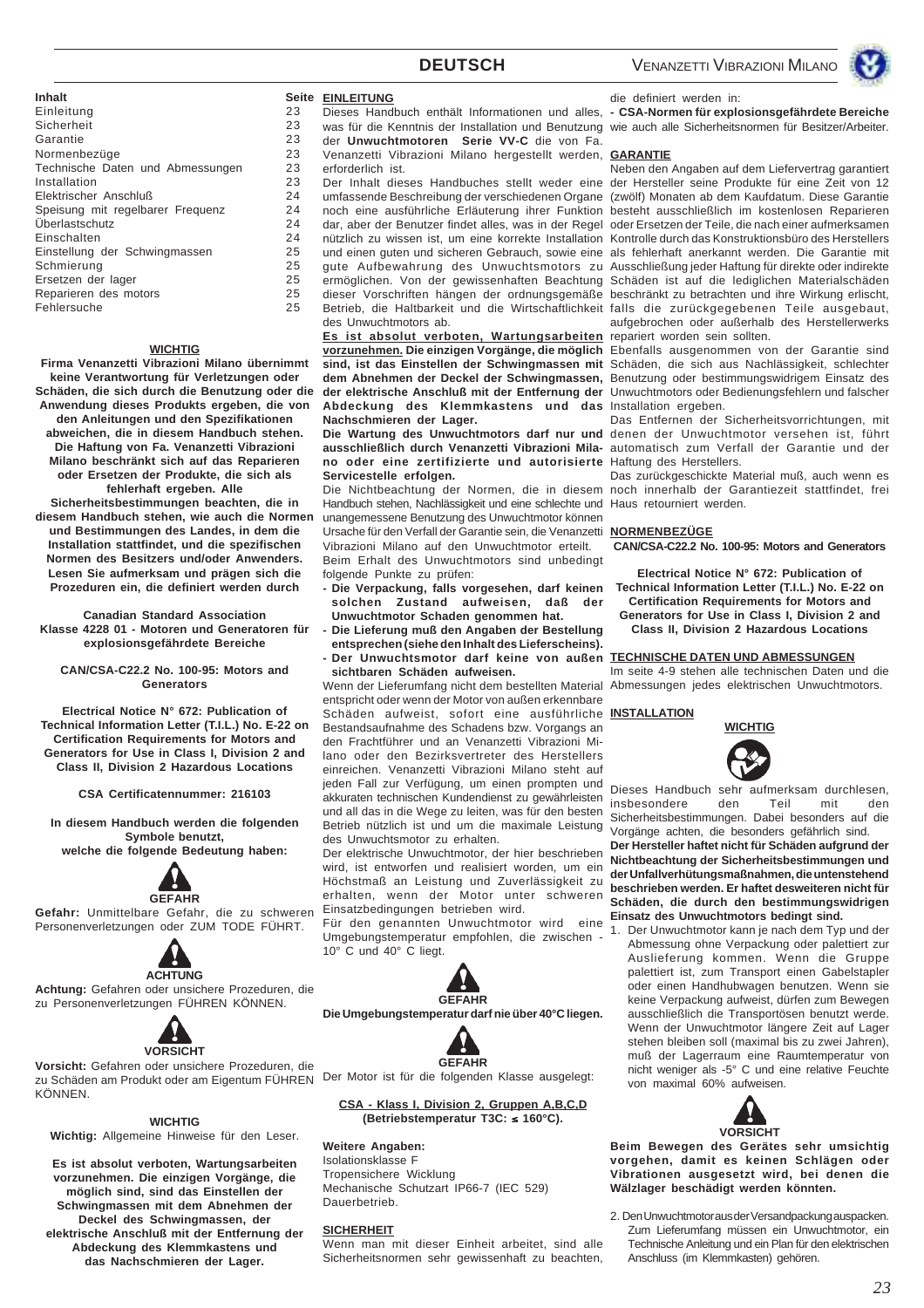## **DEUTSCH**

**verursachen.**



**Die Nichtbeachtung der Montageanweisungen kann** zu Schäden an der Struktur und am Motor führen. Die Nie Schweißarbeiten an der Struktur vornehmen, **bestimmungswidrige Benutzung oder nachlässige wenn der Unwuchtmotor montiert und verkabelt Manöver des Unwuchtsmotors beschleunigen den ist. Das Schweißen führt zu Schäden an den ÜBERLASTSCHUTZ**

3. Vor Beginn der Montage sicherstellen, daß die Fläche und der Unwuchtmotor sauber und frei von Fremdkörpern sind. Die Montagefläche muß belastbar und eben sein (Toleranz innerhalb von 1/100 Zoll (=0,25 mm) quer zu den Auflagen des Unwuchtmotors). Dann werden interne Belastungen des Unwuchtmotors vermieden, wenn man die Schrauben anzieht.

Die Befestigungsschrauben und die entsprechenden Muttern müssen eine Festigkeitsklasse haben, die größer oder so groß Drehmomentschlüssel benutzen:

#### **Befestigungsschrauben des Unwuchtmotors: Festigkeitsklasse 8.8**

| Befestigungs-Anzugs-<br>schraube<br><b>Unwuchtmotor</b> | moment | Modelle der<br>Unwuchtmotoren |
|---------------------------------------------------------|--------|-------------------------------|
|                                                         | kgm    |                               |
| M8-5/16"                                                | 3.8    | VV03-VV05                     |
| $M12 - 1/2"$                                            | 9.4    | VV10-VV15-VV20-VV21           |
| $M16 - 5/8"$                                            | 23.4   | VV25-VV30-VV35-VV38-VV40-VV41 |
| M20-13/16"                                              | 45.6   | VV50-VV53                     |
| M22-7/8"                                                | 62.0   | VV45-VV55-VV57                |
| M24-15/16"                                              | 78.7   | VV60-VV62                     |
| $M27-1"$                                                | 95.0   | VV65-VV67                     |

#### **Andere Schrauben des Unwuchtmotors**

| <b>Schraube</b> | Anzugsmoment<br>kgm |
|-----------------|---------------------|
| M6              |                     |
| M10             | 6.5                 |
| M14             | 18                  |
| M <sub>18</sub> | 35                  |

Außerdem ist sicherzustellen, daß die Schrauben fest sitzen. Diese Kontrolle ist besonders in der ersten Betriebszeit wichtig.

#### **Der größte Teil aller Schäden und Störungen beruht auf falscher Befestigung oder schlechtem Anziehen der Schrauben.**



**Die Schrauben und Muttern nach einer kurzen Betriebszeit erneut auf festen Sitz prüfen.**

4. Die Struktur muß starr, schwer und nicht biegsam sein. 5. Vor der Installation müssen, falls der Unwuchtmotor längere Zeit im Lager gestanden hat, die seitlichen Deckel abgenommen werden, um zu prüfen, ob die Welle sich frei drehen kann.

#### **Unbedingt prüfen, daß jede Phase nach Masse isoliert ist und daß die Phasenleiter voneinander isoliert sind.**

Um diese Kontrolle auszuführen, ein **Megger-Gerät** bei der Prüfspannung von 2,2 kV W.Str. und für maximal 5 Sekunden für die Messung zwischen Phase und Phase und von 10 Sekunden für die Messung zwischen Phase und Masse verwenden.

Sollten sich aus der Prüfung Unregelmäßigkeiten ergeben, muß der Unwuchtmotor an eine zertifizierte und autorisierte **Ein Speisekabel benutzen, das sich für** Servicestelle von Venanzetti Vibrazioni Milano oder an **Temperaturen eignet, die über den folgenden** Venanzetti Vibrazioni Milano selbst eingeschickt werden, **Werten liegen 105° C.** um die Betriebstauglichkeit wieder herzustellen.



Wenn die Installation in einem geschlossenen der Motor an das Stromnetz angeschlossen ist. **Bereich vorgenommen wird, vor dem Schweißen unbedingt die Gaskonzentration oder den SPEISUNG MIT REGELBARER FREQUENZ Staubgehalt prüfen. Das Schweißen in einem gas-**Alle Unwuchtmotoren können gespeist werden mit:

**VORSICHT**

**Verschleiß und verkürzen dadurch seine Lebensdauer. Wicklungen der Motoren und an den Lagern.**



**Wenn man den Unwuchtmotor installiert, immer neue Schrauben, Anziehmuttern und Sicherheitsscheiben benutzen. Keine gebrauchten**



wie 8.8 ist (DIN 931 - 933 - 934), damit sie eine **Die installierten Unwuchtmotoren, müssen an** hohes Anzugsmoment ertragen. Dazu einen **einen Sicherheitsstahldraht mit angemessenem Durchmesser und solcher Länge angeschlossen werden, daß dieser den Unwuchtmotor, sollte er sich unversehens lockern, bei maximaler Absturztiefe von 15 cm - 6 Zoll festhält.**

#### **BESONDERE BEDINGUNGEN FÜR EINE SICHERE ANWENDUNG**

**Die Befestigung des Speisekabels muß dicht bei der Kabelverschraubung erfolgen.**

**Alle Zubehörteile, die mit dem Unwuchtmotor montiert werden um dessen Sicherheit und korrektes Schutzart für den spezifischen Gebrauch entsprechen.**

#### **ELEKTRISCHER ANSCHLUß**



**landesüblichen Normen, mit besonderem Bezug** auf die Normen und Gesetze, die **explosionsgefährdete Umgebungen gelten. Die Verkabelungen müssen von spezialisierten Elektrikern ausgeführt werden.**



**ACHTUNG: Innerhalb des Klemmenkastens befindet sich auf einem Plättchen mit dem Symbol eine tropenfeste Schraube. An diese Schraube, die als Erdungsanschluß für den Unwuchtmotor benutzt wird, muß der grüngelbe Leiter (in den USA einfarbig grün) des Speisekabels angeschlossen werden.**

Innerhalb des Klemmenkastens befindet sich das Blatt mit den Anschlußplänen. Jeweils den Anschlußplan benutzen, dessen Bezeichnung auf dem Typenschild angegeben ist.

#### **ACHTUNG**

Die Unwuchtmotoren VV sind ohne Kabelklemmschutz aber mit einem konischen Gewindeadapter NPT geliefert. Deshalb muss der Benützer ein Kabelklemmschutz gemäß der Arbeitsumgebung montieren. Es ist ein Gewinde NPT notwendig: 1/2" NPT bis Größe LA inklusiv, 3/4" NPT für Große MA, NA, OA.





**Nicht den Klemmkastendeckel öffnen, während**

**oder staubhaltigen Bereich kann eine Explosion** - Konstanter Spannung und Frequenz laut

Typenschild oder mit

- regelbarer Frequenz zwischen 20 Hz und dem Höchstwert laut Typenschild, bei Betrieb mit Konstantem Drehmoment (d.h. mit linearer Volt-Hertz-Kurve) über einen Umrichter Typ PWM.



**Die Garantie verfällt, wenn kein Überlastschutz benutzt wird.**

**Befestigungselemente wiederverwenden. Gefahr auf die geltenden Normen und Gesetze für für Schäden an der Struktur oder dem Unwuchtmotor. explosionsgefährdete Umgebungen, und er darf Der Überlastungsschutz muß in Konformität mit den nationalen Normen, mit besonderem Bezug ausschließlich durch einen spezialisierten Elektriker installiert werden. Der Unwuchtmotor könnte ohne Überlastschutz zerstört werden und die Umgebung gefährden. Die Schutzeinrichtung muß in Übereinstimmung mit den Normen für explosionsgefährdete Bereiche.**

**Wenn der Schutz während des Betriebs anspricht, ist das Problem zu beseitigen, bevor man den Schutz neu einstellt. Die Nichtlösung des Problems kann zu Schäden am Motor und zum Verfall der Garantie führen.**

Alle elektrischen Unwuchtmotoren sind an einen Überlastschutz anzuschließen.

Funktionieren zu gewährleisten, müssen der richtigen an der Struktur zu verhindern, an welcher die beiden Wenn **Unwuchtmotoren paarweise** installiert werden, ist unbedingt darauf zu achten, daß jeder mit einem externen Überlastschutz versehen wird und daß diese Schutzvorrichtungen miteinander verschaltet werden, damit beim Ausfall des einen Motors die Stromversogung von beiden gleichzeitig unterbrochen wird, um Schäden Motoren montiert sind, siehe Abb. 6 (Seite 3) als Beispiele für Leistungs- und Steuerkreise.



**Alle Verkabelungen sind in Konformität mit den Überlastschutz sind die Normen, die technischen Wichtig!: Für die Wahl der elektrischen Vorrichtungen für Ein- und Ausschalten und den Daten, die elektrischen Kennwerte, der Nennstrom und der Anlaufstrom zu beachten. Außerdem sind stets verzögerte Motorschutzschalter zu wählen, um zu vermeiden, daß die Auslösung während der Anlaufzeit erfolgt, welche sich bei niedriger Raumtemperatur verlängern kann.**

#### **EINSCHALTEN**

- 1. Alle Kennschilder sauber halten. Wenn die Kennschilder nicht mehr leserlich sind, wenden Sie sich an Italvibras oder den örtlichen Händler für das Ersetzen der Schilder.
- 2. Den/die Unwuchtmotor/en starten.
- 3. Sicherstellen, daß die Netzspannung und frequenz mit den Daten auf dem Typenschild des Unwuchtmotors übereinstimmen, bevor die Stromversorgung eingeschaltet wird.
- 4. Die Stromaufnahme des Unwuchtmotors prüfen. Wenn der Wert größer als der auf dem Typenschild ist, die Unwucht durch Regulierung der Schwingmassen reduzieren und die Struktur verstärken. Nach Ausführung der Änderung erneut prüfen, ob die Stromaufnahme kleiner oder so groß wie der Wert auf dem Typenschild ist.



**Es darf absolut nicht zugelassen werden, dass die Stromaufnahme des Motors den auf dem Typenschild angegebenen Nennstromwert überschreitet, um zu verhindern, dass Temperaturen entstehen, welche über denjenigen der jeweiligen Temperaturklasse liegen, und um Schäden am Unwuchtmotor zu vermeiden.**

5. Wenn der Unwuchtmotor ein unübliches oder zu starkes Geräusch abgibt, die Stromversorgung des Unwuchtmotors abschalten und sicherstellen, daß die Schraubbolzen fest angezogen sind und die Schweißnähte der Struktur keine Mängel aufweisen. 6. Die Schaubbolzen prüfen und sie ggf. nach jedem Einsatz erneut anziehen.